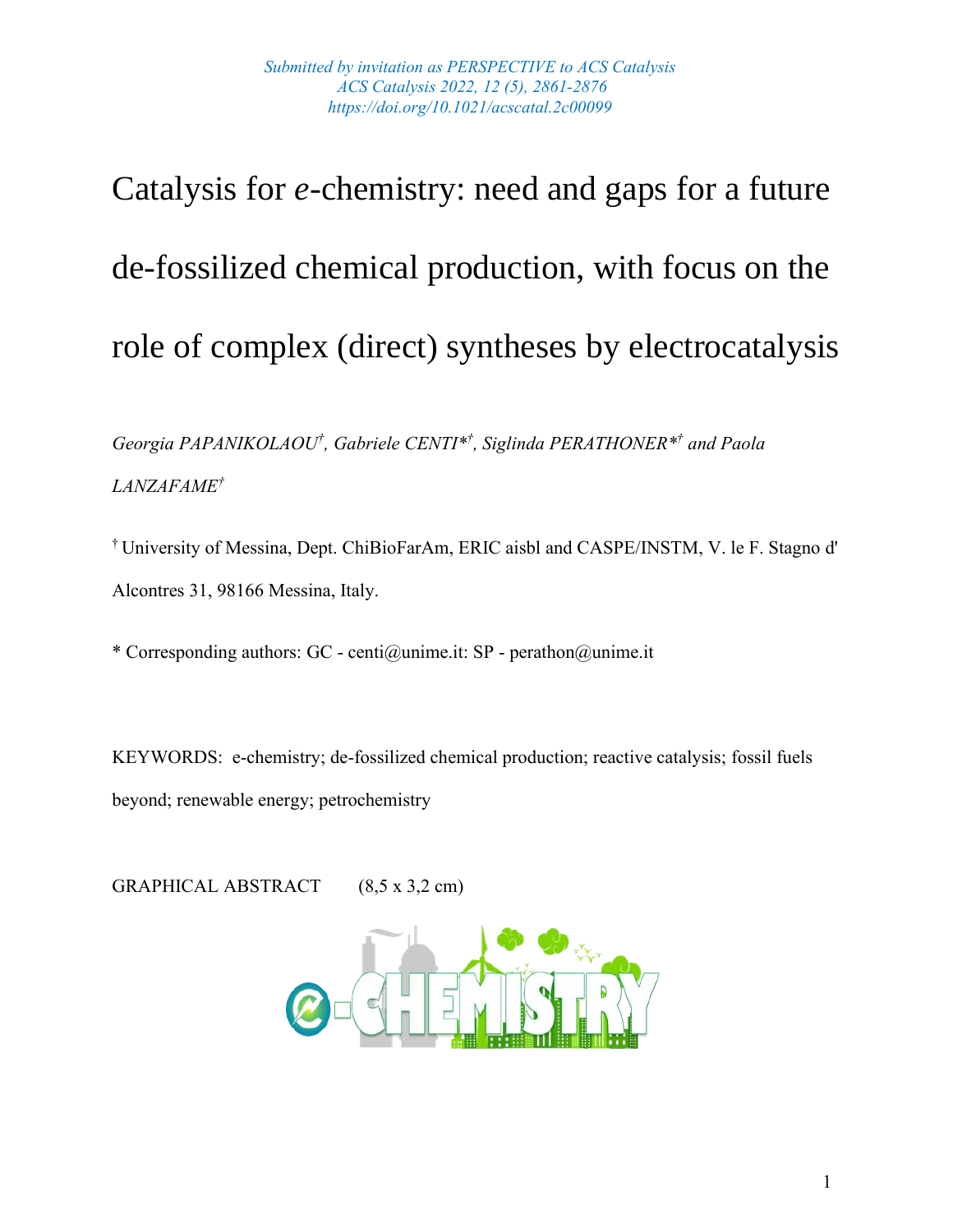## ABSTRACT

The prospects, needs and limits in current approaches in catalysis to accelerate the transition to an *e*-chemistry, where this term indicates a novel fossil fuel-free chemical production, are discussed. It is suggested that an *e*-chemistry is a necessary element of the transformation to meet the targets of net zero emissions by year 2050 and that this conversion from the current petrochemistry is feasible. However, the acceleration of the development of catalytic technologies based on the use of renewable energy sources (indicated as reactive catalysis) is necessary, evidencing that these are part of a system changes and thus should be assessed from this perspective. However, it is remarked that the current studies in the area are not properly addressing the needs to develop the catalytic technologies required for *e*-chemistry, presenting a series of relevant aspects and directions on which research should be focused to develop the framework system transformation necessary to implement an *e*-chemistry.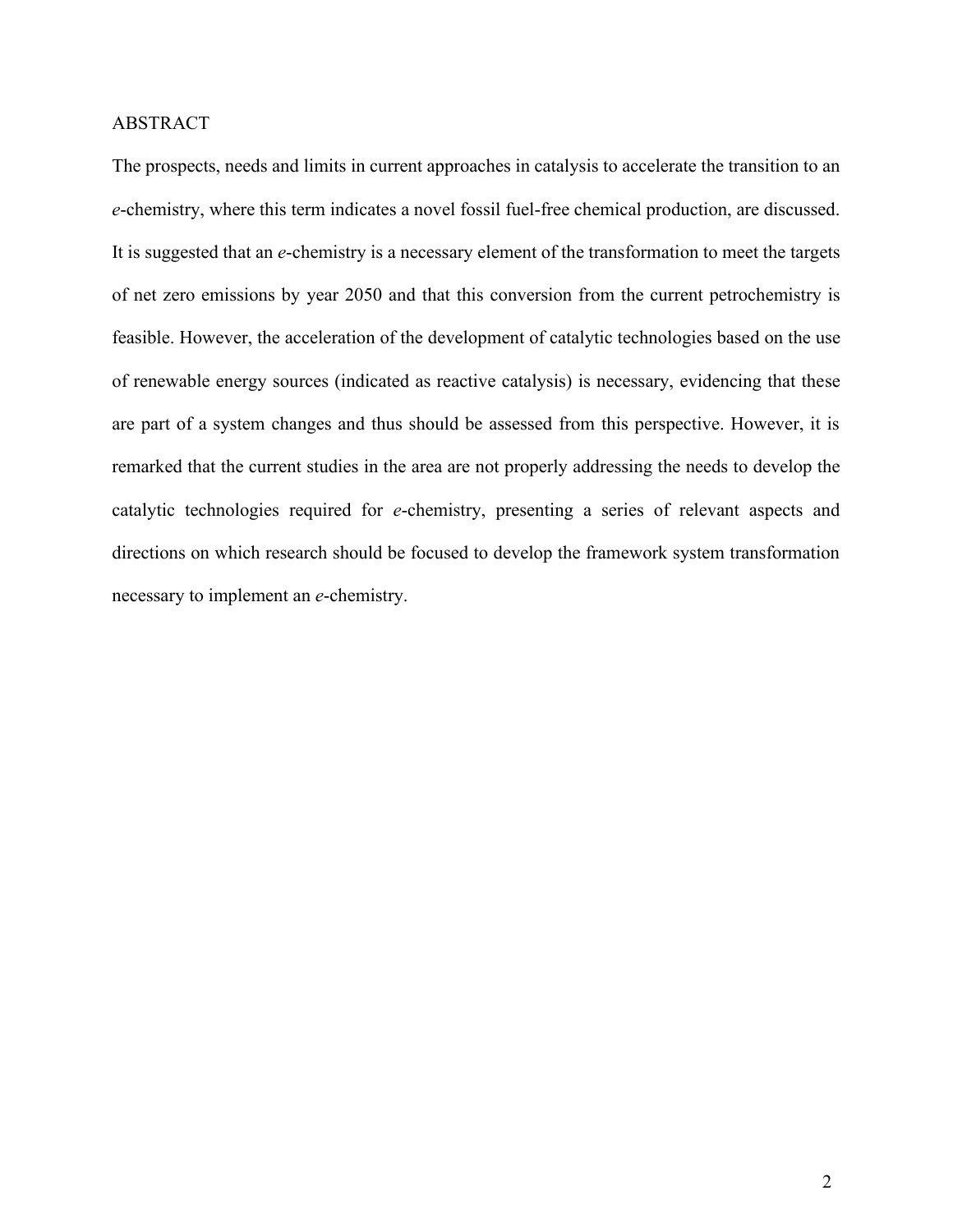#### **INTRODUCTION**

The research interest on catalysis based on the direct use of renewable energy sources - RES (photo-, electro- and plasma-catalysis as the main methodologies) is fast rising.  $1-10$  As index of the growing of activities, the papers with electrocatalysis as keyword raised from about 30 in year 2000 to nearly 600 in 2021, and those containing the term photocatalysis from about 40 to nearly 1000 per year in the same period. However, most of the research activity focused on only few molecules  $(CO_2, N_2, H_2O,$  and few biobased chemicals). On the other hand, meeting the targets fixed at political level (for example, reach a net zero greenhouse gas emission target by year 2050, as committed by EU) would require a more disruptive effort than developing some catalytic processes driven directly from RES.<sup>10</sup> It is necessary to consider the possibility to substitute largely, if not entirely, the use of fossil fuels (FF) both as energy and carbon source, the latter particularly for chemical production. The concept of *e*-chemistry indicates that this (almost) FFfree chemical production, which can be identified as part of the overall transformation necessary, can meet the targets of net zero emissions (NZE) for year 2050 and beyond. Implementing *e*chemistry (and associated *e*-refinery) concept will address some important societal challenges which are facing to realize a resilient and sustainable future: i) overcome intermittency of RES, ii) implement a world-economy based on the distribution and long-distance transport of renewable energy, iii) develop  $CO<sub>2</sub>$  neutral or even carbon-negative technologies to supply the goods and energy necessary for the society, and iv) realize a de-fossilized chemical industry. *e*-Chemistry is particularly associated to the last objective but is also closely related to the others.

To realize an *e*-chemistry requires a combination of actions, as

- the direct electrification of the operations in chemical industry using FF as energy input (for example, most of the furnaces in chemical processes use FF to provide the heat necessary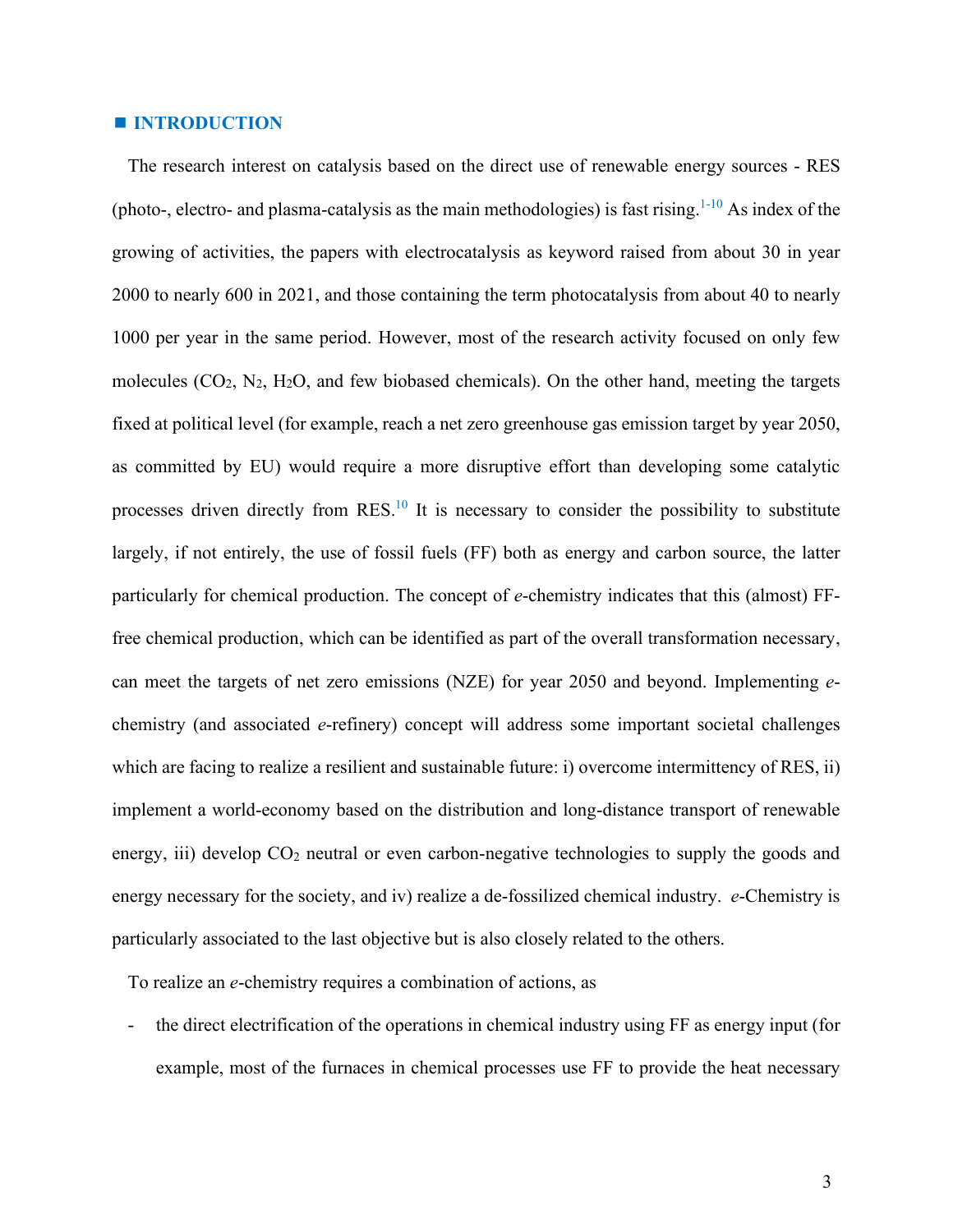for operations)<sup>11-14</sup>

- the closure of the carbon cycle in chemical production by introducing novel technologies for the molecular reuse of waste and end-of-life chemicals (from  $CO<sub>2</sub>$  to end-of-life chemicals as recycled plastics) $15-17$
- the realization of novel chemical processes using RES as energy input for the process, where electro-, photo- and plasma-catalysis represent the main technological options. $8,18-21$

Catalysis plays a crucial role in several of these novel technologies allowing not only to develop innovative routes with a large decrease in the carbon footprint, up to over 90%, but also realize process intensification with thus reduction of fixed costs and better suitability to a distributed model of chemical production.<sup>8,22-24</sup> This combination of drastic reduction in the carbon footprint, use of alternative raw materials to FF and process intensification (with associated impacts such as the possibility to develop distributed production modes as well as faster and more flexible industrialization by parallel units) is the reading key to analyze the potential of catalytic technologies based on the use of RES, rather than limiting to purely economic considerations.

However, addressing this challenge for catalysis requires also to reconsider the fundamental bases of catalysis science and technology. We introduced the term *reactive* catalysis to differentiate photo-, electro- and plasma-catalysis from the conventional *thermal* catalysis.<sup>10</sup> In the latter case, energy in the form of heat is provided to overcome the activation energy, while in reactive catalysis already highly energetic species (electron, holes, radicals, vibrationally-excited species) are generated by application of an electrical potential, by light irradiation or by generation of a non-thermal plasma. The fundamental modes of operations, and consequently the design aspects for the catalysts are different. It is thus necessary to use novel methodologies to understand and develop reactive catalysis, and not just continue to use those developed for thermal catalysis.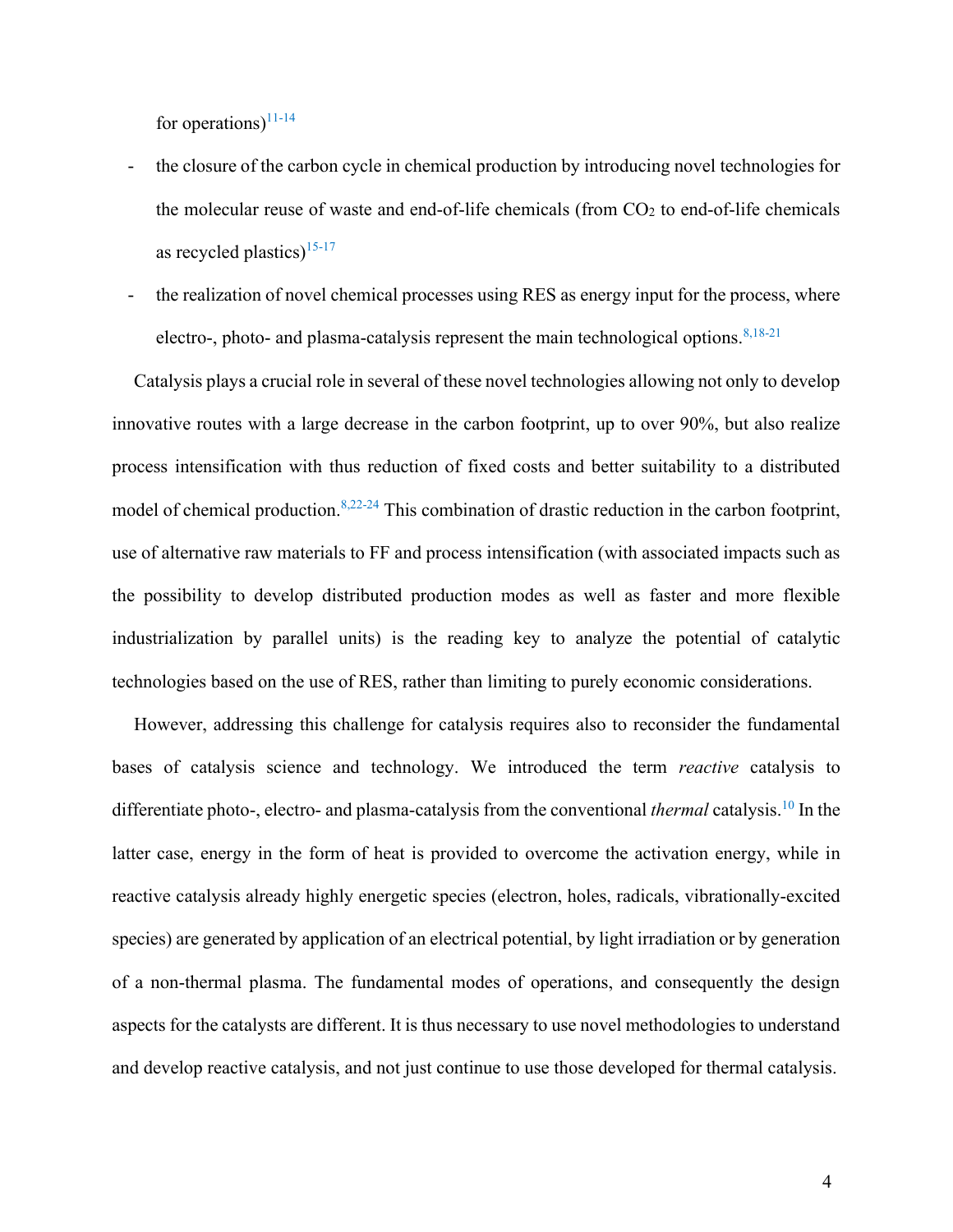*e*-Chemistry thus requires a revolutionary rather than an evolutionary approach, in terms of capability to integrate, in a holistic perspective, many aspects from fundamental to applied chemistry and engineering for the deep transition required to move to a new FF-free sustainable future. Facing the transformation to a NZE society requires radical system shifts (concerted) in the same direction,  $25,26$  requiring thus novel assessment modes for their evaluation. 27 A concerted synergy between the development of novel routes and technologies and the parallel changes in the economic, industrial and societal systems is necessary, implying also to create the pathways by which this concerted mechanism can be achieved. Therefore, a framework assessment of the transformation is required rather than to assess single specific technologies.<sup>28</sup>

For example, an analysis of the status of the studies on the economics of  $CO<sub>2</sub>$  utilization<sup>29</sup> clearly reveals the limit of application of economic assessment models not properly consider the on-going deep transition and thus not based on a framework assessment. This is also one of the reasons why very contrasting opinions exists on the opportunity or not to develop new routes to electrify the chemical production, and how to properly rank the priorities.

For example, a recent paper by Ueckerdt et al.<sup>30</sup> discussing the pro and cons of *e*-fuels (where this term indicates the synthetic fuels produced from electricity and  $CO<sub>2</sub>$  via water electrolysis) argued that "*e*-fuels' versatility is counterbalanced by their fragile climate effectiveness, high costs and uncertain availability". We feel that this conclusion on the negative aspects of *e*-fuels, and the preferences about alternative solutions, derives from a series of assumptions. In particular that i) it is necessary to produce  $H_2$  via electrolysis and separate and concentrate/purify  $CO_2$ , ii)  $e$ -fuels can be produced only by power-to-X technologies (i.e., producing  $H_2$  by electrolysis and its use for CO<sup>2</sup> conversion by thermocatalytic process), and iii) renewable electricity should be that in excess with respect to other uses and with an intermittent production. We feel that these limitations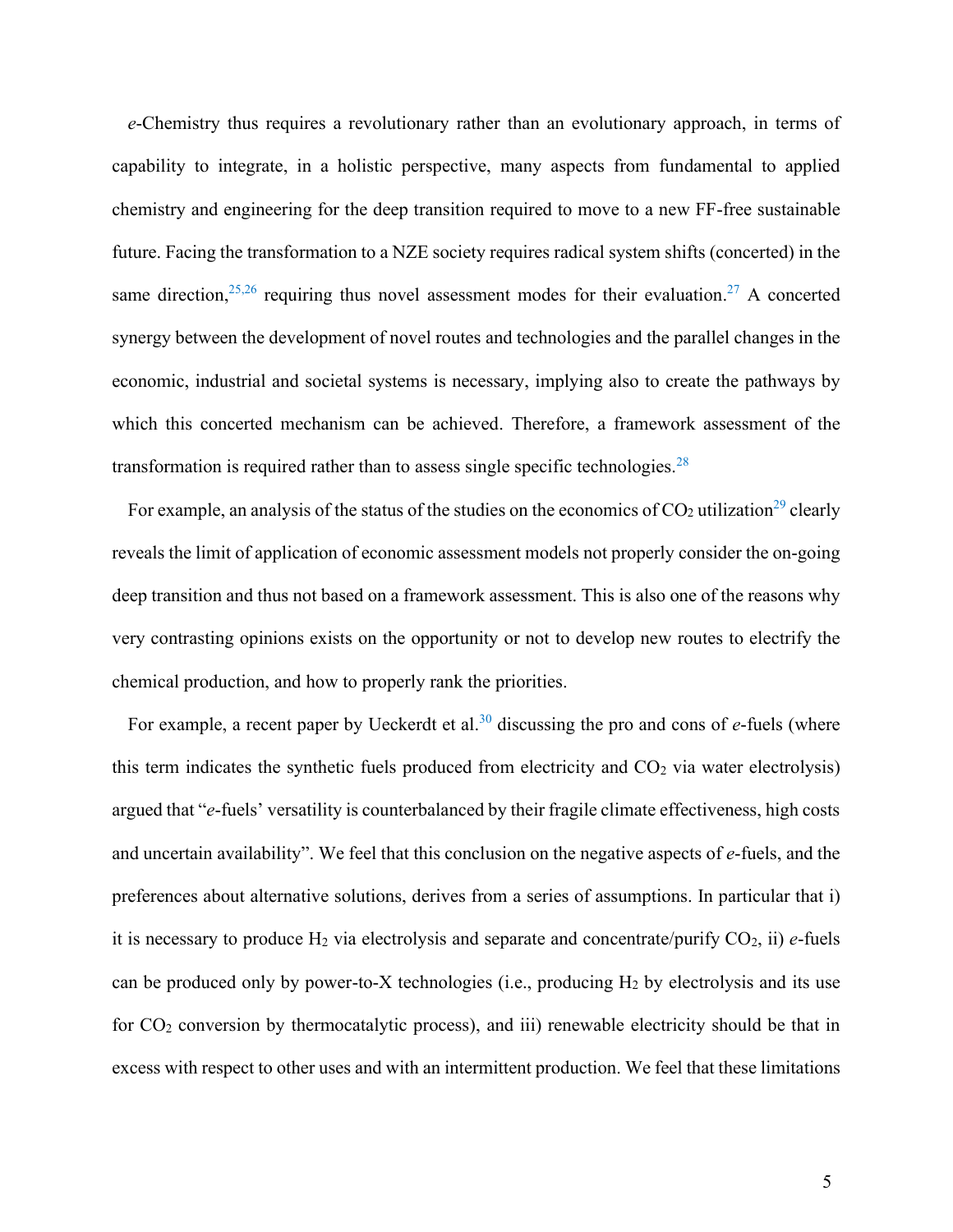will be overcome within the next decades, as discussed later in this manuscript. When a deep transition occurs as that on-going, evaluations are strongly depending on the scenario assumptions and the capability to consider the possible technological developments, despite the uncertainty associated to them. Most of the scenario analyses are limited from this capability, especially when system changes are occurring as those ongoing.

On the other hand, making estimations, including the economic aspects, without considering properly the technological developments was proven to lead to uncorrected indications. This is well demonstrated by failing predictions of the cost of electricity produced by PV and wind, that about two decades ago was estimated about 5-10 higher than the effective cost currently available. Analyzing literature studies on the economics of  $CO<sub>2</sub>$  utilization<sup>29</sup> to produce CH<sub>4</sub> and CH<sub>3</sub>OH (mainly by power-to-X technologies) we remarked the presence of a very spread range of calculated costs, much broader than the possible uncertainty in cost estimations. This indicates how to predict that a technology like the production of *e*-fuels will not have a role in the future scenario, based on only cost estimations, can be very dangerous. On the other hand, this evidences the difficulties in making an estimation on technologies still to be fully developed.

Although all predictions about the future scenarios are strongly dependent on many assumption, quite difficult to proven and with a high degree of uncertain, we believe that the conclusions made by Ueckerdt et al.<sup>30</sup> on negligible climate mitigation effectiveness of *e*-fuels depend on adopting a pessimistic scenario strongly affected from a cost analysis taken from literature and not considering in the right perspective the potential of technological development and innovation. In general, we could remark the need to i) account the deep transformation occurring and ii) identify the scientific and technological gaps to overcome in order to implement this transformation.

From the catalysis perspective, it is thus necessary to understand the directions and trends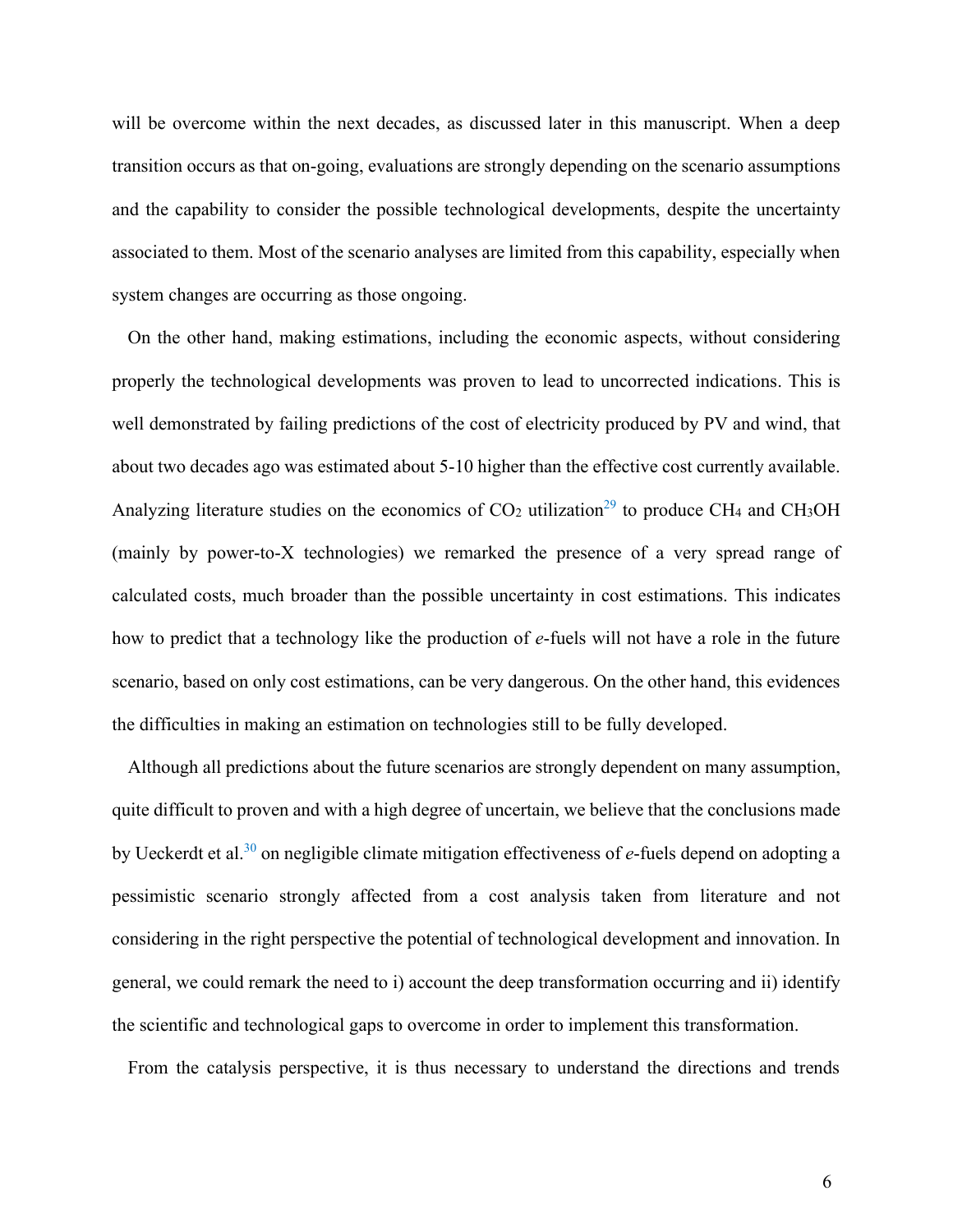offering new opportunities, but also to identify properly the limits and gaps as well as the crucial issues to overcome.<sup>31-33</sup> Also in terms of catalysis technologies, it is necessary to address the limitations remarked above, for example the possibility to have photoelectrocatalytic (PEC) cells which are able at the same time to

- 1. convert directly  $CO<sub>2</sub>$  from diluted streams without need of concentration/purification (by integrating suitable membranes, for example,<sup>34</sup> or combining with integrated electrochemical retention of  $CO<sub>2</sub>$ )<sup>35</sup>,
- 2. operate directly with solar light 24h (by integrating in the PEC cell a redox storage for a temporal decoupling of the redox processes requiring light and those for the production of efuels) $36,37$
- 3. produce directly in a single cell the  $e$ -fuels/ $e$ -chemicals from  $CO_2$ , water and light.<sup>32</sup>

Research in these directions as well on the fundamentals aspects which differentiate reactive from thermal catalysis is still quite limited. By a proper intensification and focus of the R&D, we believe that within 10-15 years technologies overcoming the above limitations become feasible. However, it is essential that research will address the proper gaps and limits, with a better focus on crucial aspects to solve.<sup>10</sup> Also scenario analyses, when a deep transformation is involved, should be focused at identifying the future technologies and to assess the possible directions from this perspective, and whether the existing scientific and technological gaps can be bridged.

**Scope and Limits.** This perspective paper aims to contribute in the analysis of the prospects, limits and gaps from the viewpoint of the needs of scientific and technological developments in the field of catalytic technologies to realize an *e*-chemistry. This analysis is preceded by a short assess of the feasibility and timing to realize an *e*-chemistry as a necessary element of the transformation to meet the NZE targets by year 2050, when a proper R&D effort will be dedicated.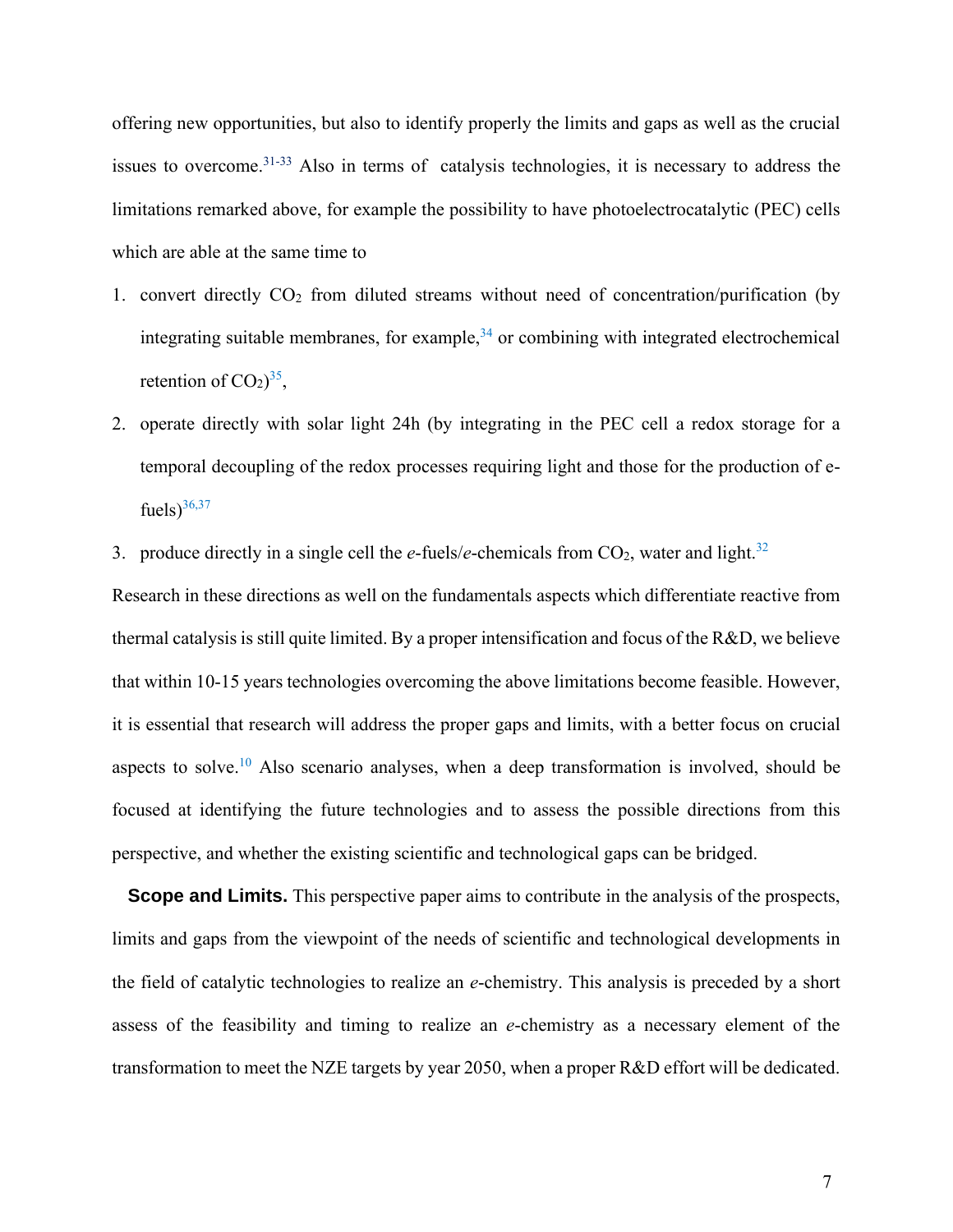However, the aim is not to discuss in depth the different opinions in literature regarding the need to transform petrochemistry into *e*-chemistry.

Discussion on the needs to realize an *e*-chemistry will not specifically address the issue of scalability of the technologies discussed. In fact, the scope of this paper is oriented to a long-term vision of the future technologies needed to realize an *e*-chemistry (unexplored reaction pathways) rather that to analyze gaps in the currently available technologies. It is important to identify these future technologies to prepare all the scientific and technological bases for their realization, whether a deep discussion of technology readiness/development is related to current technologies.

The above discussion was mainly focused on electrocatalysis. Other catalytic technologies using RES, such as photo- and plasma-catalysis, or catalysis with microwave or other radiations such as magnetic heating will be also important to implement an *e*-chemistry. However, the latter two technologies (microwave or magnetic heating) change the mechanism of heating, but the process remains a thermal process, with all the related intrinsic thermodynamic limits. Photo- and plasma-catalysis instead share with electro-catalysis the presence of quite reactive species, as electrons, holes, radicals and for this reason lumped together as reactive catalysis, in contrast with the traditional thermal catalysis.<sup>10</sup> However, from an application perspective, electrocatalysis has a more mature stage of development, and advantages of higher productivities, efficiencies and process intensification.<sup>8</sup> In addition, it will take advantages of the increasing experience on fuel cells and electrolyzers, as well of commercial electrocatalytic processes (chloro-soda, adiponitrile, etc.). Finally, by using stacks it is possible to obtain high productivities per reactor volume. All these aspects will make the scale-up of the electrocatalytic processes faster. Electrocatalysis likely will be thus the first technology to be applied industrially for the development of new routes for *e*chemistry. We have thus focused discussion here on electrocatalysis, but the relevance of other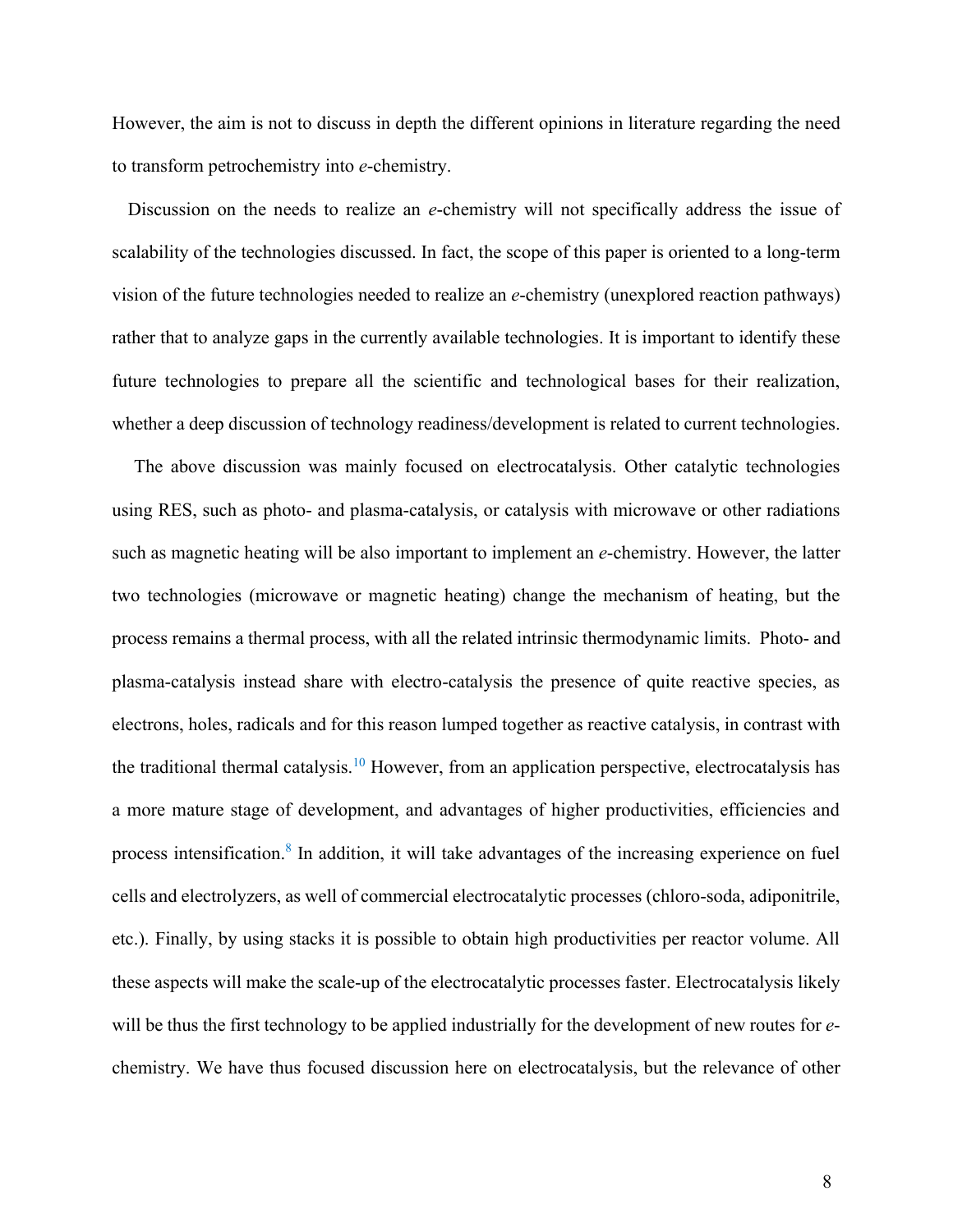routes (in particular photo- and plasma-catalysis) need to be taken into account. However, it is also necessary to note that a proper comparative analysis of electro-, photo- and plasma-catalysis, and of pro/cons of these different technologies, is largely missing in literature. Moreover, data are reported in a way hard to be properly compared, for example in terms of productivity, energy efficiency, selectivity. Thus, an effort in this direction is necessary.

Note finally that we do not address here the role of bio-based chemicals in the development of a FFs-free chemical production, because has been already discussed elsewhere.<sup>38-40</sup> However, the bioroutes have often a still significant footprint and are not designed in most cases to integrate RES in the production.<sup>41,42</sup> Thus, a transition to a fossil-free *e*-chemistry for a NZE target would require to reconsider these routes in terms of integration with RES and with technologies, such as electrocatalysis (as discussed later), representing the link to effectively integrate RES in the process.

Biocatalysis instead will certainly play a significant role in the future *e*-chemistry, although the challenges of i) performance, ii) process costs and iii) process intensification must be solved to expand from dominant pharmaceutical and fine chemical applications to the production of bulkchemicals.38-40 Also in this case, the synergy and interface with electrocatalysis and other catalytic methods based on the use of RES have to be analysed to define the optimal paths for the future *e*chemistry. However, this is a largely unexplored area.

#### **FEASIBILITY AND TIMING FOR** *e***-CHEMISTRY**

There are many different opinions on whether an *e*-chemistry can be feasible, and when it could be effectively implemented on a large scale. Regarding timing, a question is when we would consider realized the implementation of the transition from petro- to *e*-chemistry.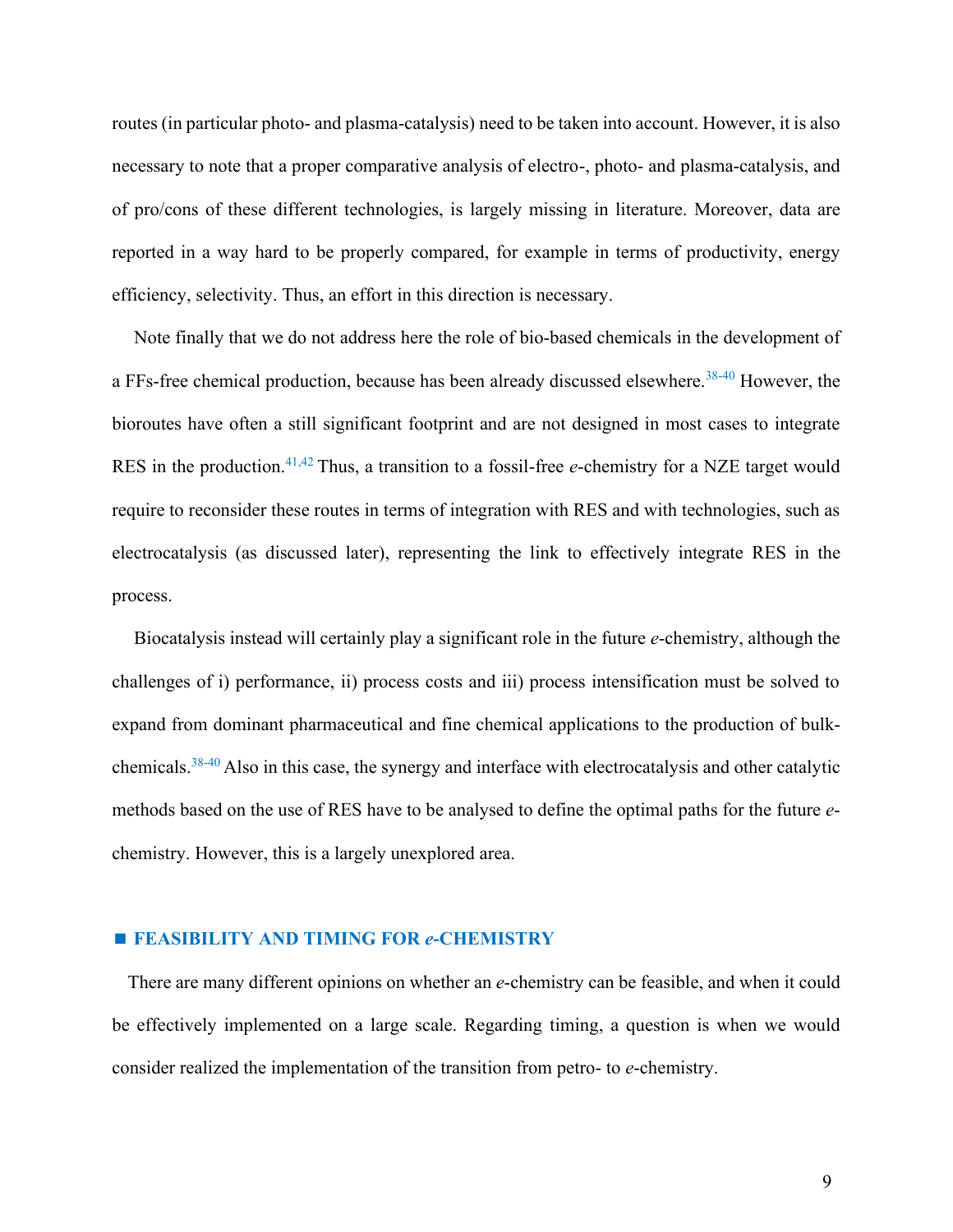The timing of a transition is when the new technologies (for *e*-chemistry) prevail over those traditional (currently in use) at the stage of planning new investments in industrial chemical production. In fact, every massive change of a production system requires time to be completed and there is an unavoidable period in which the new and old technologies will operate in parallel. The transition is realized when the novel technologies will start to be introduced for new plants. The further years are due to the time necessary to complete the switchover.

There are clear worldwide indications that investments on new plants and technologies based on FFs are significantly decreasing. Already large consulting companies such as McKinsey, as commented later, evidence the reduced attractiveness to invest in current petrochemistry processes based on FFs.<sup>43</sup> Deloitte, another major consulting company, also advised about the changing petrochemicals landscape and that petrochemicals industry is at a crossroads of major structural shifts. $44$ 

Despite the great uncertainty in predicting future, these signs and indications from consulting companies allow us to assume that for year 2050 the still likely use of FFs will be mainly a consequence of to this switchover period rather than of the profitable use of the current petrochemistry technologies (or slightly improved), especially in investing in new plants. Understanding this difference is crucial for a proper scenario analysis and prediction of the technological landscape in year 2050, particularly in geographical regions pushing the NZE transition, such as Europe. However, a prerequisite to realize this scenario is that the R&D investment should be increased, with the identification also of the implementation mechanisms able to focus the R&D activities on the key fundamental and technological aspects leading to an acceleration of the innovation.

An often-posed question concerns the availability of the needed green electricity for the

10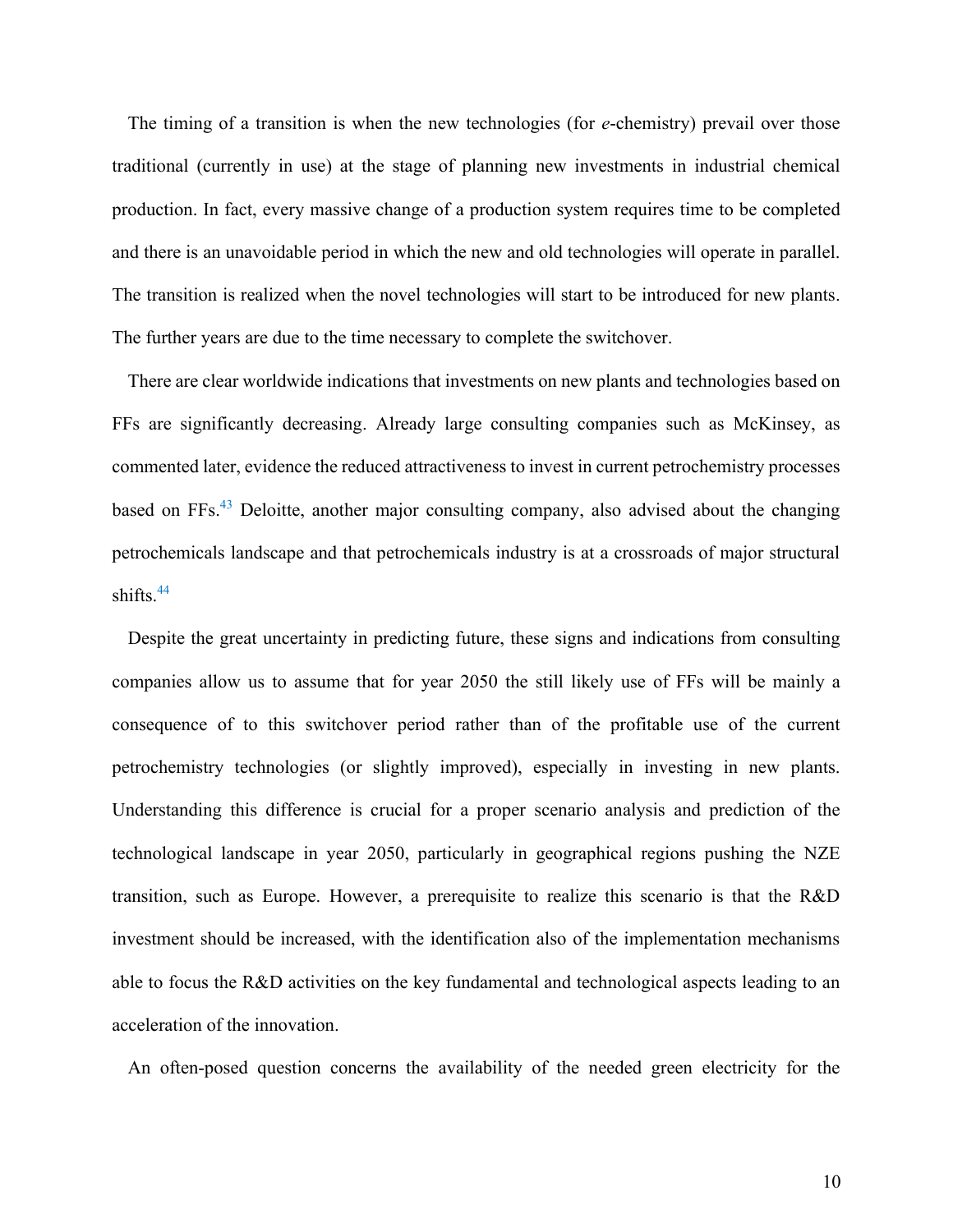transformation of petro- to *e*-chemistry and its cost. The McKinsey report "Pluggin in: What electrification can do for industry"<sup>13</sup> indicates that "renewables could produce more than half of the world's electricity by 2035, at lower prices than fossil-fuel generation". Many other reports are in line with this estimation. FFs are no longer considered as a privileged energy source in terms of costs, but their still dominating monopoly character determines a market controlled by other factors than those associated to a truly competitive economy, as shown in the second half of 2021.

Thus, to overcome the dominant use of FFs is a strategic direction and not only relevant to reduce greenhouse gas emissions.<sup>45</sup> Substituting the use of FFs is thus the result of different converging elements, from cost advantage, drastic cut in greenhouse gas (GG) emissions (and associated avoided costs) and improved energy geopolitics. It is the combination of these elements making irreversible the transition, and thus also petrochemistry should reinvent itself in this direction. McKinsey, a major consulting company, already some years ago indicated that petrochemistry has lost the window of opportunity as advantaged feedstock provided and therefore it needs to reinvent themselves.<sup>43</sup>

In petrochemistry, less than half of the FFs input (accounting for > 90% of input of the chemical sector) is used as feedstock (e.g., as carbon source), while the remaining part to produce the necessary energy for the chemical processes. Global fossil fuel consumption corresponds about 137,000 TWh and by considering that around 14% and 8% of total primary demand for oil and gas, respectively, is related to chemical production,<sup>46</sup> the latter uses globally account for about 12,000 TWh equivalent of FFs. Global amount of electricity generated from renewables (in 2021) was estimated in 8300 TWh, 47 but with the introduction of the new technologies for *e*-chemistry it is expected to increase the efficiency of energy use, thus reducing the energy consumption.<sup>47</sup> Clearly, actual renewable energy production is already in use for different applications, but by year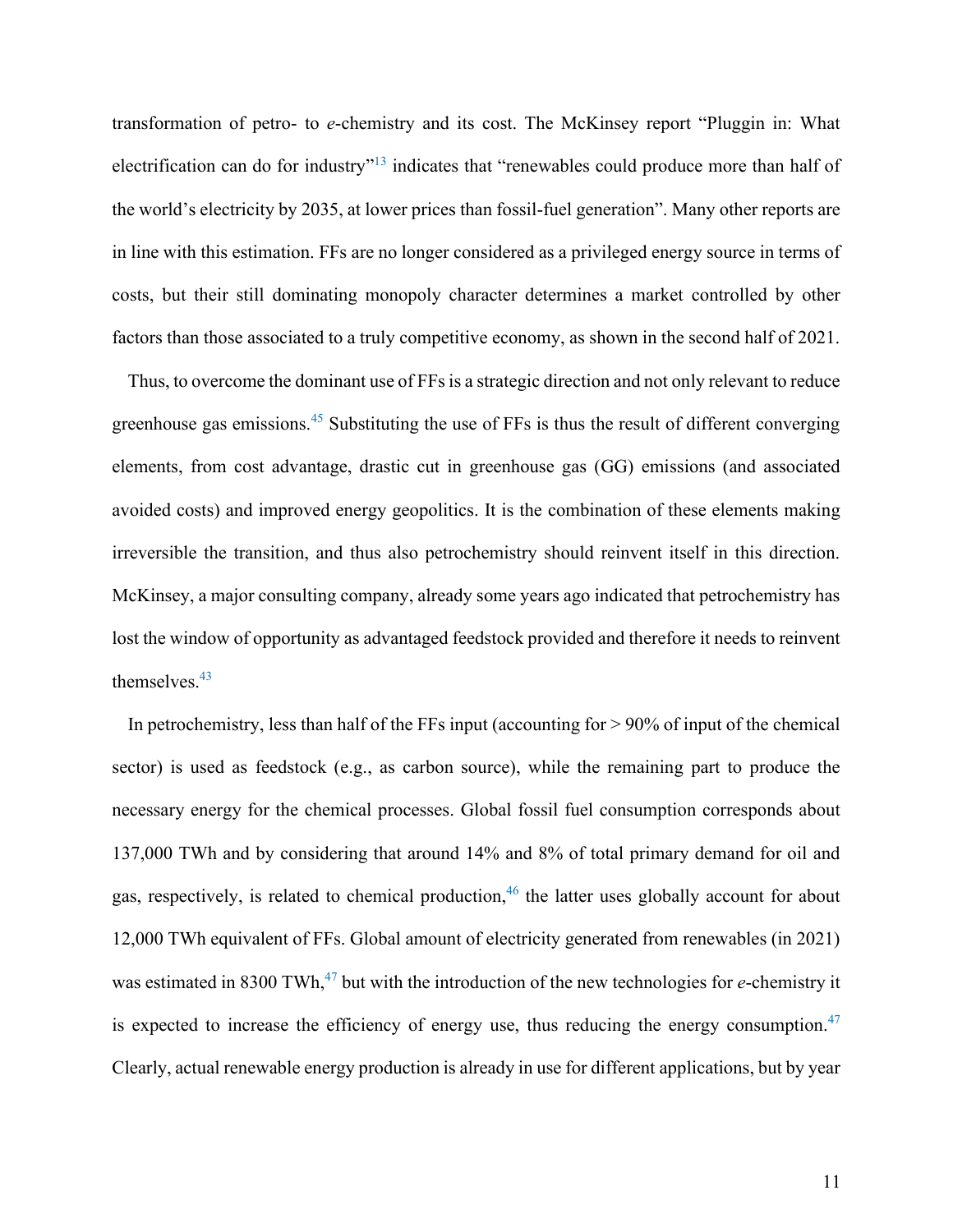2050 the production of RES is expected to increase by a factor of 3-4 arriving up to 90% renewable share in electricity, with also a reduction in the total final energy consumption from 378 EJ (in 2018) to 348 EJ (in 2050).<sup>48</sup> In addition, the introduction of technologies such as that (indicated above) of PEC devices with integrated redox storage, to enable their continuous use overcoming intermittency of RES (one of the current main drawbacks), offers an additional path to produce *e*fuels/*e*-chemicals using directly solar light.

In a transition path to 2050, FFs substitution in chemical production can be first realized by replacing their use as energy source (the so-called electrification of the chemical production) and then as carbon source, by introducing technologies for efficient closure of the carbon cycle coupled with a rational use of biobased resources.<sup>49</sup> The carbon recycle introduces energy efficiency, besides a better use of resources. The energy efficiency in recycling CO<sub>2</sub> to methanol, for example, is potentially up to over  $80\%,$ <sup>50</sup> while considering the different steps necessary to produce methanol from oil and the losses related to the extraction and transport of oil, the energy efficiency from fossils is on the average lower than  $50\%$ .<sup>51,52</sup> This is not the efficiency of the single process of methanol production (what often considered), but the global efficiency which accounts for the many steps necessary to arrive to methanol with the current route.

Converting CO<sub>2</sub> directly to acetic acid by an electrochemical process would further reduce the number of steps (a main industrial route involves the carbonylation of methanol) and improve the overall energy efficiency of the system.<sup>53</sup> The minimum process energy divided by the total process energy input is about  $27%$  for acetic acid in the conventional route,<sup>54</sup> while the electrochemical route potentially can reach energy efficiencies above 60%, drastically lowering the carbon footprint. This concept is exemplified in Figure 1 reporting a Grassmann-type diagram of indicative comparison of exergy in the multistep conventional process to produce acetic acid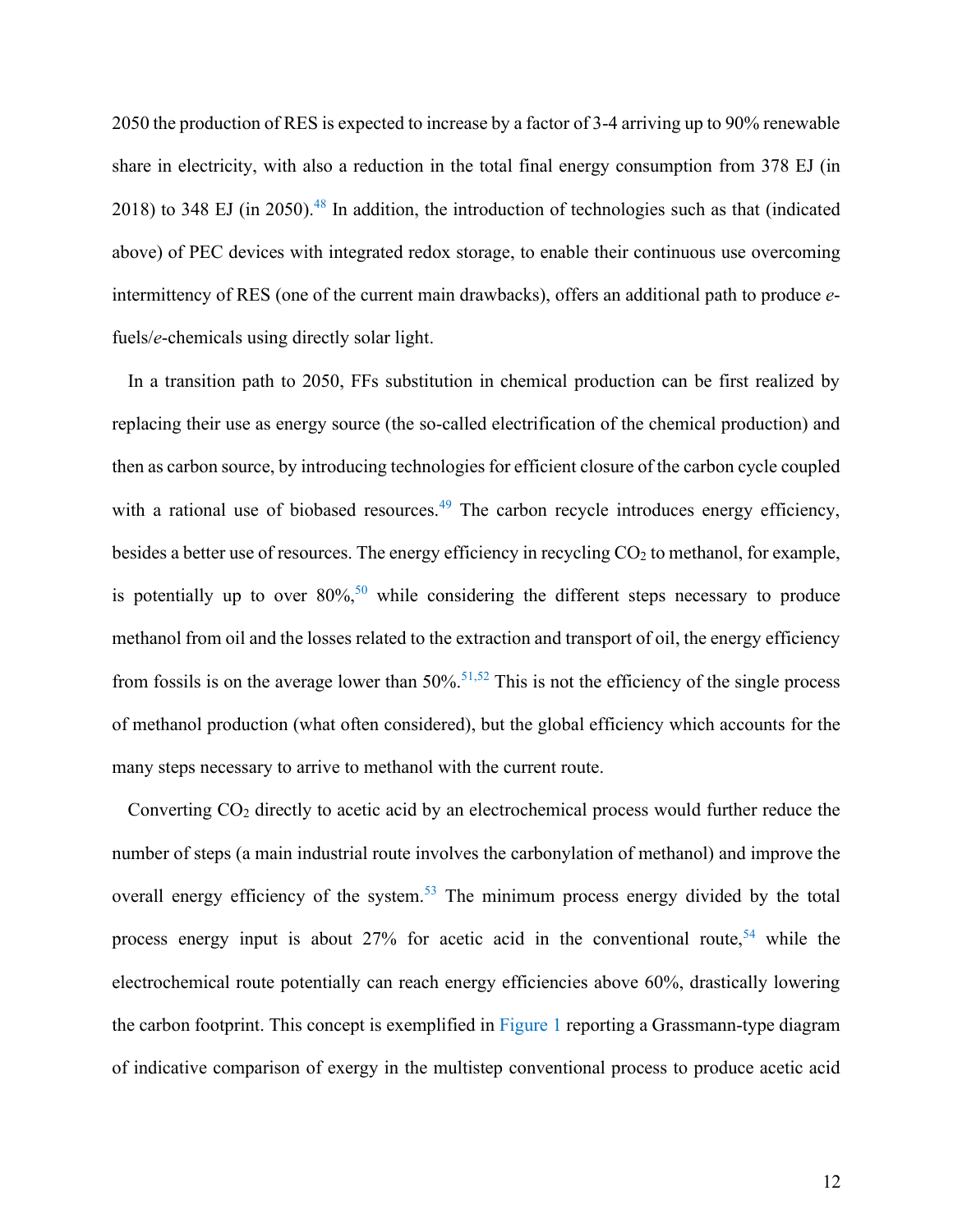using FF sources and the direct electrocatalytic route of  $CO<sub>2</sub>$  conversion to acetic acid with in-situ water electrolysis.<sup>55</sup> The difference between energy input (as sum of raw materials and fuel input) and the final work potential of the target product represents the sum of internal and external exergy losses, and those related to steam export, which can be hard to be utilized in distributed approaches. This resulting decrease of the carbon footprint is higher than 70%.

## FIGURE 1 HERE

The great potential of these *e*-technologies is to introduce process intensification by reducing the number of steps, potentially lowering fixed and operative costs, and introducing new modalities of production with a better use of the local resources (distributed production). The full value chain of chemical production and the strong nexus with refinery would be changed in passing to an *e*chemistry model. This is the perspective required for the analysis of the feasibility and impact.

We may conclude that in the frame of the proposed high tech scenario, the potential to substitute FFs in the chemical production with renewable energy and alternative C sources exists. This objective would correspond to a better use of the resources changing from a linear to a circular economy model. The impact is potentially to lower rather than increase the production costs as instead often claimed. Saygin and Gielen,<sup>56</sup> for example, estimated that "achieving full decarbonisation in this sector will increase energy and feedstock costs by more than 35%". Shreve<sup>57</sup> indicated that replacing fossil fuel power systems in the United States could cost up to \$4.7 trillion. Markandya et al.<sup>58</sup> instead remarked that "the reduction of pollution and climate impact through rapidly increased use of renewable energy by 2030 could save up to USD 4.2 trillion per year worldwide." These are few among many other examples of the quite contrasting indications reported in open literature on the feasibility and costs of substituting FFs. In our high tech scenario, where an intensified R&D will allow to solve current technological limitations, the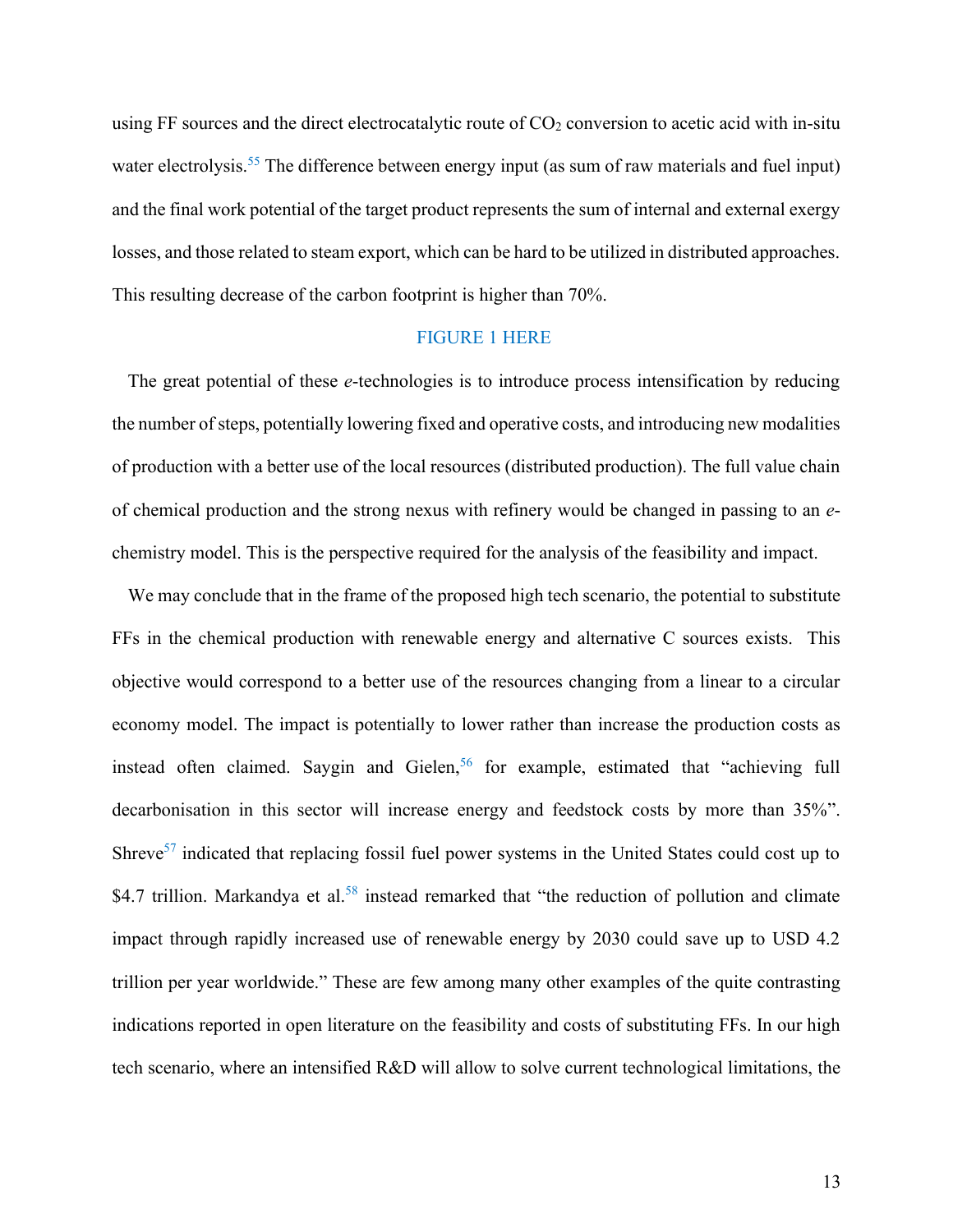innovation which brings from the transition to an *e*-chemistry will result in an overall reduction of the costs, in addition to an increased sustainability and reduced impact on the environment.<sup>55</sup>

In the past, when a proper stimulus of R&D was given, for example when the strong limitations on car exhaust emissions (Clean Air Act) were introduced around year 1970, the results were largely beyond expectations. Car exhaust treatment technology realized what was indicated as impossible to achieve. In addition, the current petrochemistry based on olefins was largely realized in few years around year 1960, due to a series of converging driving elements.<sup>23</sup> Also in this case, transformation occurred much faster than predicted. Therefore, history teaches how major technological changes, as those necessary to implement an *e*-chemistry, may occur despite many negative predictions. The scenarios for 2050 predict completely different situations in terms of reduction of GHG. We believe that it would be better to analyze what are the gaps and limits to implement a possible scenario, rather than to long discuss whether could be realized, using different assumptions all difficult to prove to be the most correct.

The key question thus remains how to develop the technologies which are needed, accelerating their discovery and industrial implementation. Catalysis, being a key element in most of these technologies, should follow the same trend and thus the question is how to accelerate the progress necessary in catalysis for *e*-chemistry, rather than to discuss whether this petro- to *e*-chemistry transition is feasible. We believe that many elements indicate that an irreversible transition towards the realization of an *e*-chemistry is already started.

#### **LIMITS AND GAPS IN CATALYSIS FOR** *e***-CHEMISTRY**

The production modes in petrochemistry are rigidly hierarchical with few building blocks (mainly light olefins, aromatics and syngas/methanol) requiring a sequence of steps, often many,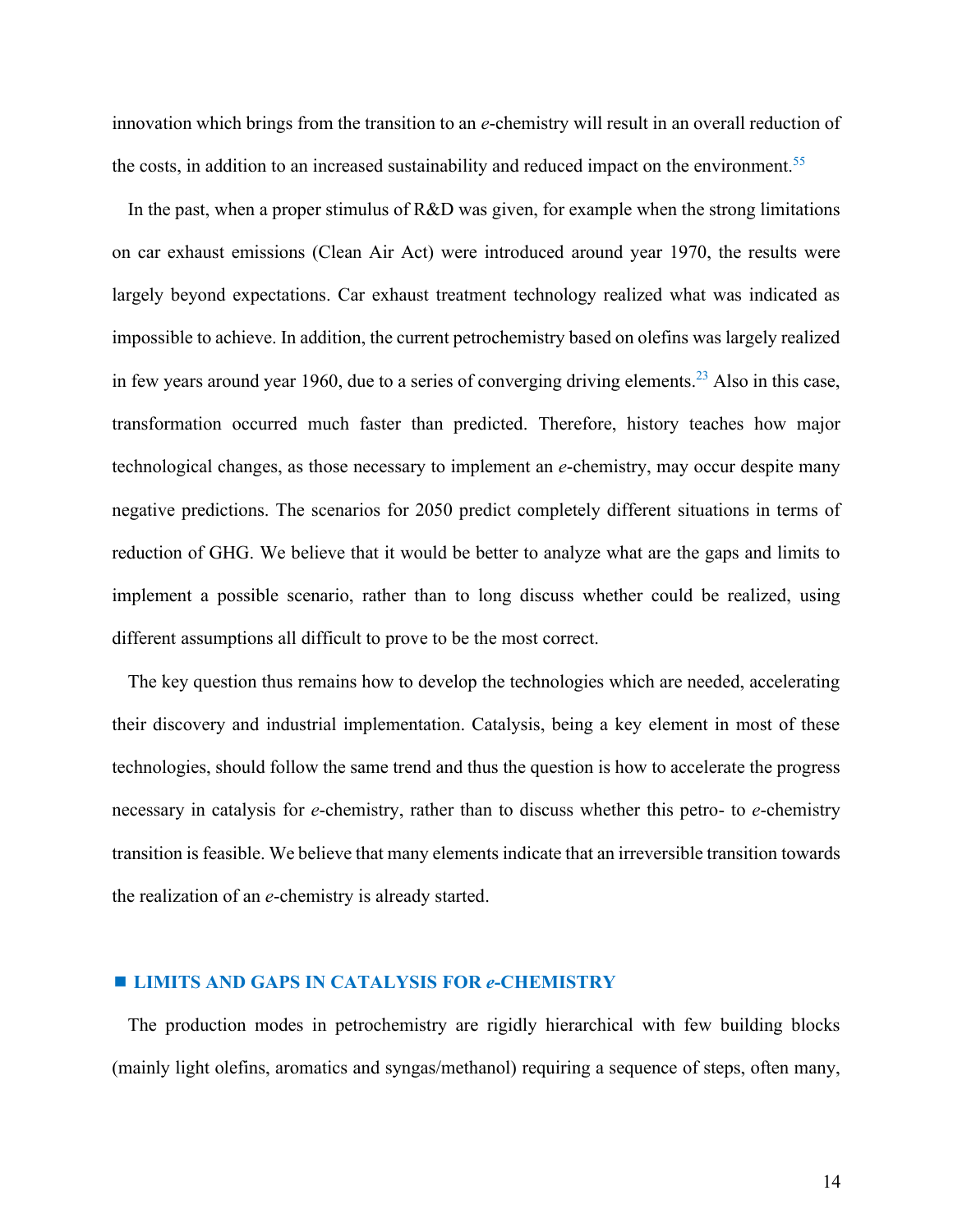to obtain the final chemicals for industrial (polymers, synthetic fibres and rubbers, solvents, etc.) or consumer uses (detergents, drugs, fertilizers and pesticides, paints, etc.). This production scheme is largely associated to the concept of scale economy, e.g., the need to develop large-scale centralized plants and thermal processes.<sup>23</sup> This model of chemical production has many limits, from the significant local impact on the environment to the intrinsic low flexibility and adaptability instead required due to an uncertain future. Chemical plants are designed for a utilization factor typically above 90% to operate economically. The global ethylene production plants decreased to an average 82-83% in the last years and it is predicted to remain lower than 90% in the next decade.<sup>60</sup> In these conditions, economic margins for the production are very low, or even negative. This is a general situation for petrochemical production (ended the windows of opportunity) $^{43}$  and it will be accentuated in the future, needing to change the production model from centralized (few very large sites) to a distributed model, more flexible and strongly reducing costs and impact of transport/distributions.<sup>60</sup> In addition, a distributed model offers the integration with the local resources rather than along the value chain (creating also new opportunities for symbiosis and investments). All these elements create a competitive environment based on innovation. A distributed production requires efficient small-medium scale plants well integrated with the territory and the local resources/needs, with a modular plant scheme allowing faster time to market and great flexibility of operations. *e*-Chemistry technologies should have these characteristics.

Therefore, the remark often made that it is not possible to produce large-scale building blocks as ethylene (typical size of steam crackers to produce ethylene goes from 200 to over 1000 ktons/y of ethylene) by electrocatalysis (or other routes based on RESs) is mispresented. In *e*-chemistry the model of production is changed with the target of small-medium scale productions tailored for the local production needs. It avoids distribution/transport on a large-scale. The aim is the direct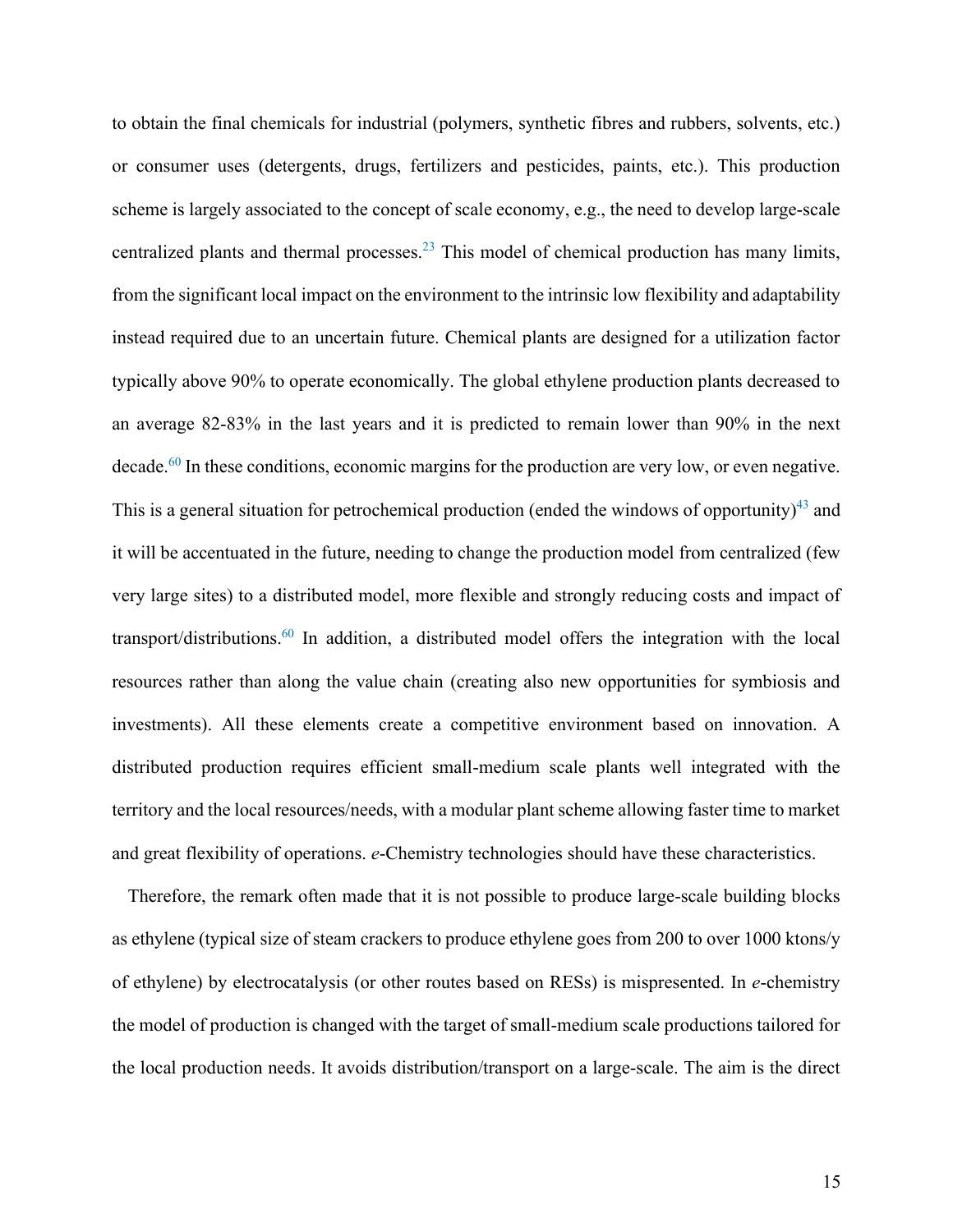conversion to the final product (or at least to strongly reduce the number of steps), avoiding fragmentation of the production in a long sequence of steps. Ethylene is a raw material for polymers (polyethylene), but also the building block for a large series of other chemicals (used mainly for other polymers) such as vinyl chloride, ethylene oxide, vinyl acetate, etc. Thus, technologies for the direct ethylene production should be used for polyethylene manufacture, while other chemicals derived from ethylene should be ideally produced directly rather than via ethylene as intermediate.

Many well-established large-scale chemicals are produced with a sequence of steps which can be potentially drastically reduced. As an example, phenol production is realized commercially with the conversion of benzene to cumene, which is converted to cumene hydroperoxide then decomposed to phenol and acetone. However, the yield is low, about 8% (on the whole process), due to the critical step of the intermediate cumene hydroperoxide production. The direct one-step synthesis of phenol from benzene and  $H_2O_2$  is potentially competitive but suffering of hydrogen peroxide cost.<sup>61</sup> H<sub>2</sub>O<sub>2</sub> could be produced electrochemically and thus a novel electrochemical route to directly produce phenol from benzene is potentially feasible. It may be a hybrid system with production of  $H_2O_2$  electrocatalytic combined with in-situ catalytic conversion, or better by direct electrocatalytic benzene hydroxylation using hydroxyl species generated at the anode. There are many open questions, from the type of electrolyte and electrode to use to the control of multiple hydroxylation (phenol is more reactive than benzene towards the insertion of a further hydroxyl groups, but there are strategies to control this issue by inhibiting the further reactivity of phenol).  $61$ However, studies in the field are extremely limited. The production of  $H_2O_2$  by electrocatalytic routes is a topic of growing interest,  $62,63$  but not the direct electrocatalytic hydroxylation of benzene, or the hydroxylation of other substrates. However, papers are available on the catalytic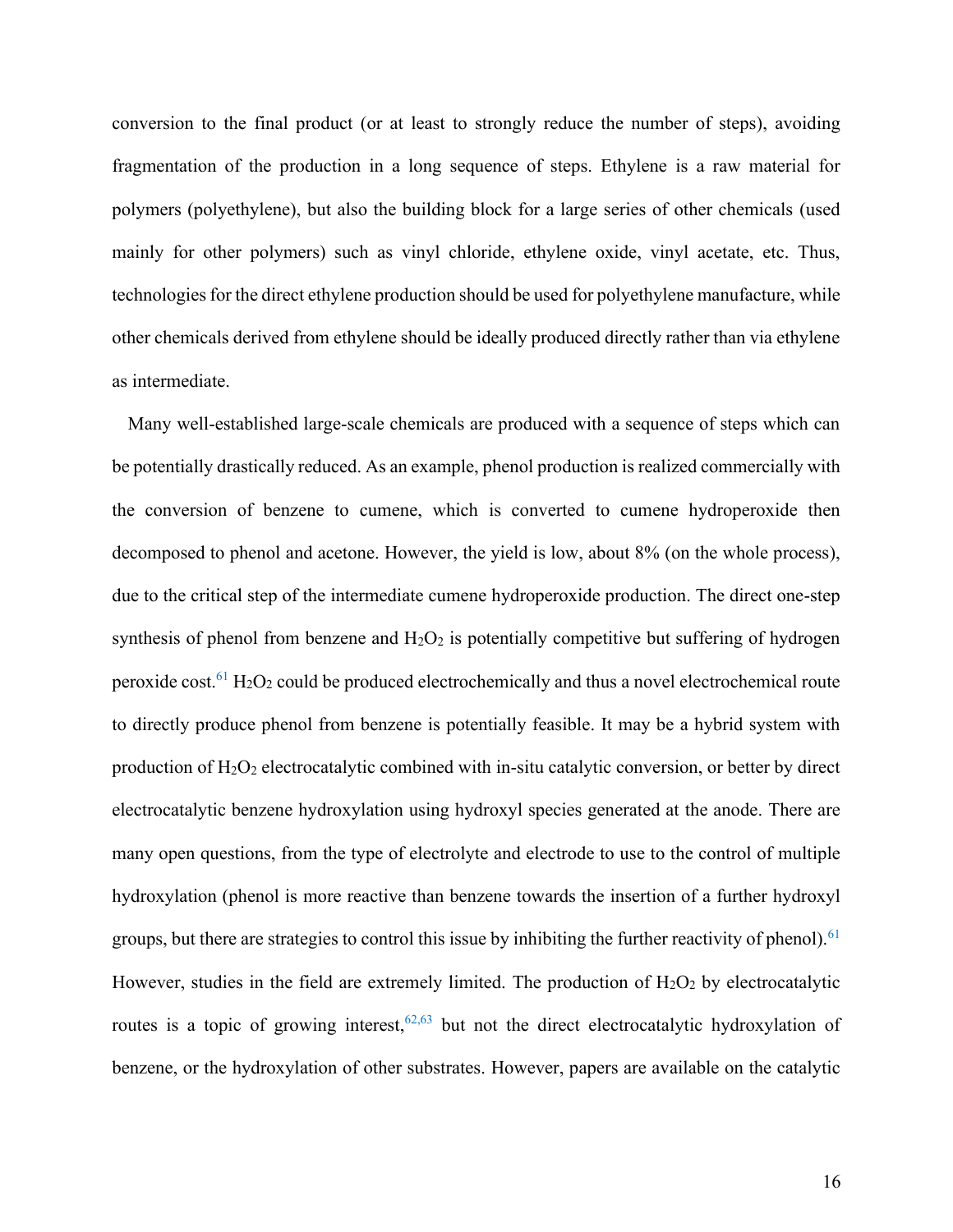hydroxylation of benzene with  $H_2O_2$ .<sup>64-67</sup> Benzene direct electrocatalytic hydroxylation is one of the routes to explore for an *e*-chemistry, but which has been not yet investigated. Benzene current source derives from FFs, mainly as a product of the refinery reforming process. However, in a future *e*-chemistry it could be produced from lignin.<sup>68</sup>

The example above introduces the concept of extending the use of electrocatalysis by addressing complex syntheses of chemicals by combining electrocatalysis of small molecules  $(CO_2, H_2O, N_2,$ CH4, the latter from biogas sources) and of biobased molecules. The integration of these two separate worlds is the grand challenge for *e*-chemistry and *e*-refinery.<sup>69</sup>

Most of the electrocatalysis studies instead address simple reactions as the two-electron reduction of CO<sub>2</sub> to CO or to HCOOH.<sup>70-73</sup> Also in CO<sub>2</sub> electrocatalytic conversion, the challenge is instead to realize complex conversions of  $CO<sub>2</sub>$  leading to multi-carbon ( $C<sub>2</sub>$ +) products and to the intermediates needed to build a petrochemistry-equivalent framework, as commented above. Target is to produce directly both the base chemicals which can be used then as raw materials for the current chemical production (light olefins, for example) or even better produce directly (in onestep) more complex molecules.

The direct synthesis of multi-carbon products is a topic of growing interest in  $CO<sub>2</sub>$ electroreduction,  $33,74-76$  but mainly from an academic perspective rather than as part of a strategy to build the new *e*-chemistry. For example, being intrinsically simpler the electroreduction of CO<sub>2</sub> to CO than the formation of  $C2+$  products, a large part of the studies focused to the  $CO<sub>2</sub>$ electroreduction to CO, with the justification that the performances (Faradaic yield, productivity) are better, and CO could be then used in combination with  $H_2$  to make a variety of other chemicals, via methanol or Fischer-Tropsch catalytic processes. In general, the productivity of  $CO<sub>2</sub>RR$  to  $C<sub>2</sub>$ + products (especially C2+ hydrocarbons) is still low, although significant progresses have been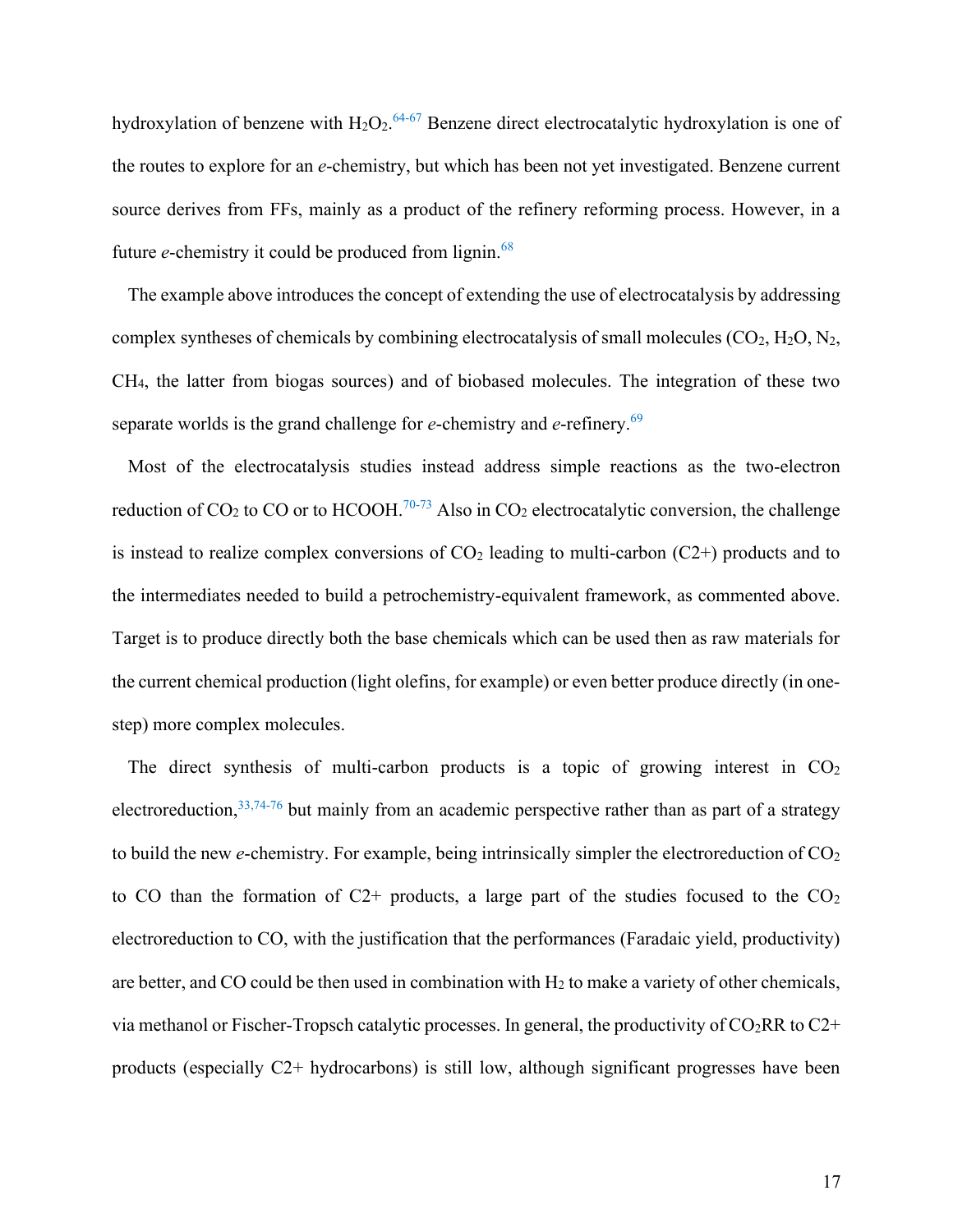made recently and now Faradaic selectivity and productivity/current density (to ethylene and ethanol, in particular) have reach levels in some cases which allow to consider a possible industrialization.<sup>74-76</sup> However, still a gap exists between production of syngas by co-electrolysis on solid oxide electrolyzer cell (SOEC). The latter is a better solution with respect to the separate production of CO from  $CO_2$  and  $H_2$  from  $H_2O$  in PEM-type electrolyzers, although SOEC still shows relevant issues in terms of cost/performances, reliability and durability.<sup>77</sup> After producing the syngas, with eventual adjustment of the  $CO/H<sub>2</sub>$  ratio, a compression and heating could be necessary, then one or more thermocatalytic steps of conversion could be necessary. Two routes could be possible to obtain olefin: via Fischer-Tropsch (FT) process (in the modified version FT to olefins, although performances are still unsatisfactory notwithstanding the recent progresses)<sup>79</sup> or via intermediate methanol synthesis followed by methanol to olefin conversion (followed by further  $C4+$  cracking unit).<sup>80</sup> In both routes a broad distribution of products is obtained. If the overall efficiency, especially energetic, is accounted for these multistep processes, and the needs of complex downstream separation units which also makes costly the development of small-scale distributed applications, the direct electrocatalytic production of olefins appears as a preferable route.<sup>81</sup> However, the multistep power-to-olefin route (syngas by co-electrolysis, then thermocatalytic steps) is more mature in terms of implementation. In this case, a decrease of the carbon footprint could be realized through electrification of the thermocatalytic process, e.g. using electricity to provide the heat of reaction.<sup>82</sup>

A wider range of possibilities exists (than forming  $C2+$  production from  $CO<sub>2</sub>$ ) which can be used to build new routes for *e*-chemistry. An example is the electrocatalytic reductive coupling of CO<sub>2</sub> to oxalic acid, $83,84$  which can be further electro-reduced to a range of valuable chemicals for polymerization like glycolic acid, creating a new C2 value chain from  $CO_2$ .<sup>85-87</sup> Further reduction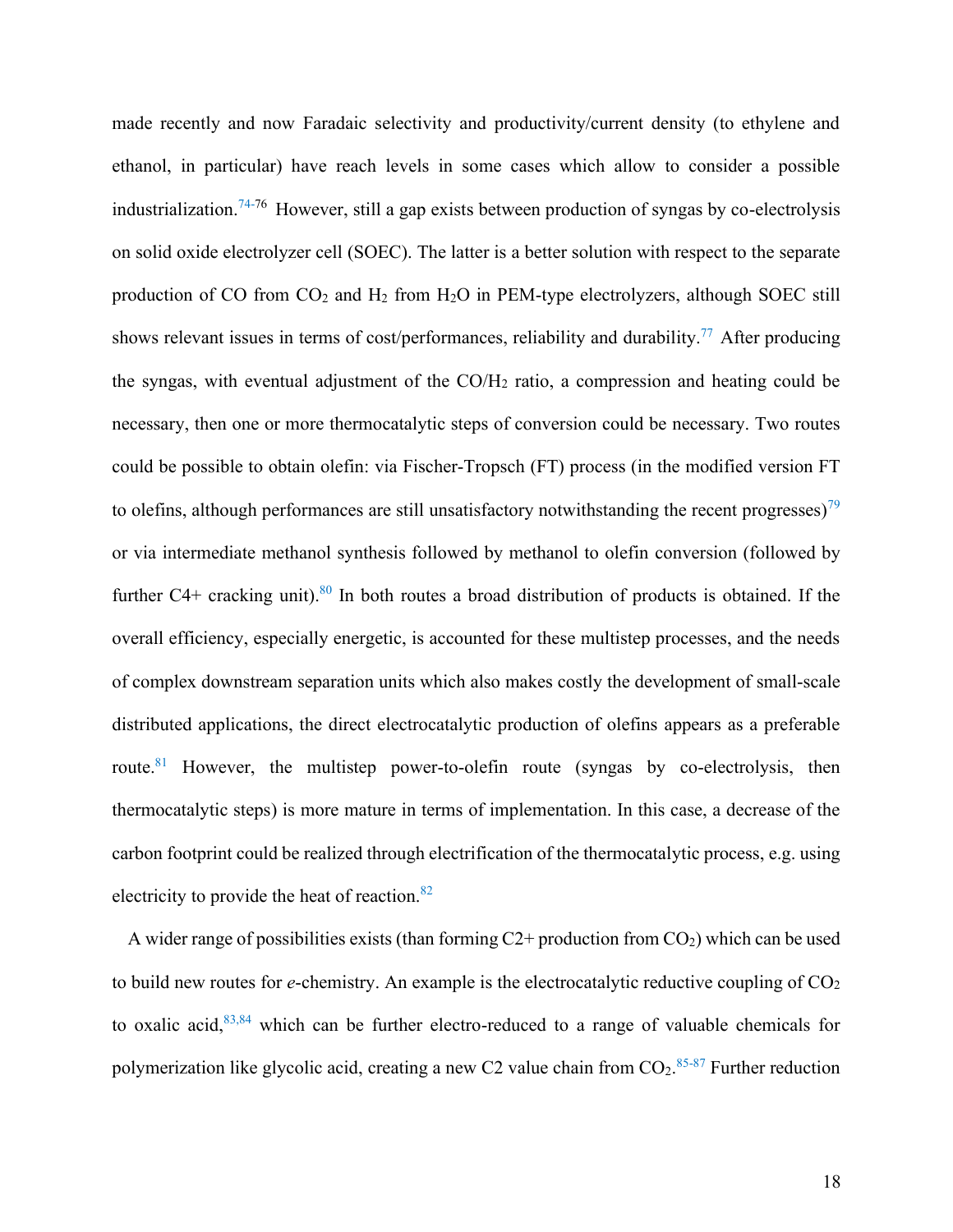of glycolic acid may lead to produce ethylene glycol (a main intermediate for polyesters), thus a new path with respect to the current one via ethylene and ethylene oxide. This electrocatalytic chemistry is investigated in the EU project OCEAN (Oxalic acid from  $CO<sub>2</sub>$  using electrochemistry at demonstration scale, grant 767798). Oxalic acid can be electrocatalytic reduced to glyoxylic acid and further to tartaric acid,  $88$  opening a new path to C4 chemistry from CO<sub>2</sub>.

The electrocatalytic production of acetate/acetic acid from  $CO<sub>2</sub>53,89$  is also opening new possibilities, not only for the use of acetic acid itself (as solvent) but also to produce electrocatalytically a range of interesting products. One of them is the combination of the electrocatalytic production of acetate from  $CO<sub>2</sub>$  and its reaction with (bio)ethanol to form ethylacetate, a green solvent of large use. The electrocatalytic reactor is used to produce ethylacetate both at the anode side by anodic oxidation of ethanol, and at the cathode side, through in-situ catalytic reduction of  $CO<sub>2</sub>$  to acetate which reacts with ethanol to form ethylacetate. Therefore, the same product is produced at both electrode sides. This is an interesting example of coupling CO<sup>2</sup> electroreduction chemistry to the use of chemicals from biorefinery. This electrocatalytic chemistry is investigated in the frame of EU project DECADE (Distributed chemicals and fuels production from  $CO<sub>2</sub>$  in photoelectrocatalytic devices, grant 862030). Another possibility is to explore a similar chemistry but finalized to the direct synthesis of vinyl acetate. No studies in this direction are available, but in an old patent $90$  an electrochemical process to produce vinyl acetate from ethylene and anolyte acetic acid is claimed.

There is a much wider range of possibilities, for example to develop paired or tandem electrocatalytic conversions.<sup>91-94</sup> One example is the oxidation of glucose to gluconic acid on the anode side and the hydrodeoxygenation of gluconic acid to adipic acid, allowing the one step electrosynthesis of adipic acid, a large-scale monomer, from a biobased platform molecule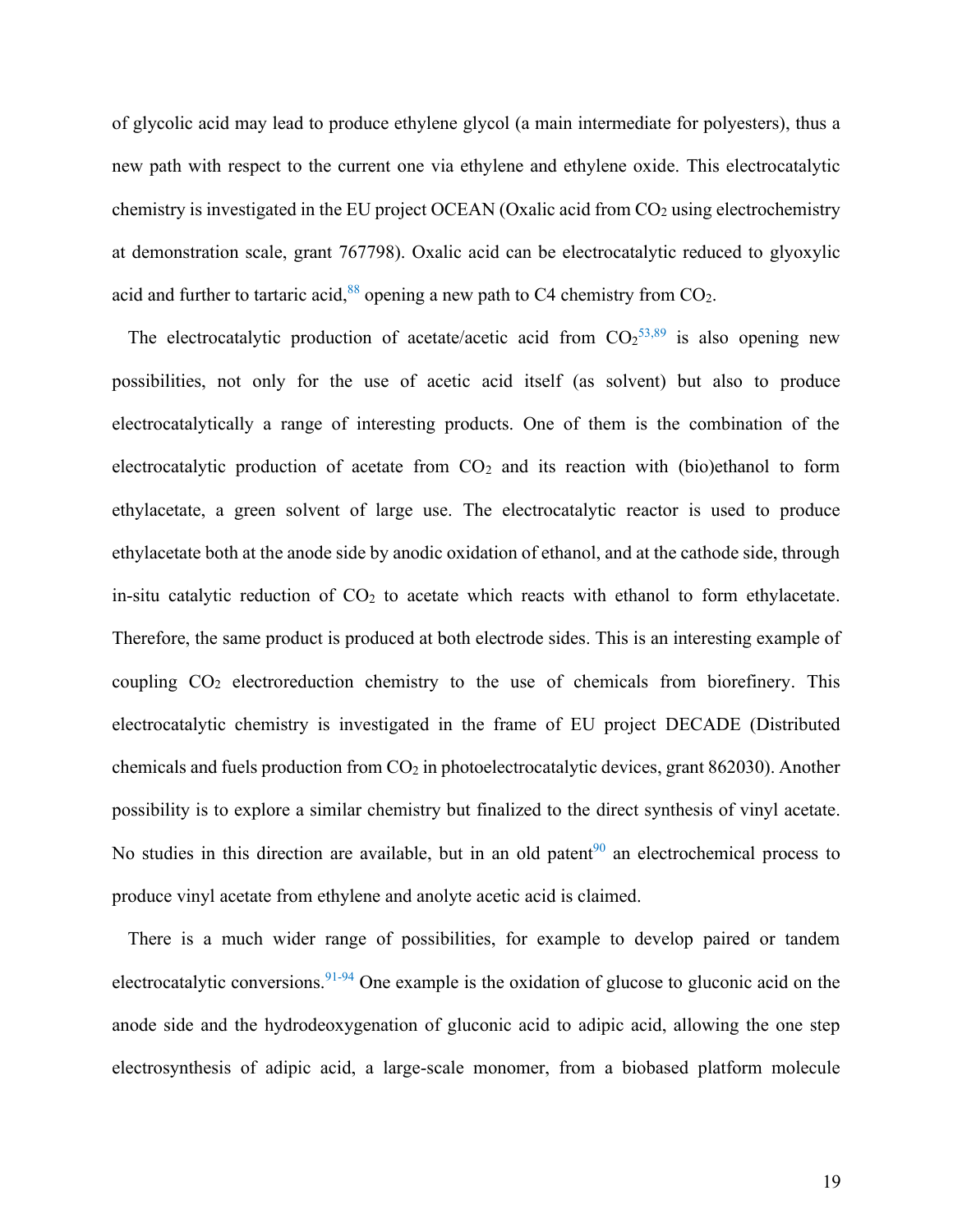(glucose). This is one of the target reactions of the EU project PERFORM (PowerPlatform: establishment of platform infrastructures for highly selective electrochemical conversions, grant 820723) aiming to develop a small-scale pilot reactor. TERRA EU project (Tandem electrocatalytic reactor for energy/resource efficiency and process intensification, grant 677471) instead investigated the tandem electrosynthesis from C6 and C5 sugars (respectively) of the two monomers for PEF (PolyEthylene Furanoate): 2,5-Furandicarboxylic acid and ethylene glycol.

These are some examples of the on-going studies, involving various industries, to build new routes based on electrocatalysis for an *e*-chemistry, in some case also at pilot/demo scale. Note that even if the possibility to make a more complex chemistry in the electroreduction of  $CO<sub>2</sub>$  is known from nearly 15 years<sup>95</sup> only in the recent years started a more systematic study in this direction. Similarly, while organic electrosynthesis is a well-established scientific area, 96-99 and electrochemistry (of fuel cells) is known from a century,<sup>100</sup> the realization of an *e*-chemistry poses new problems and challenges. Electrosynthesis is one of the organic synthesis tools, designed mainly for specialty and fine chemicals, with different typologies of reactions (C-H activation. cyclization, dehalogenation, carboxylation, coupling, etc.). However, it is typically not suited for bulk chemical syntheses.

Now many new possibilities started to be opened by recent studies in electrocatalysis. The electrosynthesis of ethylene and propylene oxides is an interesting new area of investigation,  $101$ although already two decades ago the electrosynthesis of alkene oxides (and glycols) from alkenes has been reported.<sup>102</sup> Sargent and coworkers<sup>101</sup> epoxidized electrochemically ethylene and propylene to the corresponding epoxides (EO and PO, respectively) at industrially relevant current densities with Faradaic (electron-specific) selectivities ∼70%. They coupled an electrochemical flow cell to homogeneous reactions for an overall stoichiometry (for ethylene oxide)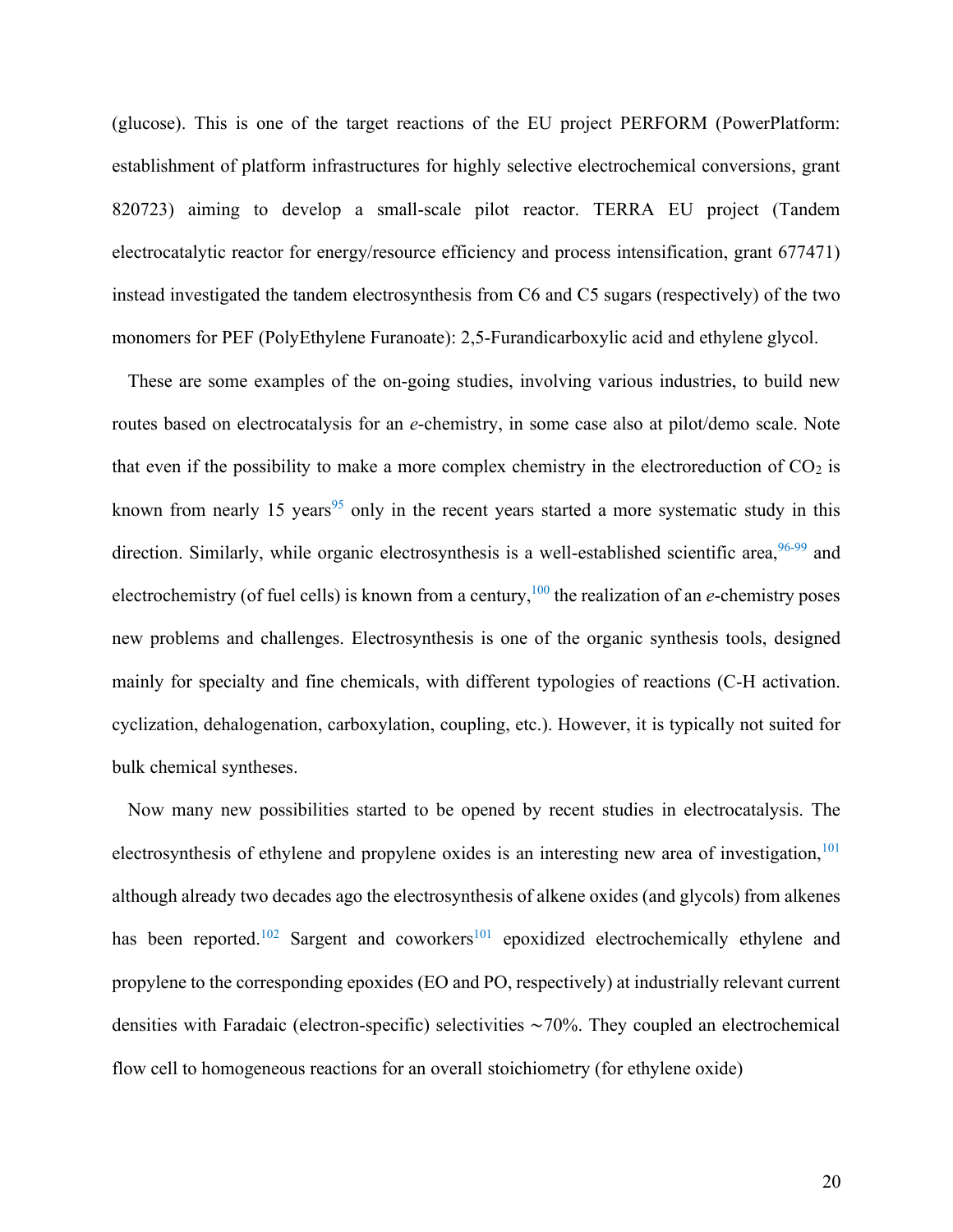$$
C_2H_2 + H_2O \rightarrow C_2H_2O + H_2
$$
\n<sup>(1)</sup>

although chlorine is used to mediate the process. At the anode, the dissolved olefin is converted to the chlorohydrin, and the hydroxide is produced at the cathode along with  $H_2$ . Then, in a downstream process the anodic stream containing chlorohydrin [RCH(OH)CH<sub>2</sub>Cl, where R can be H for ethylene or  $CH_3$  for the propylene case] and HCl are mixed to the cathodic stream (containing OH<sup>-</sup>) to generate the epoxide, Cl<sup>-</sup> and water. The authors also propose to couple the system to the electrocatalytic conversion of  $CO<sub>2</sub>$  to ethylene, realizing an integrated  $CO<sub>2</sub>$ -to– ethylene oxide process. Sargent and coworkers<sup>101</sup> suggest that this process could be scaled to produce ethylene oxide (EO) at a comparable cost with current industrial practices. Although some open questions exist regarding energy intensity, safety of operations  $(Cl<sub>2</sub>$  is a very toxic gas, although chloro-alkali technology is one of the oldest electrochemical processes) and stability of materials,  $19$  the above results open new possibilities.

Another example of unconventional application of electrocatalytic routes is in the selective hydrogenation of acetylene.<sup>103</sup> Acetylene hydrogenation is an important industrial reaction for purification of ethylene streams. Here the authors<sup>103</sup> proposed this technology as a final step in a non-oil route to produce ethylene from natural gas via methane pyrolysis. They reported a high Faradaic efficiency of 83.2% for ethylene with a current density of 29 mA·cm−2 on Cu electrocatalysts, due to strong acetylene chemisorption which limits the side hydrogen formation. This concept of competitive chemisorption to enhance selectivity in electrocatalytic reactions has a more general validity in electrocatalysis.

Electrocarboxylation of olefins and diolefins<sup> $104$ </sup> (ethylene and butadiene, especially, both which can be produced from bioethanol) <sup>105</sup> or of aromatics is another route of interest to build an *e*chemistry.106,107 A variety of valuable intermediates could be produced by this method.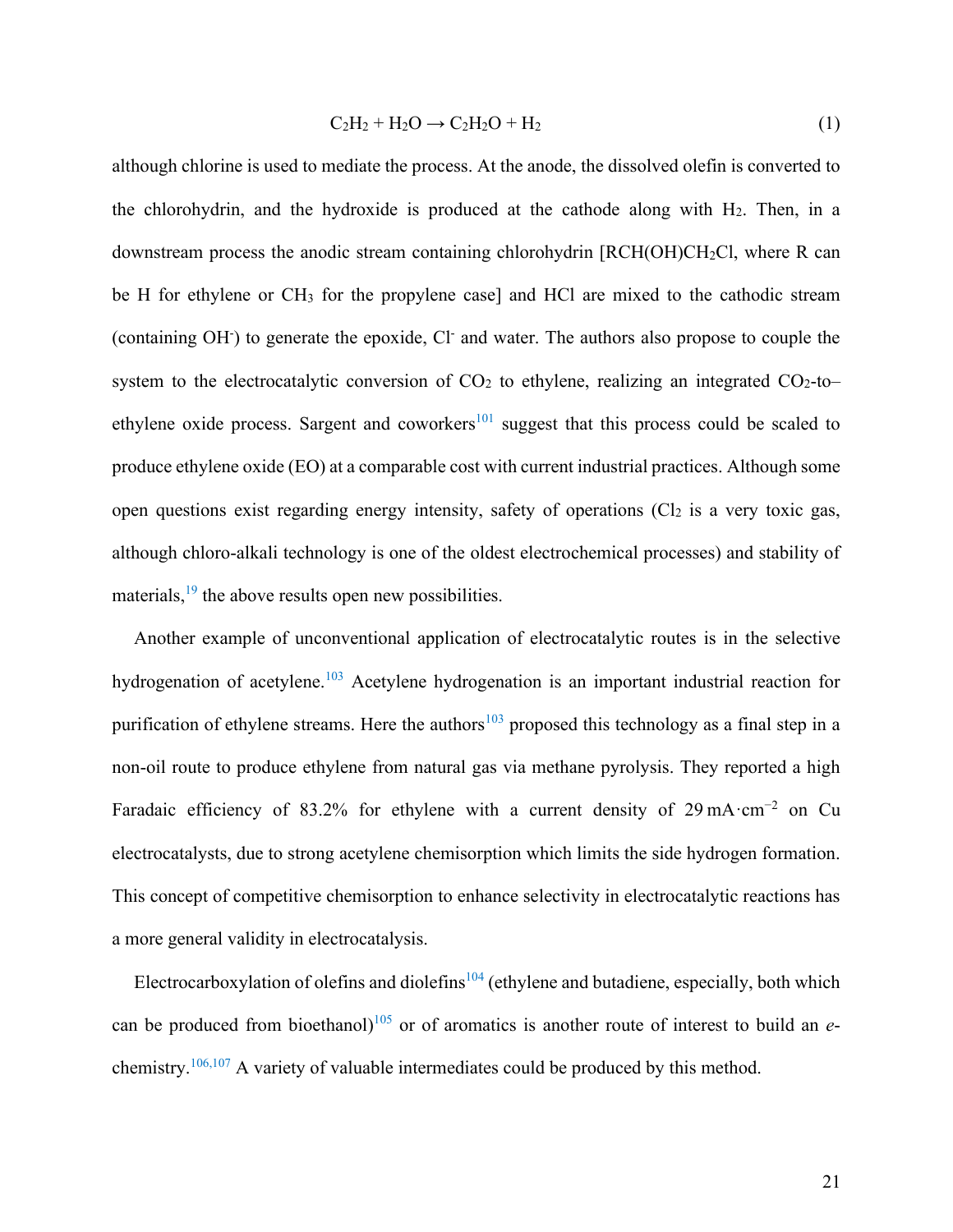When other reactants are present, for example nitrate, the spectrum of the possible products further enlarges. One example is the electrochemical synthesis of glycine from oxalic acid and nitrate,<sup>108</sup> rather than the electroreduction of oxalic acid to glycolic and glyoxylic acids discussed before. Glycine is one of the base aminoacids.

Most of research in electrocatalysis instead focus on few limited reactions ( $CO<sub>2</sub>$  conversion, N<sub>2</sub> fixation, water electrolysis or  $H_2O_2$  production, conversion of few biobased platform molecules), and in particular on the electrocatalysts development, including their design criteria, instead to explore the large range of possibility to build an *e*-chemistry and the interface with biotechnological paths (coupling biorefinery and *e*-chemistry).<sup>109</sup>

Therefore, there is an increasing interest to build new possibilities and routes for *e*-chemistry, especially at the interface with biobased platform molecules, but, on the other hand, research is still rather scattered and a very systematic exploration of all the possibilities is missing. It is necessary to attempt to build a new chemical production framework based on the electrocatalytic framework which combines the conversion of small molecules  $(CO_2, N_2, H_2O, CH_4,$  the latter derived from biogas) with those obtained from the electrocatalytic conversion of biobased platform molecules. The reactions to explore regard both i) the coupling of in situ generated products with those of biobased molecules (as the cited reaction of in-situ generated acetate to form vinyl acetate o ethyl acetate), and ii) the large-range of novel possibilities by using the in situ generated intermediates in the electro-transformation of the indicated small molecules. Figure 2 summarizes the concept that by combining primary electrocatalytic reactions of small molecules (by using final products and active intermediates, in a combined approach), to the electrocatalytic conversion of bio-derived products, it is possible to produce a large range of products forming the skeleton of a new chemical production.<sup>69,109</sup> Reactions to explore include i) direct coupling of in-situ generated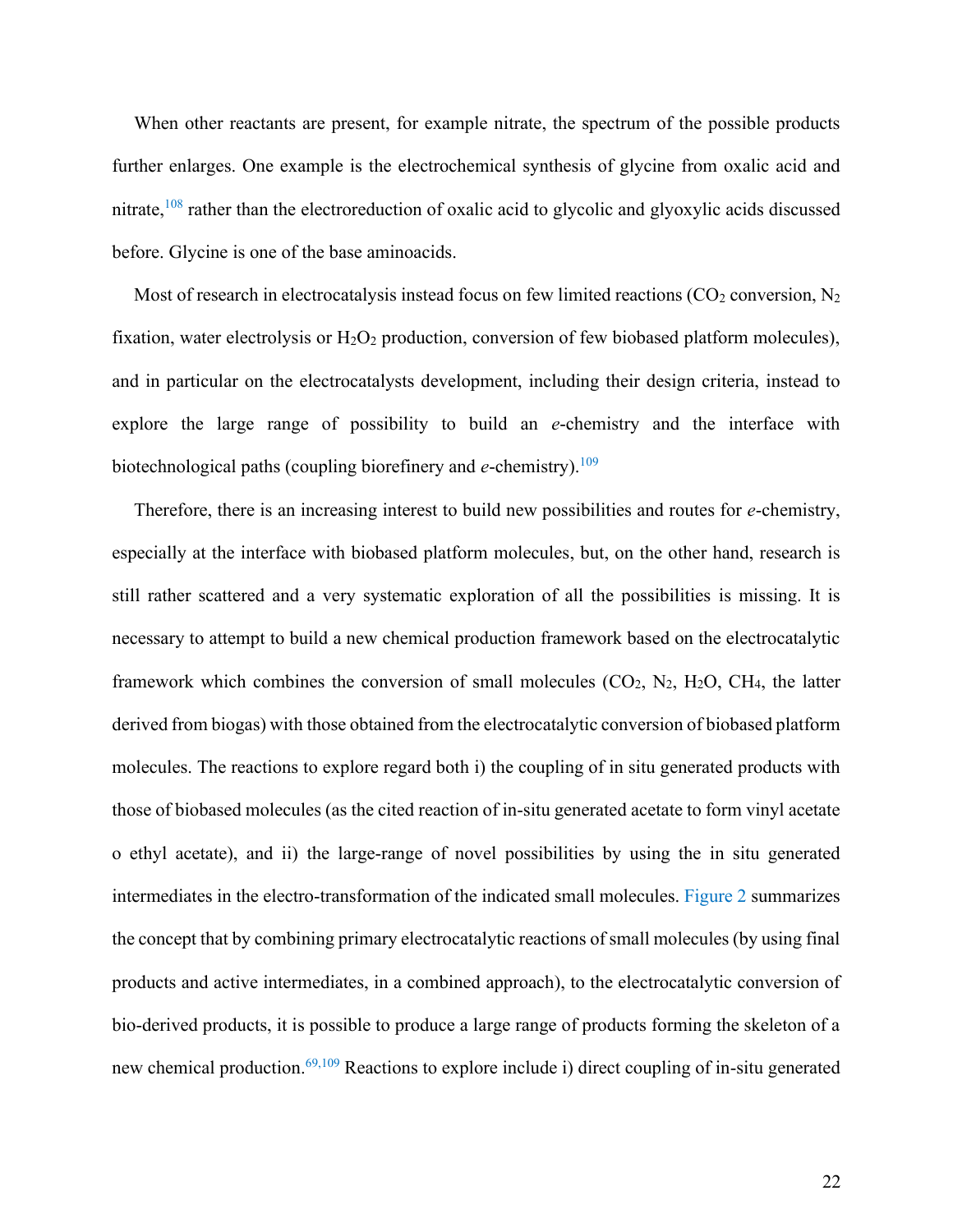intermediates, ii) tandem reactions using in-situ generated chemicals, and iii) the eventual coupling between electro- and heterogeneous catalysis.

## FIGURE 2 HERE

By properly combining the primary reactions of electro-conversion, a larger range of products can be derived, potentially meeting the needs for a novel *e*-chemistry in combination with the other paths described before. This approach extends the concept of tandem electrocatalytic processes discussed before.

In tandem or paired reactions, the concept is the valorisation of both cathodic and anodic reactions to form added-value products. In water splitting, but similarly in most studies on  $CO<sub>2</sub>$  or  $N_2$  electroreduction (CO<sub>2</sub>RR and NRR, respectively), O<sub>2</sub> is produced at the anode site: the oxygen is most of the practical cases cannot be used, and is released to atmosphere, and even when used, it is a low-value chemical. In addition, oxygen evolution reaction (OER) is a four-electron reaction and it is typically the slow step of the electrocatalytic process, which determines most of the energy losses due to overpotential. Moreover, to produce  $H_2O_2$  by water oxidation instead  $O_2$  (a two rather than a four electron reaction) is an interesting target.<sup>62,63</sup> H<sub>2</sub>O<sub>2</sub> is a valuable oxidant in many selective oxidation processes (as discussed later) and in environmental applications. There is thus a rising interest on this process which represents not only an alternative to OER but also a synthesis process for  $H_2O_2$  as industrial selective oxidant, even if attempts to produce  $H_2O_2$ electrocatalytically are known from decades.<sup>110</sup>  $H_2O_2$  is already production in Mtons scale by anthraquinone route as selective oxidant in commercial processes (propylene oxide, caprolactam, catechol and hydroquinone syntheses), for soil and water remediation uses and as a versatile bleaching agent.<sup>23</sup>

 $H<sub>2</sub>O<sub>2</sub>$  formation is half the reaction of the most studied oxygen evolution reaction (OER), the anodic reaction in water electrolysis systems.<sup>111</sup> A large gap between current performances and those necessary for industrial exploitability, however, is present. Also, for this electrocatalytic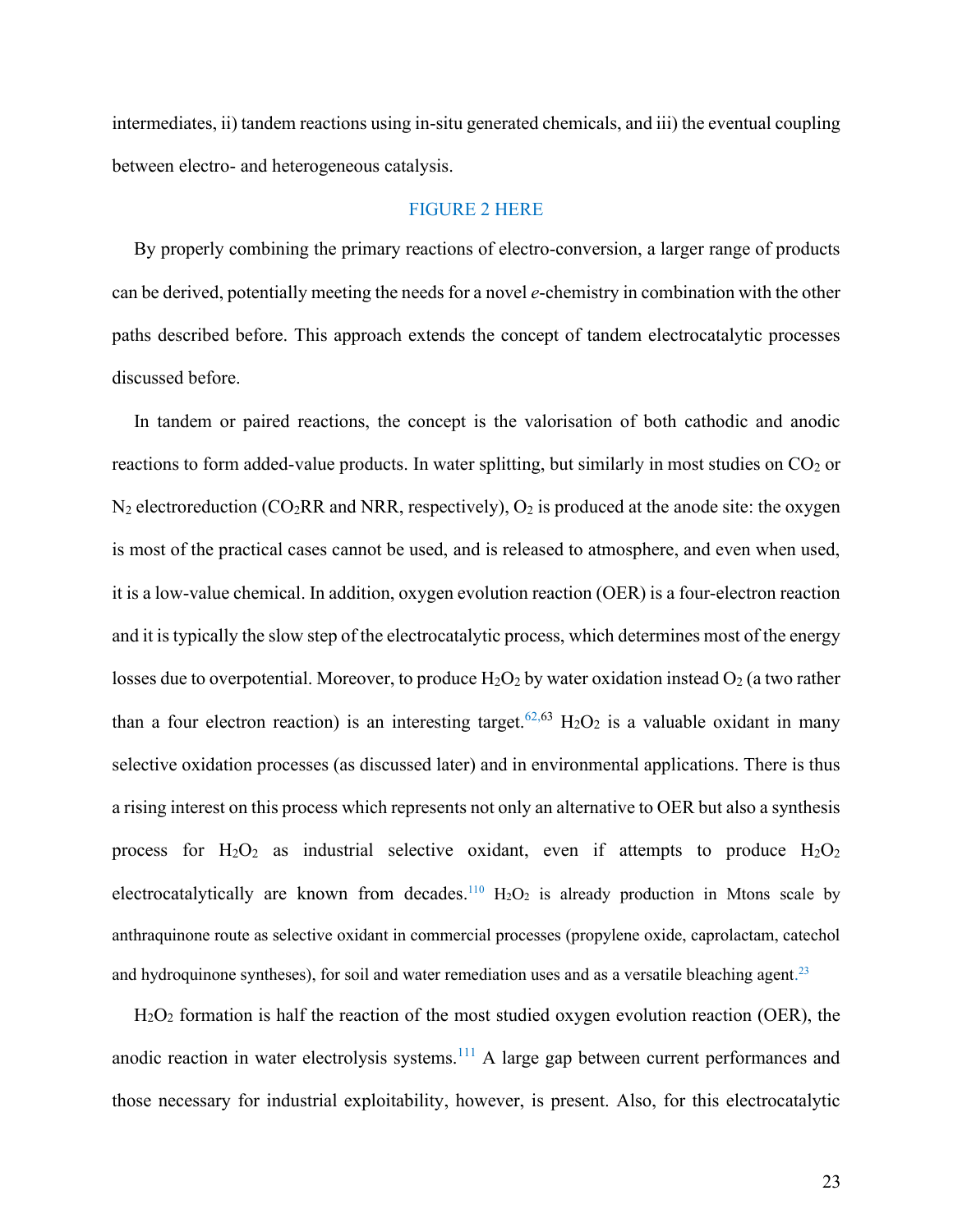synthesis of  $H_2O_2$  there is the need to develop more solid bases for the electrocatalysts design. For example, by theoretical modelling the binding strength of the reaction intermediate \*OOH to the catalyst surface is indicated as the key parameter for controlling the catalyst performance. However, recent studies, for example on single-atom electrocatalysts, are in contrast with these mechanistic indications.<sup>112</sup> Recent advances in the understanding and design of the gas-liquid– solid three-phase architecture have led to significant progresses in obtaining a high selectivity (83– 99% current efficiency) combined with high current density and stability.<sup>113</sup> By using a superhydrophobic natural air diffusion electrode (NADE) to improve the oxygen diffusion coefficient at the cathode as compared to the normal gas diffusion electrode (GDE) system, Zhang et al.<sup>114</sup> showed that it is possible to largely increase  $H_2O_2$  production rate and oxygen utilization efficiency. These examples show how the deep understanding of the engineering aspects at the electrode nanoscale is the crucial factor in determining the behaviour, and not only the nature, of the electrode itself.<sup>115</sup> Quite similar aspects are also strongly determining the behaviour in NRR.<sup>116</sup> Produce  $H_2O_2$  rather than  $O_2$  in water splitting or other electrocatalytic reduction reactions (CO<sub>2</sub>RR) and NRR) has thus the advantages of making a 2e rather than a 4e process (with advantages in terms of rate and reduced overpotential), and obtain a higher value product. Pd<sup> $\delta$ +</sup> clusters (Pd<sub>3</sub><sup> $\delta$ +</sup> and  $P d_4^{\delta^+}$ ) onto mildly oxidized carbon nanotubes (containing controlled defects) were recently shown to allow nearly 100% selectivity in  $H_2O_2$  formation with low overpotential and high mass activity.<sup>117</sup> Therefore, significant progresses have been made recently on the electrocatalytic production of  $H_2O_2$ .<sup>118-122</sup> However, even if  $H_2O_2$  is used in many chemical applications, the volume of the potential commercial market is largely lower with respect to that it would be needed for potentially very large-scale reactions as  $H_2$  production by water electrolysis,  $CO_2RR$  and NRR. In addition, in many applications of  $H_2O_2$ , for example in its industrial use in selective oxidation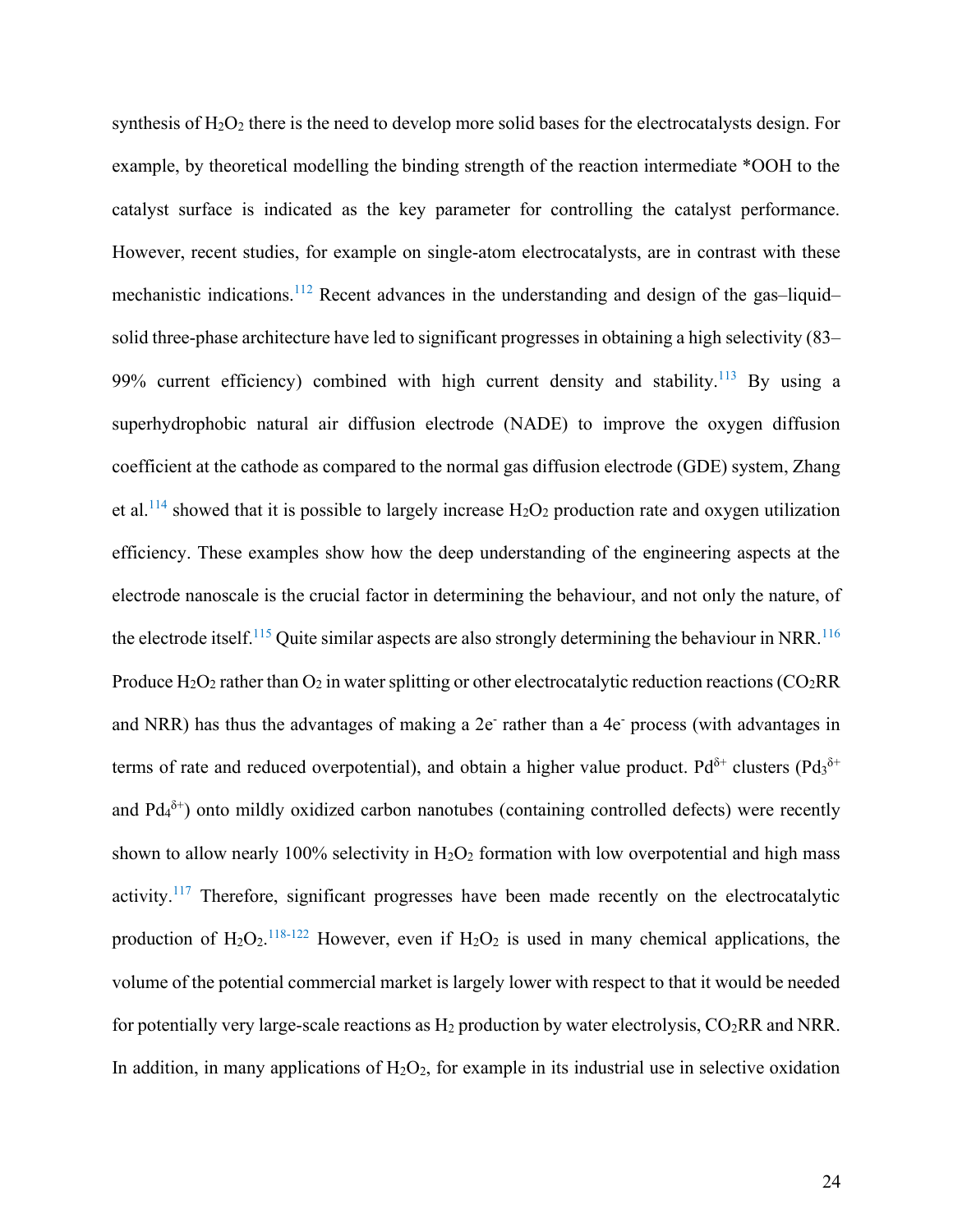reactions, the concentration and solvent requirements do not fit well with those produced in the electrocatalytic  $H_2O_2$  synthesis.<sup>23</sup> To find an alternative optimal reaction to OER remains thus still a challenge. Some further aspects will be discussed later. Note also that the increasing trend to operate in non-protic solvents to limit side reaction of  $H_2$  formation in CO<sub>2</sub>RR and NRR further stress the need to identify valuable anodic substitutes to OER and  $H_2O_2$  production as well.

Coupling between electro- and heterogeneous catalysis is another area of interest to remark. The development of hybrid catalysts/reactors combining electro- and heterogeneous (or eventually homogeneous) catalysis is an area still largely unexplored which represents a specific opportunity. On the contrary, hybrid electrocatalytic/biocatalytic systems have been more systematically explored.<sup>123-125</sup>

Figure 3 reports a framework scheme of the possibilities derived by developing hybrid electroand biosynthetic catalytic pathways in  $CO<sub>2</sub>$  conversion. The range of possibilities offered from this symbiosis is evident, further enhanced by considering that enzymes for converting other small molecules ( $N_2$ ,  $H_2O$  and  $CH_4$ ) are also known. A critical challenge would be the transfer of energy and reactive compounds from the electrocatalyst to the cascade (or integrated) biocatalytic process. Three types of configurations can be possible: i) direct attachment or ii) indirect attachment of microorganisms on the electrode, and iii) sequential (physically separated, cascade) reactions at the electrode and the microorganisms. The same configurations can be present also in integrated electro- and heterogeneous/homogeneous catalysis. Each type of configuration has pro and cons.

#### FIGURE 3 HERE

In addition, direct or mediator-assisted electrocatalysis is possible. The use of redox mediators (typically organic compounds, but not limited to them) is common in organic electrosynthesis.<sup>126</sup> In the indirect electrocatalysis the electron transfer step is shifted from a heterogeneous process occurring at an electrode to a homogeneous process using an electrochemically generated reagent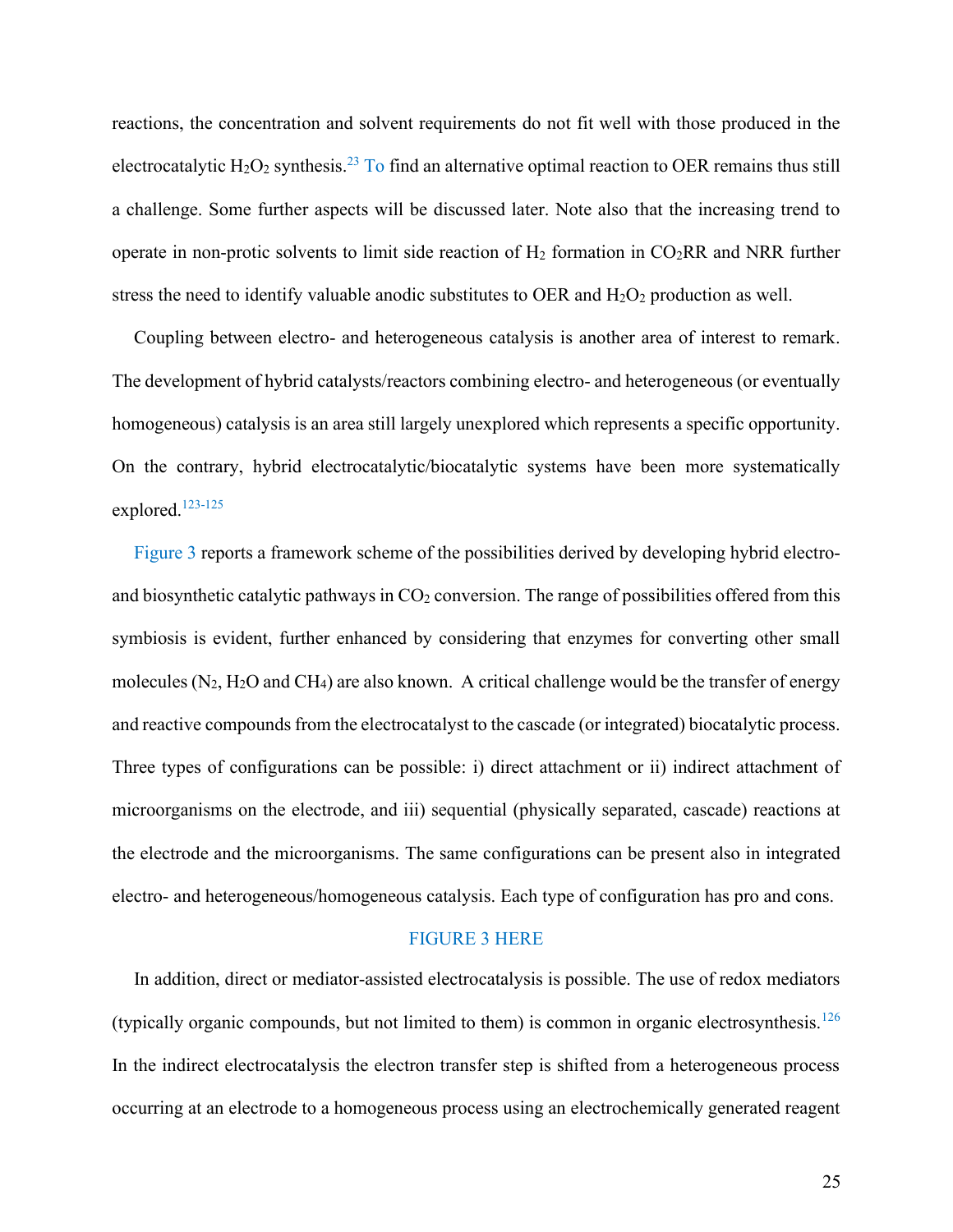("mediator"). The latter is involved in a reversible redox couple initiated at the electrode. The use of these mediators can better control the selectivity, the stability of the electrodes and can overcome kinetic inhibitions. Several new redox mediators have been developed recently, offering a range of possibilities including unconventional types of operation such as double mediatory systems for biphasic media and enantioselective mediators.<sup>126</sup> Redox mediators play a crucial role in electroenzymatic reactions (co-factor regeneration). Indirect electrochemical conversions are hybrids between direct electrochemical conversions and homogeneous redox reactions. The electrochemical generation and regeneration of this activated species can either proceed in situ in the same electrochemical cell (in-cell process) or in a separate cell (ex-cell process), allowing also to realize a spatiotemporal decoupling of the processes. Tetramethylpiperidine N-Oxyl (TEMPO), Phthalimide N-Oxyl (PINO) and related N-Oxyl species are widely used as mediators in electrocatalytic reactions.<sup>127</sup> N-oxyl compounds undergo facile redox reactions at electrode surfaces, enabling them to mediate a wide range of electrosynthetic reactions. Oxidation of aminoxyls, such as TEMPO, generates oxoammonium species that commonly promote hydride transfer from organic molecules, such as alcohols and amines, to obtain hydroxylamine. While often used in organic electrosynthesis, they are still scarcely explored in larger-scale processes, for issues of separation and stability that often become the discriminating elements for industrial processes.<sup>128</sup> On the other hand, by using heterogenized mediators, and by designing the electrocatalytic reactor with integrated membranes it is possible to overcome, in principle, these issues and exploit the benefits of mediated electrochemical reactions.

# **KEY DIRECTIONS TO BUILD AN** *e***-CHEMISTRY**

Above discussion evidenced a series of key directions to build the new catalysis required by *e*-chemistry. It is useful to summarize them to remark some of the areas on which R&D should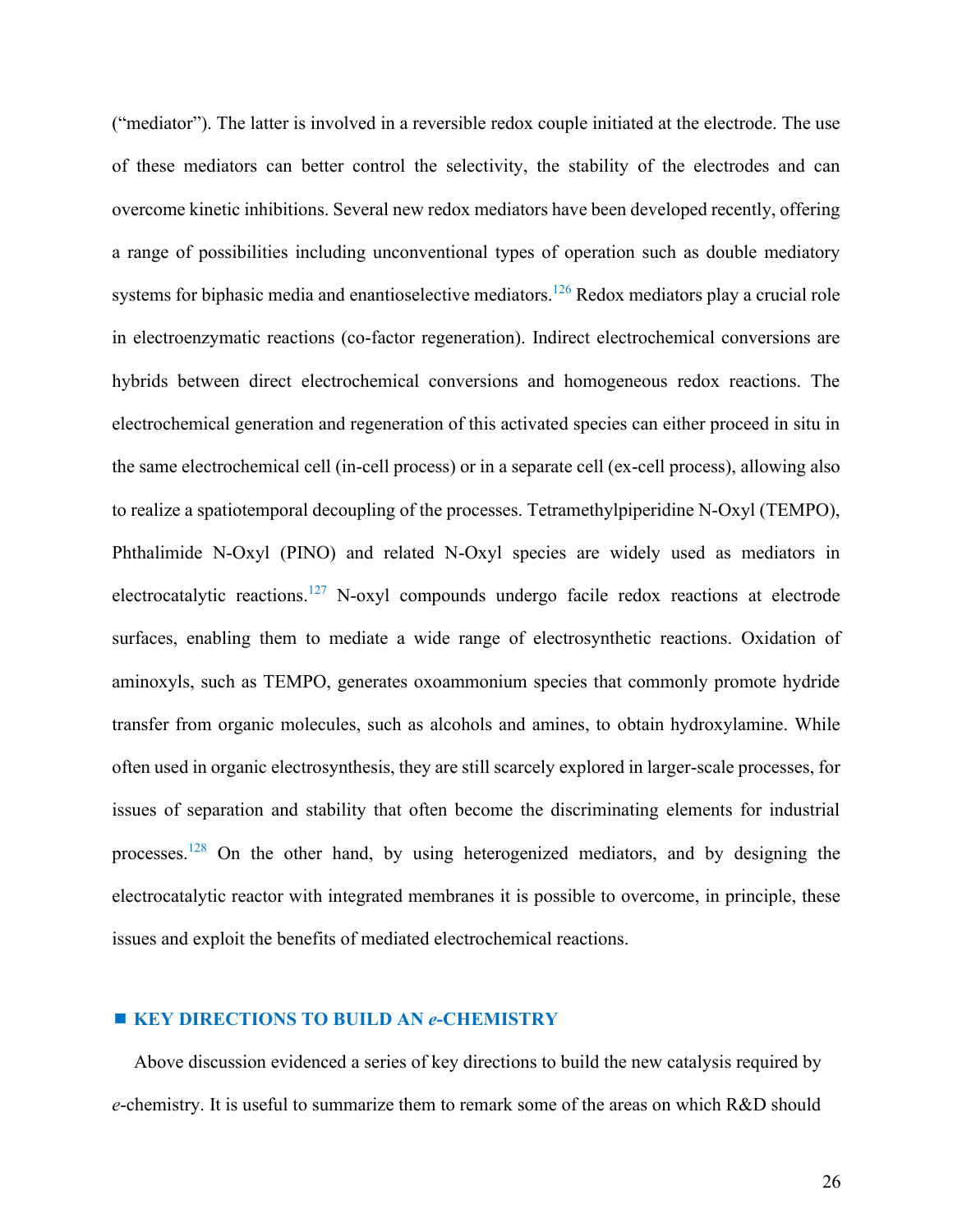be pushed:

- 1. The development of PEC devices integrated with redox mediators that allow to make the direct solar-to-fuels/chemicals conversion with continuous (24h) operations, because the redox mediators store the energy when light is present on one electrode side, allowing to operate on the other electrode side in electrocatalytic continuous modes. The spatiotemporal decoupling of the processes in PEC devices overcomes the limits of intermittency (with associated costs and issues) offering also a new possibility to design the devices and to overcome other limits such as insufficient current density for industrial operations.
- 2. The study of the benzene direct electrocatalytic hydroxylation to phenol, which can be also considered a model for a wider range of novel *e*-chemistry routes.
- 3. Exploring more systematically the novel electrocatalytic routes by coupling the products of the conversion of small molecules  $(CO_2, N_2, H_2O)$  with the in-situ functionalization of biobased molecules (or using the products formed in integrated hetero-, homo- or bio-catalysis cascade processes). The examples discussed regard the reaction of acetate (formed from  $CO<sub>2</sub>$ ) with bioethanol or bioethylene to form ethylacetate (green solvent) or vinylacetate (monomer). This is a new area to explore opening many new possibilities, from the production of glycine (aminoacid) to the large range of novel paths by amination, nitration, selective epoxidation or oxidation, etc. The possibility to revise the old chlorohydrin synthesis to produce EO and PO was discussed as an example for novel electrosynthesis paths.
- 4. Investigating the electrocarboxylation of olefins and diolefins, or aromatics, as another route of interest to build an *e*-chemistry. A variety of valuable intermediates could be produced by this approach.
- 5. Starting to analyse the even more challenging, but conceptually possible, use of the reactive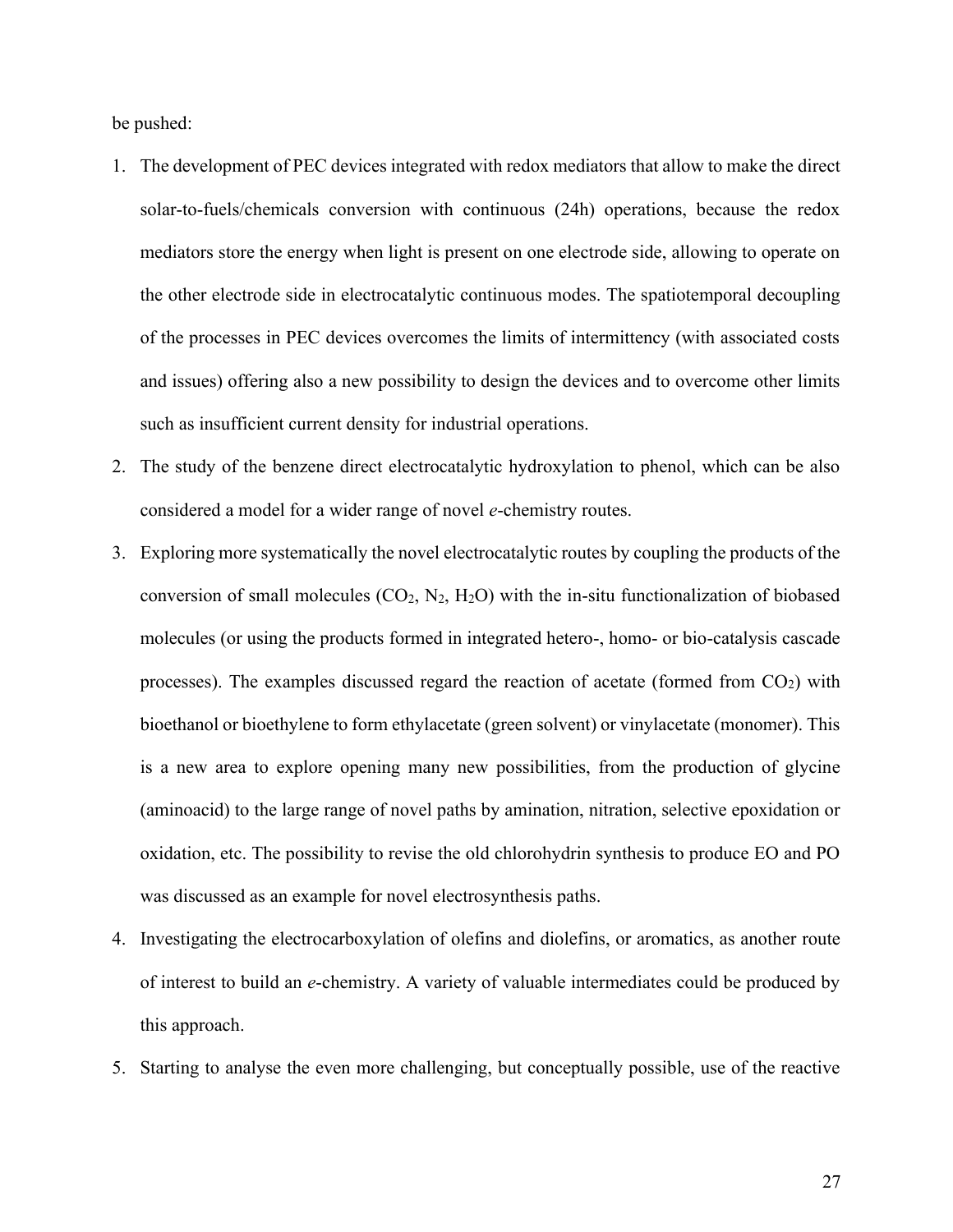intermediates formed in the electrocatalytic conversion of the cited small molecules to make new synthetic pathways for *e*-chemistry. The example of benzene hydroxylation falls within this area. Direct electrocatalytic amination (formation of C-N bonds) is an interesting possibility which can exploit also nitrogen sources as nitrate, also produced, for example, by plasma-catalysis from air.<sup>129</sup>

- 6. Exploiting the new possibilities offered from the electrocatalytic conversion of biomethane, which has been at large unexplored up to now.<sup>130,131</sup>
- 7. Exploring more systematically the many possible new paths, offering also process intensification, given by tandem and/or paired electrocatalytic reactions.<sup>132,133</sup> We have cited the examples of direct (one-step) glucose conversion to adipic acid, or the production of the monomers for PEF polymer synthesis at both sides of the electrocatalytic cell, a novel greener polymer substituting PET (polyethylene terephthalate), one of the largest polymer in current use.
- 8. Intensifying research on the direct synthesis of ethylene or methanol/ethanol by electrocatalytic reduction of CO<sub>2</sub>, which were not discussed here being already discussed in many reviews, for example by Zhao et al.<sup>2</sup> and Ra et al.<sup>16</sup> Ethylene or methanol/ethanol can be then used as such or as building block for further *e*-chemistry. A large part of the research in these areas is focused on developing electrocatalysts with improved performances (especially Faradaic efficiency), and to identify the mechanistic features responsible for this improvement. Even if these aspects are relevant, those determining the industrial exploitability are often different from productivity and stability, such as the design of reliable and cost-effective electrodes and electrocatalytic reactors, with continuous operations, at high current densities. Often these aspects also determine the choice of electrode and operation conditions. The development of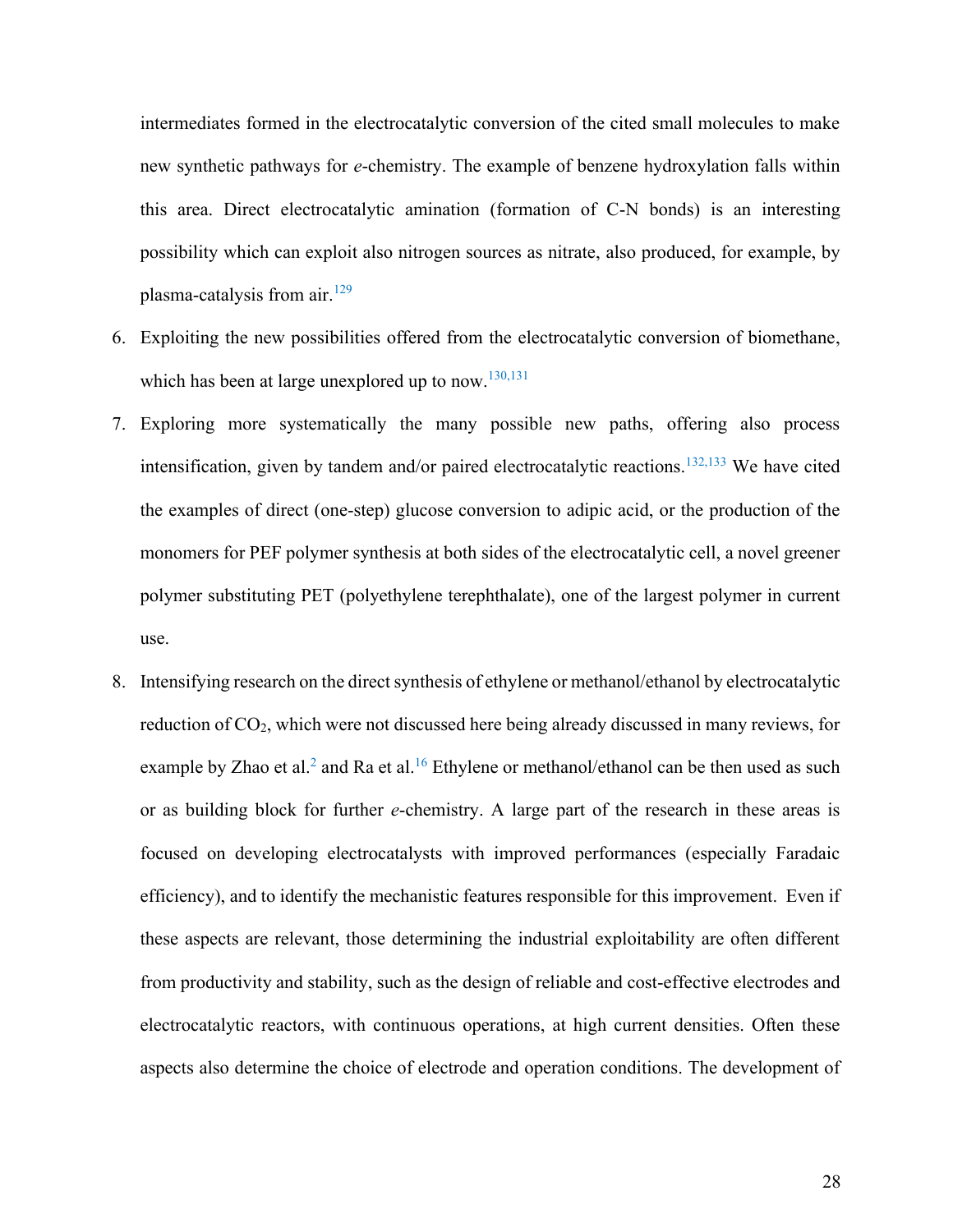the electrocatalysts should be made under relevant conditions, while this is not the case of a large part of the current investigations. A better balance between the first type of academic studies and those more relevant for exploitability and integration within a general *e*-chemistry framework would be necessary.

- 9. Extending the investigation on the possibilities offered by  $C2+$  (multicarbon) chemistry in the  $CO<sub>2</sub>$  electroreduction. We have discussed the possibilities by synthesis of oxalic acid, and its electro-conversion to form glycolic acid (for new polyesters) or other valuable chemicals, including ethylene glycol, a large-volume monomer. Oxalic acid can be converted to tartaric acid (via glyoxylic acid), giving rise to a new C4 path. Many other valuable paths are also part of the portfolio of electro-conversion possibilities of  $CO<sub>2</sub>$  to  $C2+$ .
- 10. Investigating with a broader approach the direct synthesis of ammonia (or derivatives, such as the synthesis of amination products) from  $N_2$ , another emerging electrocatalytic path to both fertilizers (perhaps the largest volume chemical) or N-containing chemicals.<sup>134,135</sup> Here it was also earlier evidenced<sup>10,31</sup> that the large research effort is improving too slowly from a more practical perspective, in part due to the use of approaches which are not accounting the difference between electro- and thermal catalysis. Methodologies (including theoretical) which are not able to catch the intrinsic difference in electrocatalysis are typically used. The result is to "demonstrate" a very large range of (contradictory) mechanistic features for relatively analogous electrocatalytic results. The use of different approaches, including biomimetic based on multi-electron/proton simultaneous transfer (requiring a different nature of the active sites) is a direction offering new clues to design electrocatalysts from a different perspective.<sup>136</sup>
- 11. Intensifying the investigation on the electrocatalytic production of  $H_2O_2$ .<sup>110</sup> Besides to the commercial interest of hydrogen peroxide as commented before, it represents half of the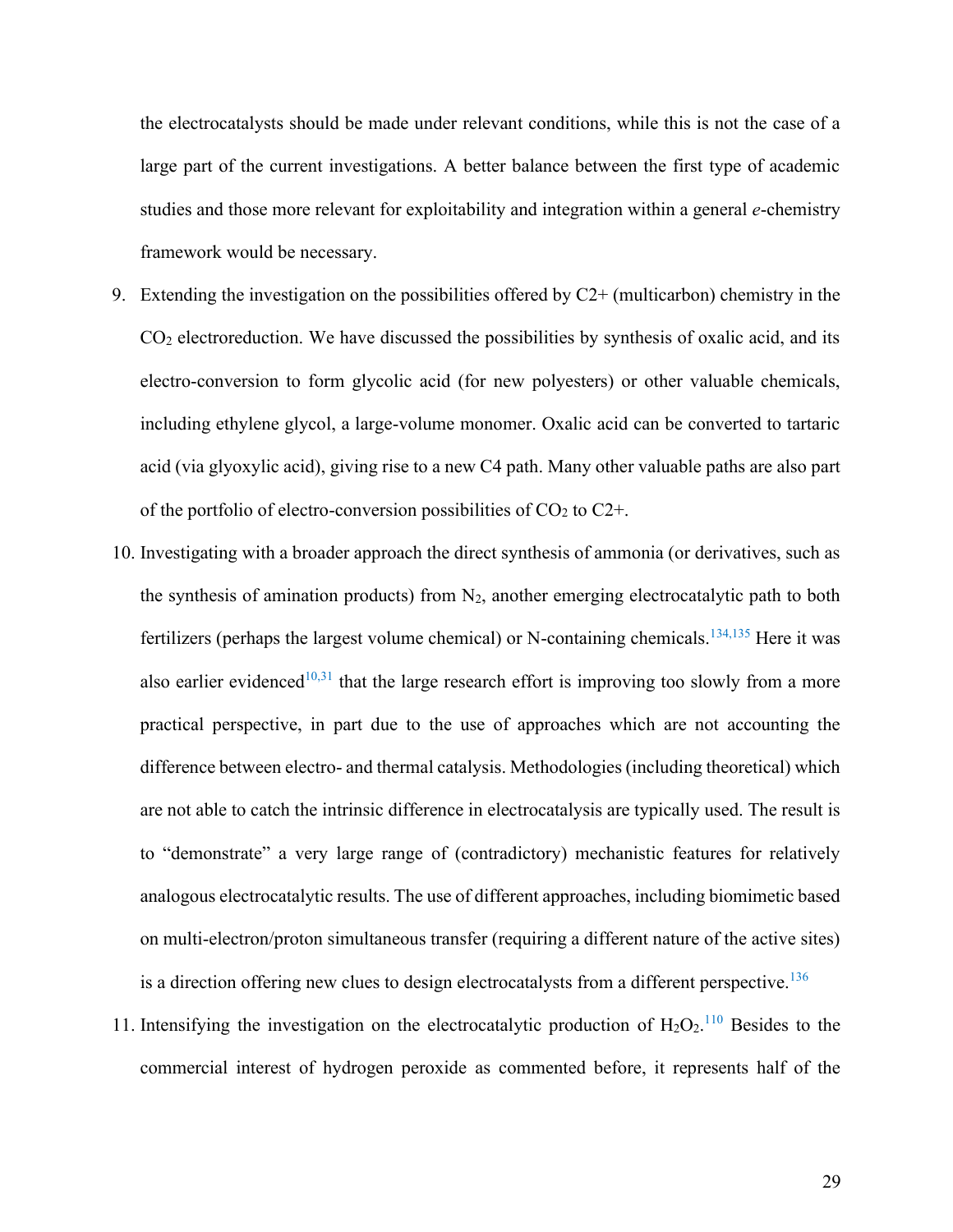reaction of the most studied OER, the anodic reaction in water electrolysis systems. It is thus a two-electron path alternative to four-electron path to produce  $O_2$  at the anodic part of the cell. It is a lower overpotential reaction, requiring less electrons and giving an added-value product, contrasted, however, from the easier decomposition. A general discrepancy was observed between the simple (H-type) electrochemical cells used in most of the studies, and those required for industrial practice. This aspect remarks that the use of appropriate electrocatalytic cell is crucial to obtain reliable indications. A large gap between current performances and those necessary for industrial exploitability is present, although this aspect is common to most of the current studies in electrocatalysis. The studies can lead to the understanding how to generate and use for different syntheses the electrogenerated oxygen active species.

12. Investigating more systematically how to develop electro-synthetic paths for bulk chemicals starting from biobased molecules. Studies in the electrocatalytic conversion of biomassderived platform chemicals are i) still limited, ii) focused on few types of reactions (furfurals conversion, glycerol)<sup>137</sup> and especially iii) still unable to identify the rational bases to design the electrocatalysts. Although understanding on electrocatalysts is improving,  $138$  with the identification of various factors such as geometric structure of the active sites, presence of surface defects, size and shape of the nanoparticles, solvent, and electrolyte effects determining the behaviour, often the indications are specific for a defined catalytic system and results are in contradictions between different materials. Thus, remains difficult to define general aspects which allow to identify a priori the class of electrocatalysts to be used by hypothesizing the conceptual reaction mechanism. For complex electrocatalytic transformations (multielectron/protons, when biomass-derived chemicals are involved, etc.) still exploration of new reactions remains largely phenomenological. General guidelines for catalyst selection which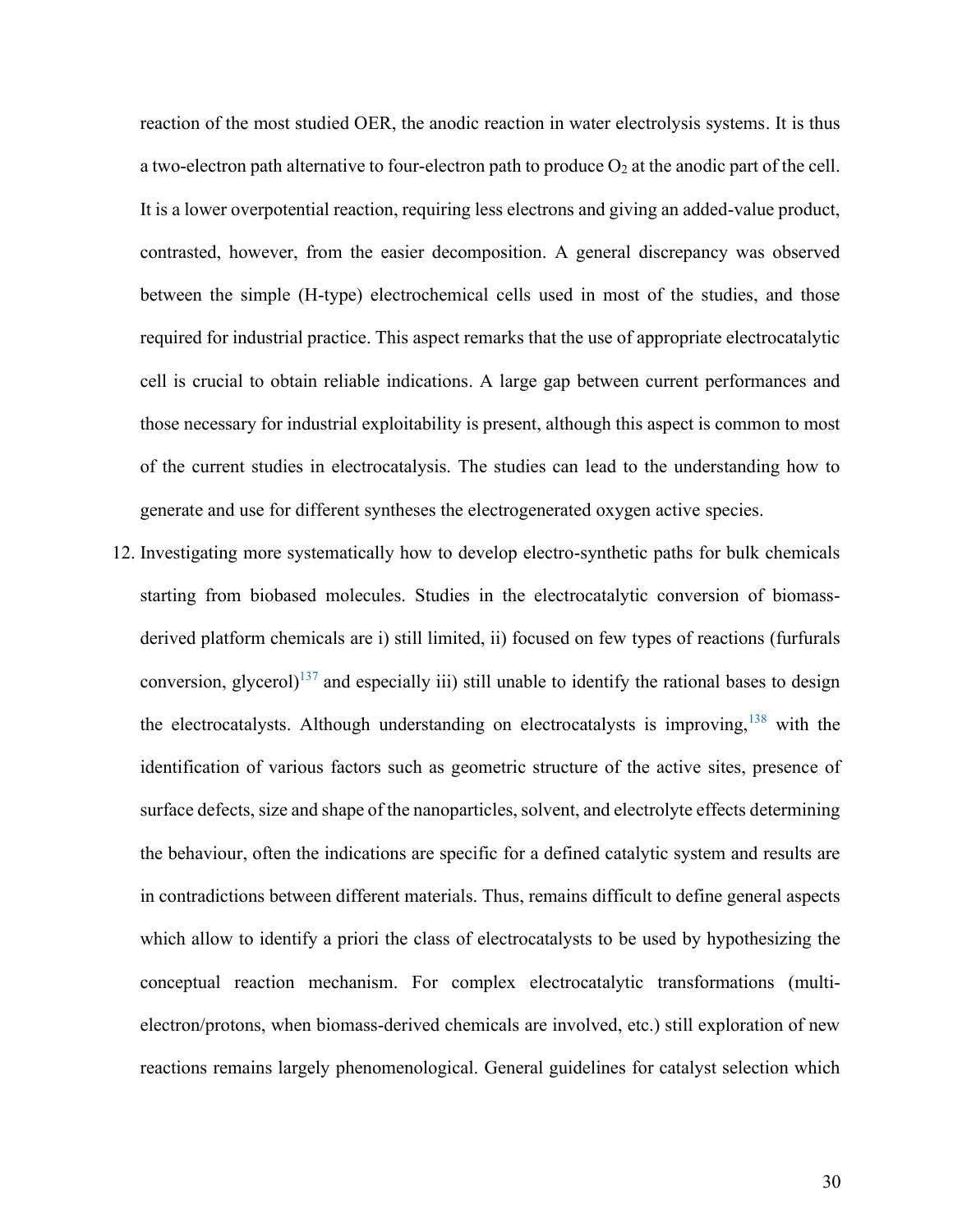can restrict the field of investigation to a limited range of materials, as often occurs in the case of thermocatalytic reactions, are also not available. Theoretical approaches for catalyst selection are strongly depending on having established a precise mechanism of reaction, while the more effective electrocatalytic approaches have still to be clearly identified. We believe that even if progresses have been made, design in silico novel electrocatalysts is still not currently possible. A primary research objective should be thus the development of the fundamental framework knowledge to realize this objective. Reviews in the field, attempting to rationalize the research effort in electrocatalysis,  $^{139}$  reported a status of the research allowing a better identification of the electrocatalysts, and more precise identification of the reaction conditions. However, a more intense effort, perhaps approaching from a different perspective, would be necessary to address properly the a priori design of efficient electrocatalysts.

Several electrocatalytic classes of reactions were identified by Tang et al. $69$  to develop the bases for the *e*-chemistry outlined in Figure 2: i) C-N coupling, to form a range of N-containing chemicals, such as urea, amides, amines, and nitrile of widespread use as bulk, intermediates or specialty chemicals, for applications ranging from chemical production to fertilizers, agrochemicals, and pharmaceuticals, ii) selective hydrogenation or hydrogenolysis, with in-situ generation of  $H_2$  or hydrogen equivalents  $(H^+ / e^-)$ , and iii) selective oxidation or oxidative dehydrogenation, also without addition of external oxidation agents, including  $O_2$ . However, the challenge is still to identify enough selective electrocatalysts to make industrially feasible the process. Tang et al. $69$  provided a series of examples of electrocatalytic reactions for the three classes of above cited reactions. However, these examples are still far from industrial exploitability, and even within a homogeneous class of reactions, it is difficult to identify a rationality in the electrocatalysts design. Cardoso et al.<sup>140</sup> also discussed a series of redox and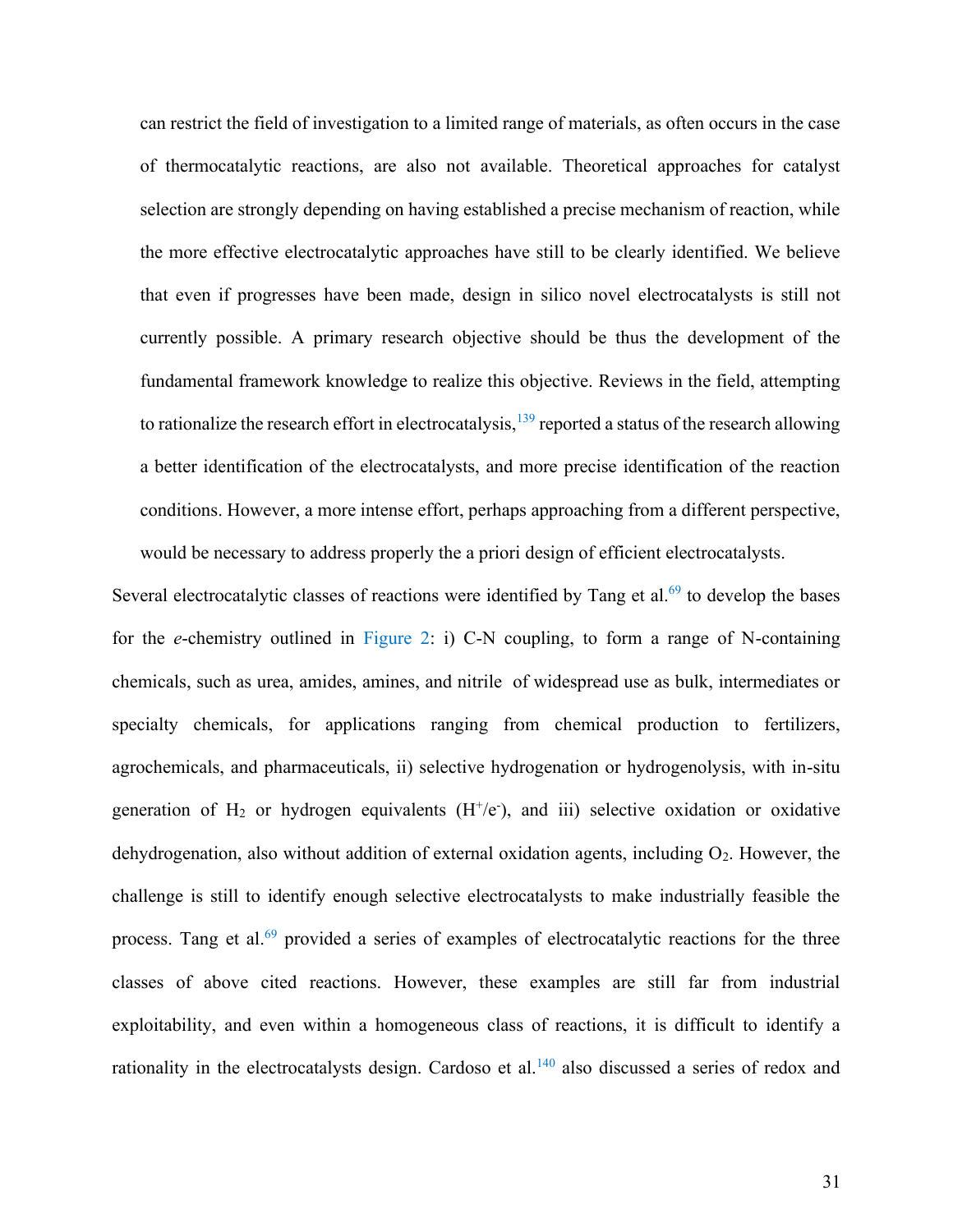acido/base electrocatalytic syntheses, and a series of industrial examples of pilot development, although typically for specific cases and small productions. Moving from these examples related to organic electrosynthesis to the production of bulk chemicals by electrocatalysis is a challenge, which often requires to turn the type of approach used up to now.

Note that in addition to direct electrocatalytic syntheses, also indirect syntheses via redox mediators (TEMPO being one of the most used) are possible. Thus, various examples of organic electrosynthesis are known, but related to electrochemistry rather than to electrocatalysis. Addressing the challenge given from developing a full framework for *e*-chemistry (Figure 2) requires making a next step in combining catalysis to electrochemistry.

# **FUNDAMENTAL AREAS FOR AN** *e***-CHEMISTRY**

Research attention should be putted on specific fundamental areas, still not enough explored, in order to create the bases for *e*-chemistry. These areas should complement the development of new electrocatalysts and mechanistic studies, on which research attention is mainly focused currently. Among the different aspects to develop, the following can be highlighted:

- The design of advanced electrocatalytic reactors, which strongly determine the performances and behaviour, while still most of the studies are based on too simple reactors (like H-cells) not allowing to proper translate the results to realistic reactors closer to industrial exploitability.
- The study of multiphasic electrocatalytic reactors, an area that as outlined before is crucial to explore novel electrocatalytic paths, but scarcely investigated.<sup>141</sup>
- Understanding the difference, including in mechanistic aspects, between electrocatalysis (in general reactive catalysis) and thermal catalysis, $10$  as the basis to develop new approaches and explore novel (complex) pathways. Current studies consider mainly the application of methods used for thermal catalysis to reactive catalysis, with still limited attempts to understand the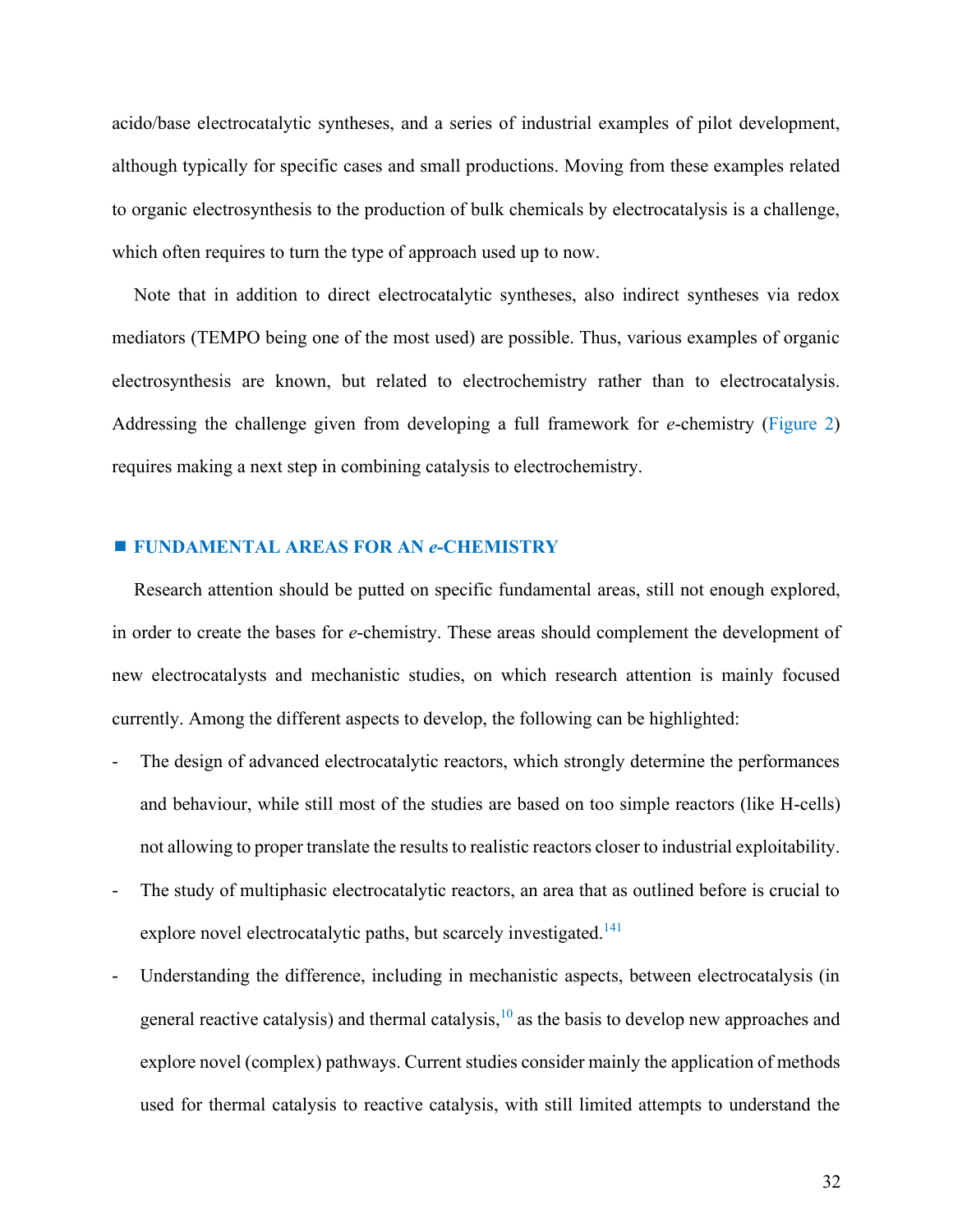difference in operations and type of active centers. Dynamics of polarized interface is crucial, also in determining selectivity<sup>33</sup> and significant reconstruction of active nanoparticles may occur upon application of a potential during electrocatalytic operations.<sup>142</sup>

- Electrocatalytic behaviour is determined by an intricate interplay between surface structure (both on the nano- and on the mesoscale), electrolyte effects (pH, buffer strength, ion effects) and mass transport conditions, a complex interplay still far from being completely understood.<sup>7</sup> A new electrocatalytic design, for electrolyte-less operations, allow to improve the behaviour by exploiting this interplay, but still systematic knowledge are limited.<sup>143,144</sup> A better understanding and a rational design of three-phase boundary in electrocatalysis can lead to an enhanced control of the performances.<sup>144-147</sup>
- Addressing the selectivity challenges of electrocatalysts. In several reactions, like  $CO<sub>2</sub>$ electroreduction, many reactions are possible at the applied potential, which includes the necessary overpotential to drive the reaction at sufficiently high rate. Developing an effective theory of selectivity in electrocatalysis is still at the infancy, even with the progresses in the field. 148-150

#### **CONCLUSIONS**

 The examples presented show that the potential and feasibility to develop a new *e*-chemistry exists, but it is necessary to push the research to address more specifically this challenge, exploring the various possibilities indicated and integrating in a holistic view the different developments to accelerate the discovery of new paths and the identification of the best options among the different possibilities. The new *e*-chemistry requires to turn the approach in the development of new paths, with a push towards new direct reactions which limit as much as possible the need of multistep processes realizing direct processes in small and efficient devices based on the use of RES. This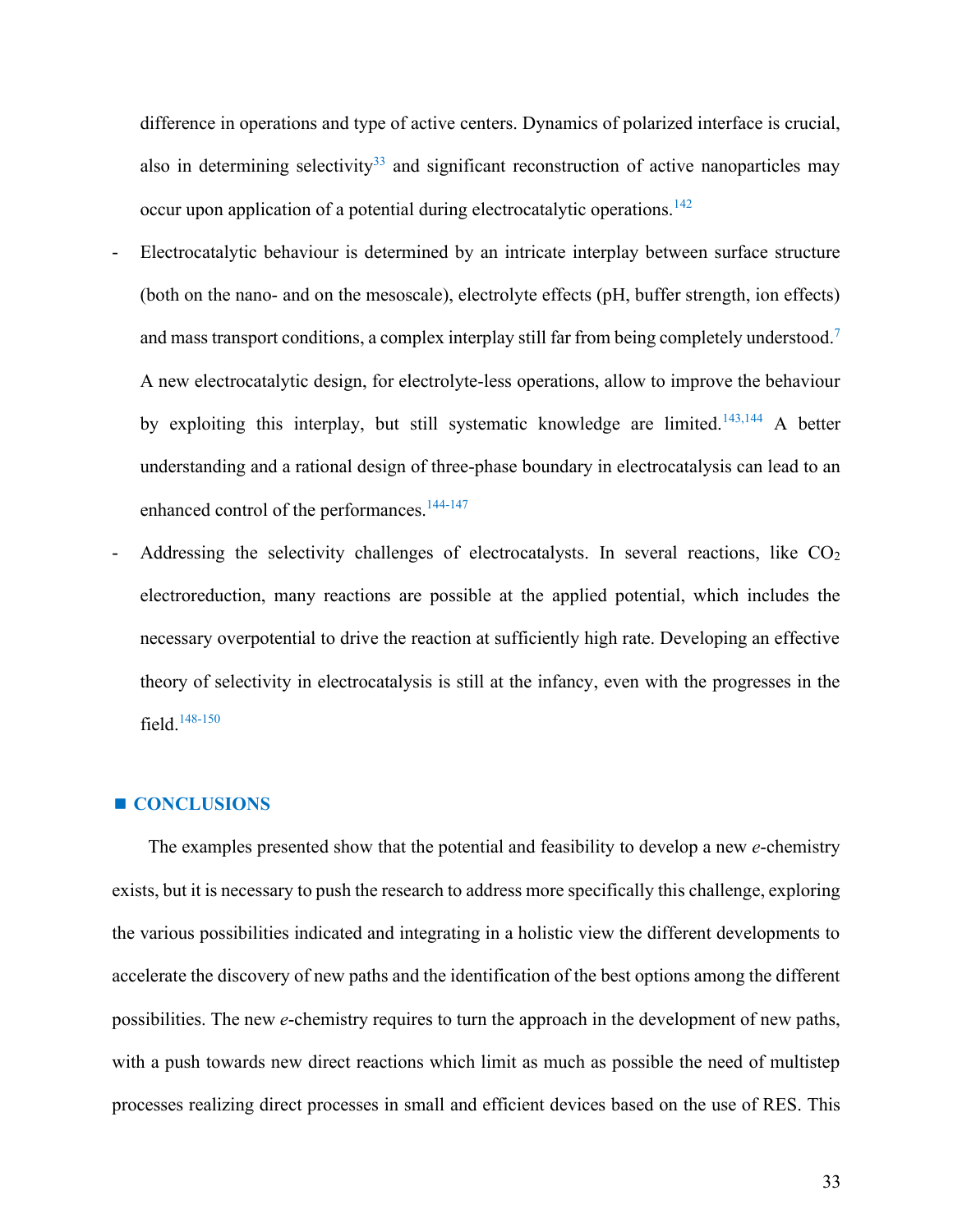is a grand challenge, which needs to be addressed accelerating the evolution in this direction. Although attention was given here mainly to electrocatalysis to focus the discussion, the importance of exploring also other routes of direct use of RES, such as photo- and plasmacatalysis, must be remarked again.

A general indication given is that to properly address the challenge of *e*-chemistry, there is the need to target complex (direct) syntheses by electrocatalysis. The question which may be posed is that what presented above is a dream (electro)catalysis and chemistry and it should be better to focus on simpler electrocatalytic reactions (two electrons, such as  $CO<sub>2</sub>$  to  $CO<sub>2</sub>$ ), because more complex multielectron/proton transformations are too challenging. The reply to this question is that it was scarcely attempted to make a rational approach to catalysis complexity, identifying the ways to proceed faster in targeting complex (direct) syntheses. Not addressing this question will delay the acceleration in the progress in this area which is crucial to meet the challenge of converting petro- to *e*-chemistry.

In conclusion, we believe that an *e*-chemistry (a chemistry using RES, closure of the carbon cycle and biomass as key elements to defossilize the industrial chemical production) is feasible (assuming a high-tech scenario), and this transformation from current petrochemistry is already started and will be largely irreversible. The nexus between refinery and chemistry is already changing, as a sign of this irreversible transformation.<sup>151</sup> However, acceleration of this process requires to turn the approach, with a broader vision of the future. For catalysis this will require to revise some of the fundamental bases and recognize that the new methodologies essential for *e*chemistry need to approach catalysis from a wider and different perspectives, although based on the extensive background on knowledges on catalysis developed in the last decades.  $152,153$  In deep transitions, a synchronism between R&D and economics/societal changes is necessary. Thus, the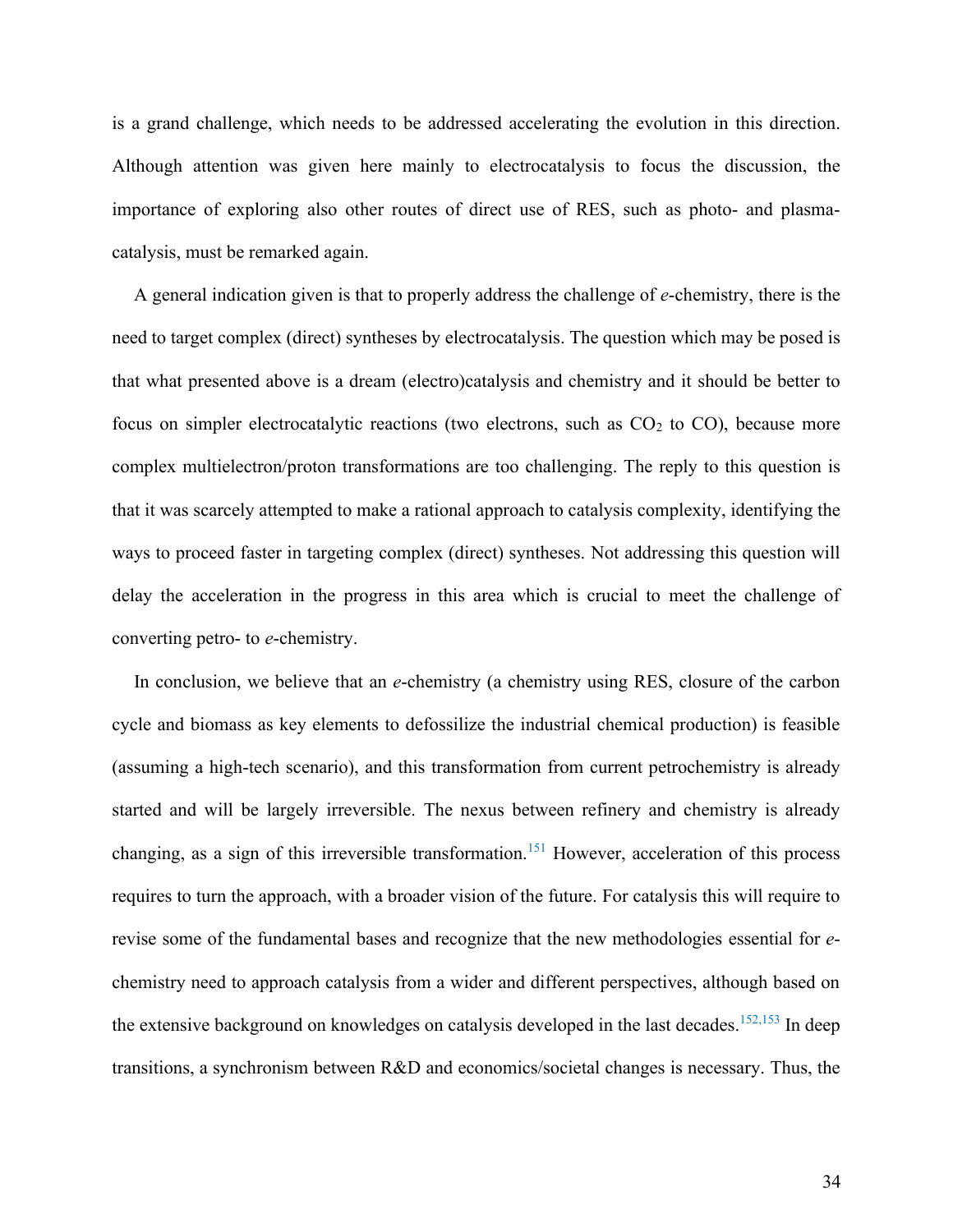development of novel sustainable process systems requires thinking at a multi-scale level identifying the energy-efficient and highly integrated systems deployed within local and regional contexts. 154

While the transformation of the chemical industry to an *e*-chemistry is often considered to be motivated (only) by reducing the carbon-footprint, but at the "expense of higher production costs and unintended environmental burden shifting",  $154$  we would further remark that instead the push to innovation necessary will results in lower global costs, with a different model of chemical production, interaction with territory and society.<sup>155</sup>

For catalysis, *e*-chemistry is a grand challenge, offering the possibility to rebuild its role as key technology and develop new bases for understanding. This will occur only when the significant changes in the approach to catalysis required to face this transformation are understood and introduced in the scientific practice.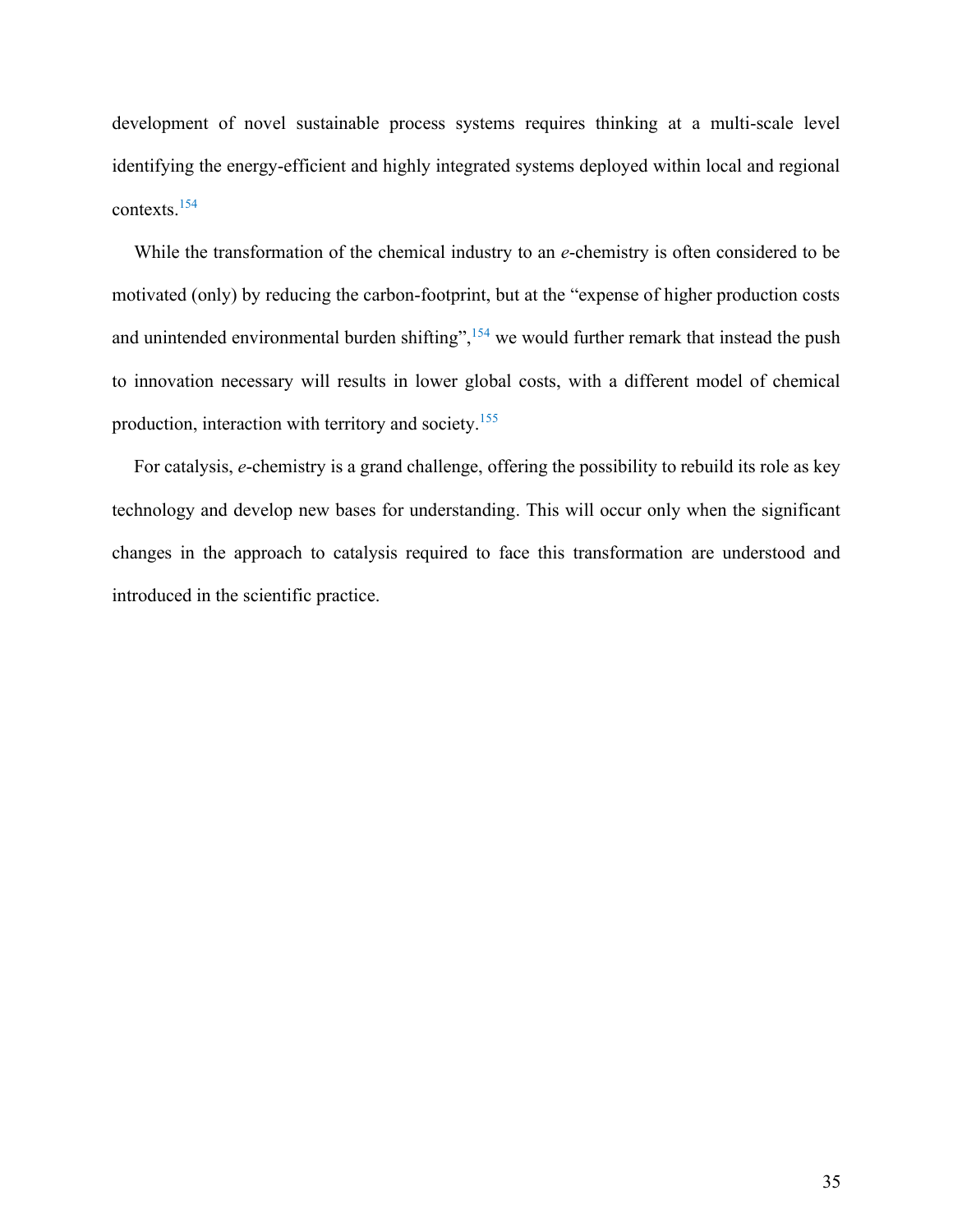## AUTHOR INFORMATION

## **Corresponding Authors**

**Gabriele Centi and Siglinda Perathoner** − Departments ChiBioFarAm, ERIC aisbl, and CASPE/INSTM, University of Messina, 98166 Messina, Italy; orcid.org/0000-0001-5626- 9840

# **Other Authors**

**Georgia Papanikolaou, and Paola Lanzafame** − Departments ChiBioFarAm, ERIC aisbl, and CASPE/INSTM, University of Messina, 98166 Messina, Italy; orcid.org/0000-0001- 8814-1972

# **Author Contributions**

The manuscript was written through contributions of all authors which all equally contributed All authors have given approval to the final version of the manuscript.

# **Funding Sources**

This work was made in the frame of the ERC Synergy SCOPE (project 810182), EU DECADE project (nr. 862030) and PRIN 2017 project MULTI-e nr. 20179337R7 and CO<sub>2</sub> ONLY project nr. 2017WR2LRS, which are gratefully acknowledged. GC also thanks the Alexander von Humboldt-Stiftung/ Foundation (Humboldt Research Award).

#### ACKNOWLEDGMENT

This manuscript summarizes concepts and discussion emerged from the large EU initiative SUNERGY (fossil-free fuels and chemicals for a climate-neutral Europe; www.sunergyinitiative.eu) which is acknowledged.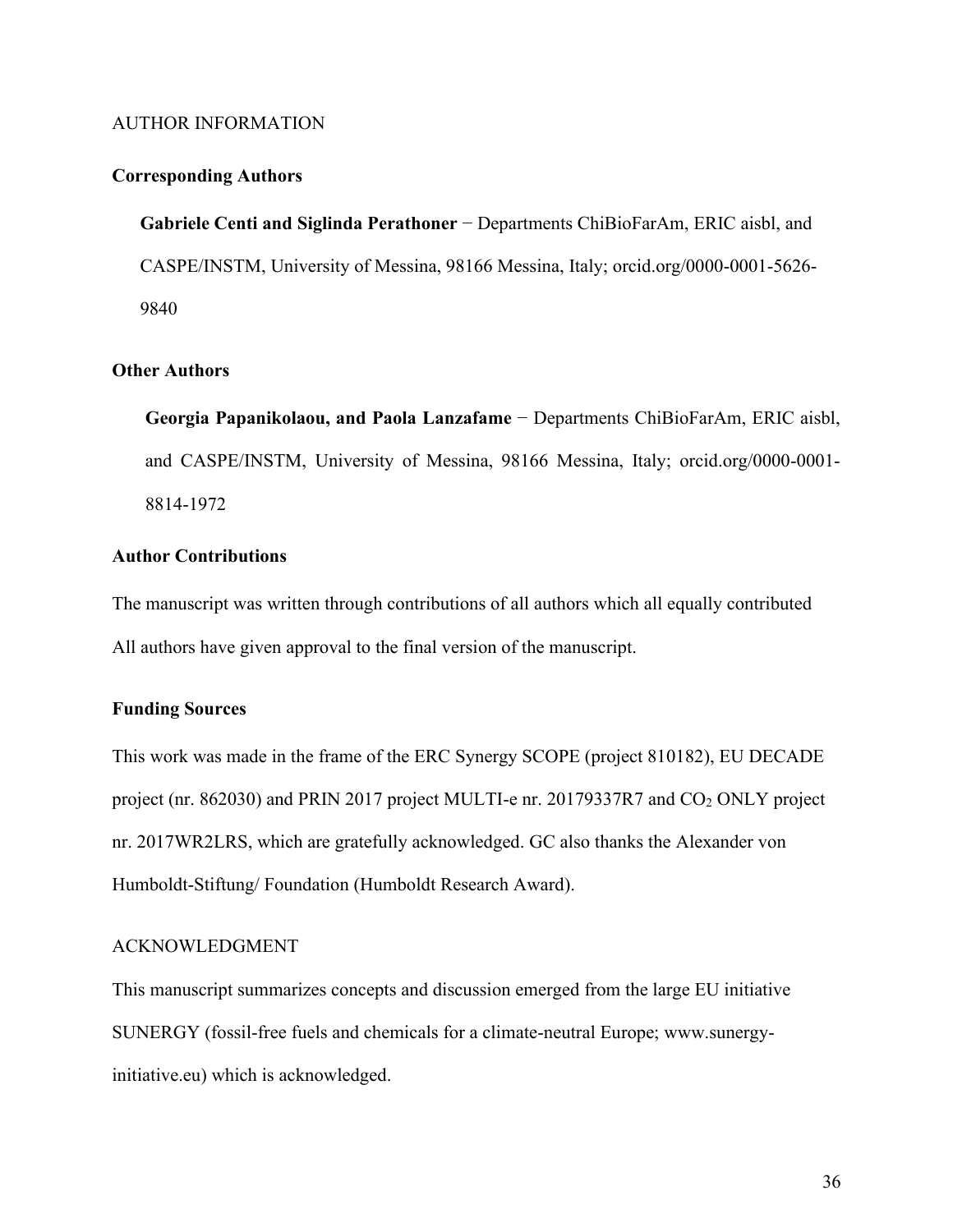# ABBREVIATIONS

CO2RR CO<sup>2</sup> reduction reaction; EJ exaJoule; EO ethylene oxide; EU European Union; FF fossil fuel; GDE gas diffusion electrode; GG greenhouse gas; NADE natural air diffusion electrode; NRR N<sub>2</sub> reduction reaction; NZE net zero emissions (of GG); OER oxygen evolution reaction; PEC photoelectrocatalytic; PEF PolyEthylene Furanoate; PEM Polymer electrolyte membrane; PET Polyethylene terephthalate; PINO Phthalimide N-Oxyl; PO propylene oxide; PtX Power-to-X; PV photovoltaic; RES Renewable energy sources; R&D Research and development; SOEC solid oxide electrolyzer cell; TEMPO Tetramethylpiperidine N-Oxyl; TWh terawatts per hour.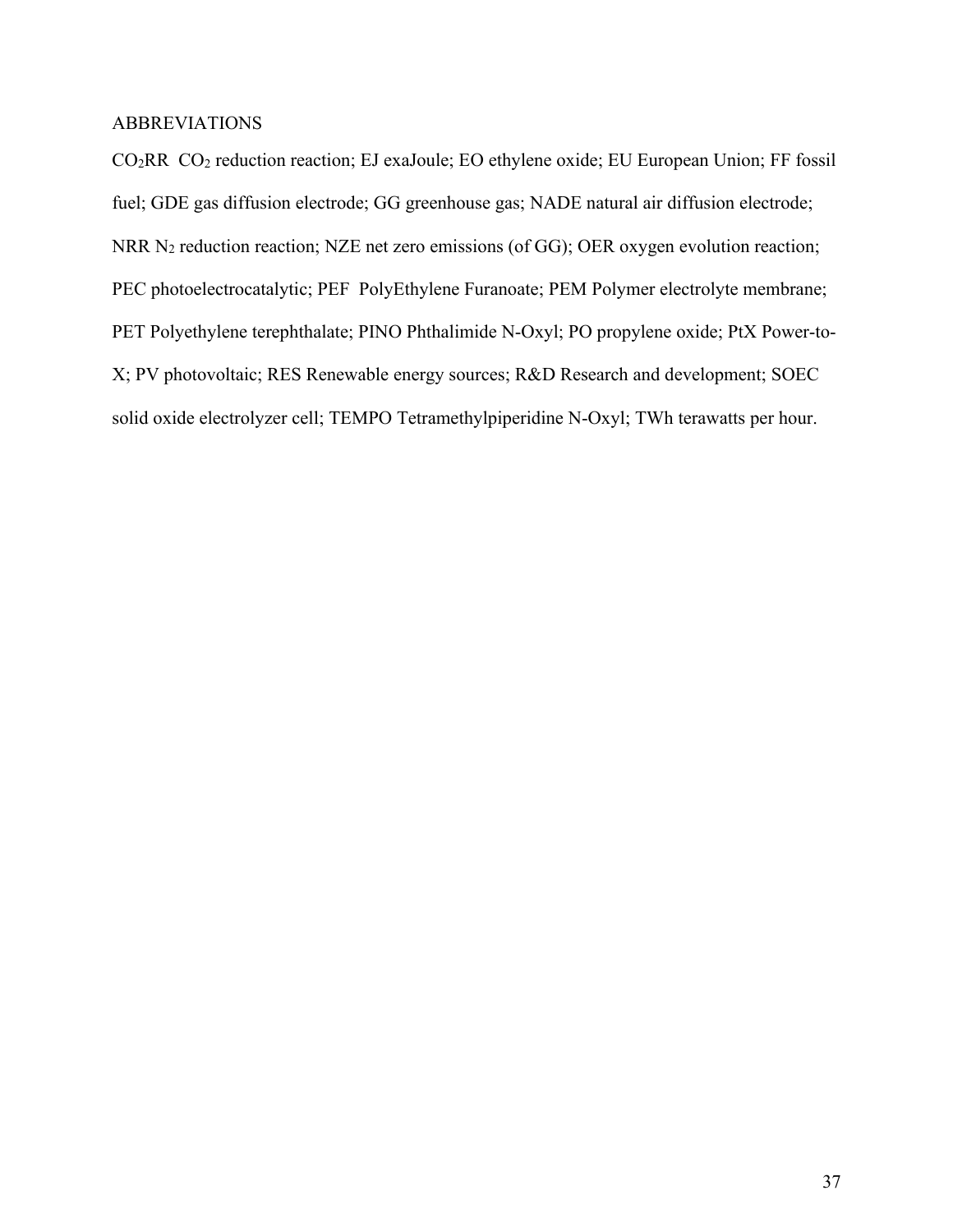#### **REFERENCES**

- (1) Linnemann, J.; Kanokkanchana, K.; Tschulik, K. Design Strategies for Electrocatalysts from an Electrochemist's Perspective, *ACS Catal.* **2021**, *11*, 5318-5346.
- (2) Zhao, K.; Quan, X. Carbon-Based Materials for Electrochemical Reduction of  $CO<sub>2</sub>$  to  $C<sub>2</sub>$ + Oxygenates: Recent Progress and Remaining Challenges, *ACS Catal.* **2021**, *11*, 2076-2097.
- (3) Nguyen, H. L.; Alzamly, A. Covalent Organic Frameworks as Emerging Platforms for  $CO<sub>2</sub>$ Photoreduction, *ACS Catal*. **2021**, *11*, 9809-9824.
- (4) Li, C.; Li, J.; Qin, L.; Yang, P.; Vlachos, D, G. Recent Advances in the Photocatalytic Conversion of Biomass-Derived Furanic Compounds, *ACS Catal.* **2021**, *11*, 11336-11359.
- (5) Melchionna, M.; Fornasiero, P. Updates on the Roadmap for Photocatalysis, *ACS Catal.* **2020**, *10*, 5493–5501.
- (6) Liu, S.; Winter, L. R.; Chen, J. G. Review of Plasma-Assisted Catalysis for Selective Generation of Oxygenates from CO<sup>2</sup> and CH4, *ACS Catal.* **2020**, *10*, 2855-2871.
- (7) Birdja, Y. Y.; Pérez-Gallent, E.; Figueiredo, M. C.; Göttle, A. J.; Calle-Vallejo, F.; Koper, M. T. M. Advances and challenges in understanding the electrocatalytic conversion of carbon dioxide to fuels. *Nature Energy* **2019**, *4*, 732−745.
- (8) Centi, G.; Perathoner, S. Catalysis for solar-driven chemistry: The role of electrocatalysis. *Catal. Today* **2019**, *330*, 157−170.
- (9) Bogaerts, A.; Tu, X.; Whitehead, J. C.; Centi, G.; Lefferts, L.; Guaitella, O.; Azzolina-Jury, F.; Kim, H.-H.; Murphy, A. B.; Schneider, W. F.; Nozaki, T.; Hicks, J. C.; Rousseau, A.; Thevenet F.; Khacef, A.; Carreon, M, The 2020 plasma catalysis roadmap, *J. Phys. D: Appl. Phys.* **2020**, *53*, 443001.
- (10) Centi, G.; Perathoner, S. Redesign chemical processes to substitute the use of fossil fuels: A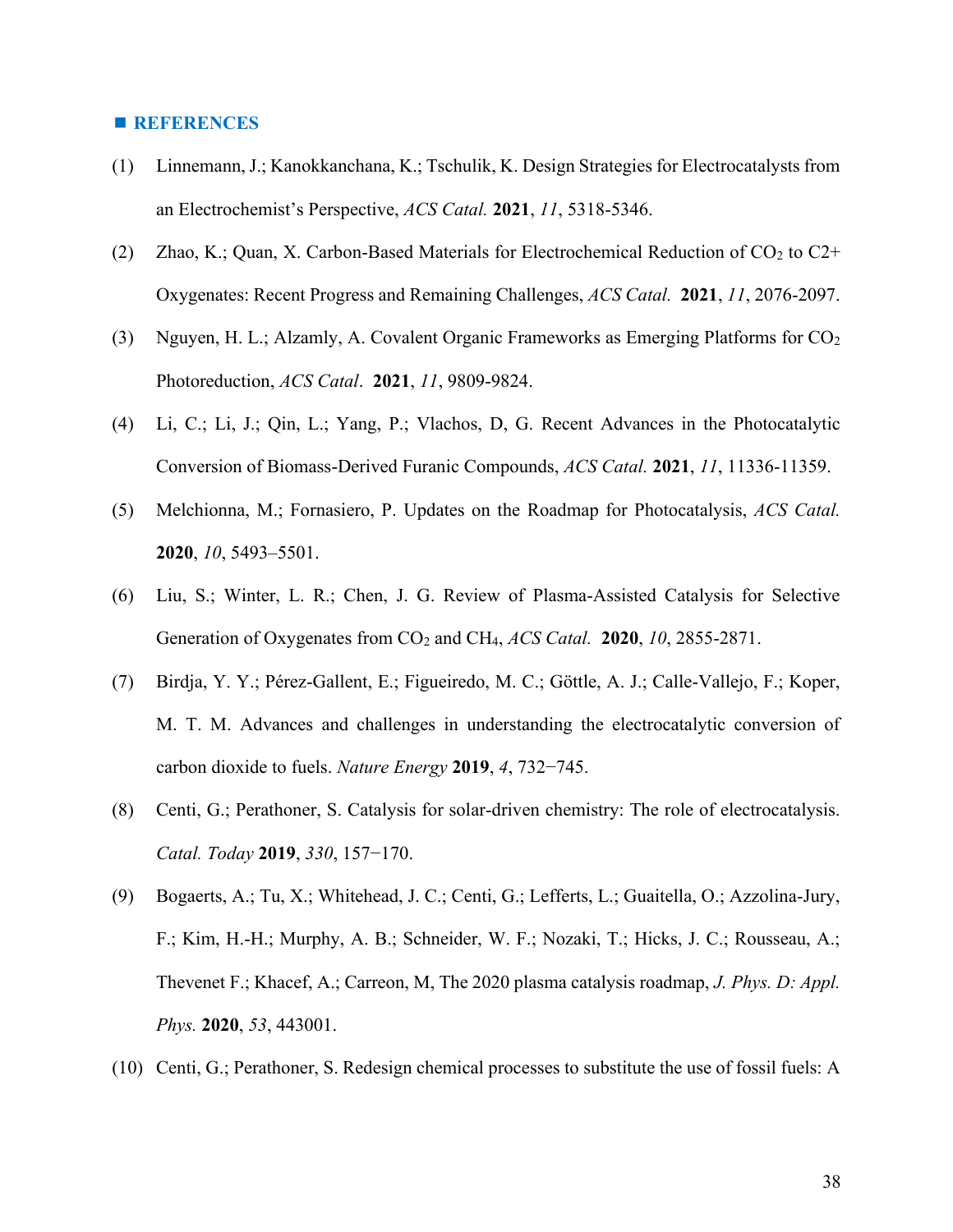viewpoint of the implications on catalysis, *Catal. Today* **2021**, in press. DOI: 10.1016/j.cattod.2021.03.007

- (11) de Bruyn, S.; Jongsma, C.; Kampman, B.; Görlach, Thie, J.-E., Energy-intensive industries - Challenges and opportunities in energy transition, European Union, 2020.
- (12) Fragkos, P.; Fragkiadakis, K.; Paroussos, L. Reducing the Decarbonisation Cost Burden for EU Energy-Intensive Industries, *Energies*, **2021**, 14, 236.
- (13) Roelofsen, O.; Somers, K.; Speelman, E.; Witteveen, M. Plugging in: What electrification can do for industry, McKinsey & Co. May 2020.
- (14) Bonheure, M.; Vandewalle, L.; Marin, G.; Van Geem, K. Dream or reality? Electrification of the chemical process industries, *Chem. Eng. Progress*, **2021**, 117, 37.
- (15) Perathoner, S.; Van Geem, K. M.; Marin, G. B.; Centi, G. Reuse of CO<sup>2</sup> in energy intensive process industries, *Chem. Commun*., **2021**, 57, 10967.
- (16) Ra, E. C.; Kim, K. Y.; Kim, E. H.; Lee, H.; An, K.; Lee J. S. Recycling Carbon Dioxide through Catalytic Hydrogenation: Recent Key Developments and Perspectives, *ACS Catal*. **2020**, 10, 11318.
- (17) Thunman, H.; Berdugo Vilches, T.; Seemann, M.; Maric, J.; Cañete Vela, I.; Pissot, S.; Nguyen, H. N. T. Circular use of plastics-transformation of existing petrochemical clusters into thermochemical recycling plants with 100% plastics recovery, *Sustainable Materials Techn*., **2019**, 22, e00124.
- (18) Schiffer, Z. J.; Manthiram, K. Electrification and Decarbonization of the Chemical Industry, *Joule*, **2017**, 1, 10.
- (19) Barton, J. L. Electrification of the chemical industry, *Science*, **2020**, 368, 1181.
- (20) Chena, C.; Lub, Y.; Banares-Alcantara, R. Direct and indirect electrification of chemical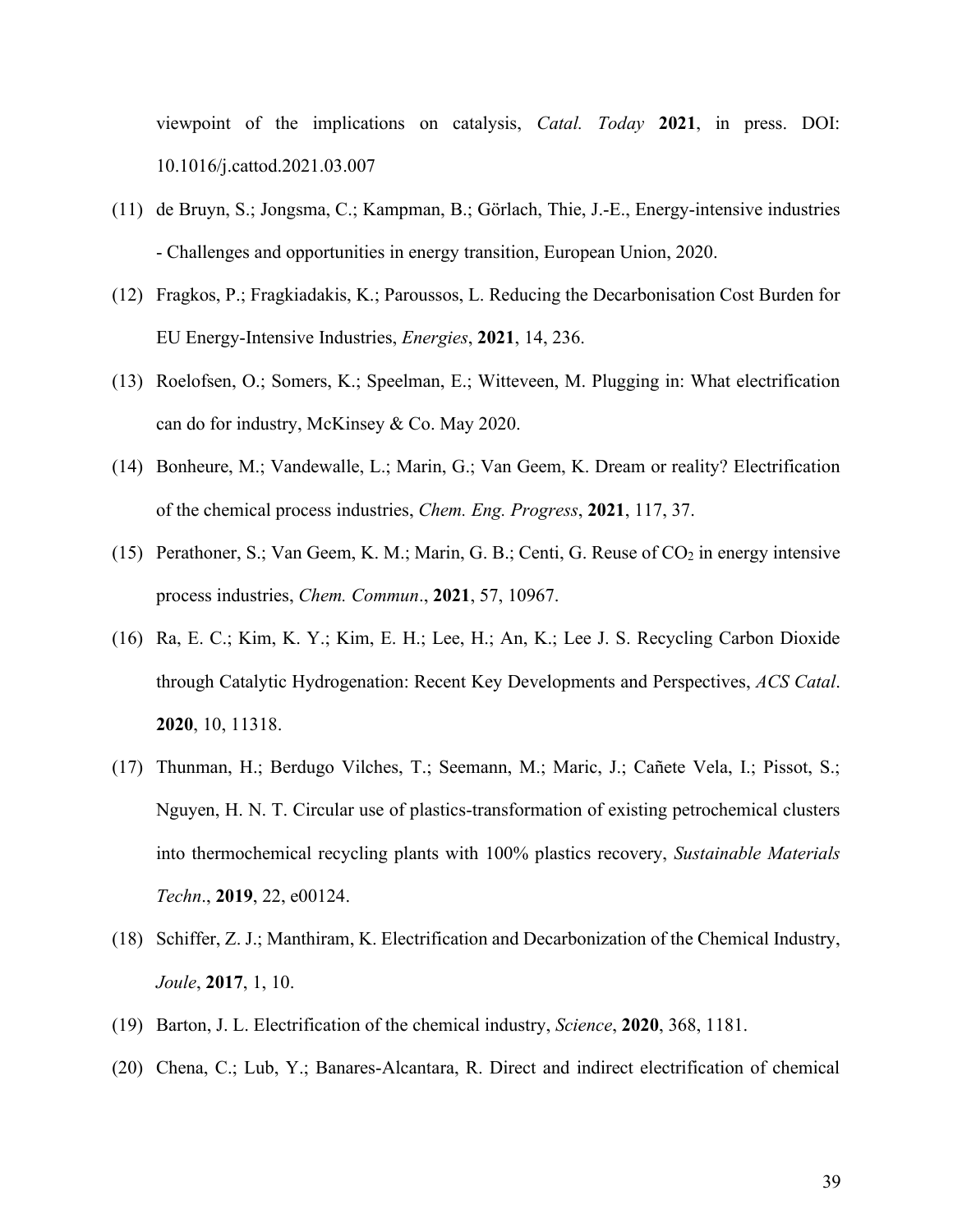industry using methanol production as a case study, *Appl. Energy*, **2019**, 243, 71.

- (21) Bogaerts, A.; Tu, X.; Whitehead, J.C.; Centi, G.; Lefferts, L.; Guaitella, O.; Azzolina-Jury, F.; Kim, H.-H.; Murphy, A. B.; Schneider, W. F.; Nozaki, T.; Hicks, J. C.; Rousseau, A.; Thevenet, F.; Khacef, A.; Carreon, M. The 2020 plasma catalysis roadmap*, J. Phys. D: Appl. Phys*., **2020**, 53, 443001.
- (22) Stankiewicz, A. I.; Nigar, H. Beyond electrolysis: old challenges and new concepts of electricity-driven chemical reactors, *React. Chem. Eng*., **2020**, 5, 1005.
- (23) Cavani, F.; Centi, G.; Perathoner, S.; Trifiró, F. *Sustainable Industrial Chemistry*, Wiley-VCH, Weinheim - Germany, **2009**.
- (24) Stankiewicz, A.; Van Gerven, T.; Stefanidis, G. *The Fundamentals of Process Intensification*, Wiley-VCH, Weinheim - Germany, **2019**.
- (25) Schot, J.; Kanger, L. Deep transitions: Emergence, acceleration, stabilization and directionality, *Research Policy*, **2018**, 47, 1045.
- (26) Kanger, L.; Schot, J. Deep transitions: Theorizing the long-term patterns of socio-technical change, *Env. Innovation & Soc. Trans*., **2019**, 32, 7.
- (27) Centi, G.; Iaquaniello, G.; Perathoner, S. Chemical engineering role in the use of renewable energy and alternative carbon sources in chemical production, *BMC Chem. Eng*., **2019**, 1, 1
- (28) Wiertzema, H.; Svensson, E.; Harvey, S. Bottom–Up Assessment Framework for Electrification Options in Energy-Intensive Process Industries, *Front. Energy Res*., **2020**, 8, 192.
- (29) Centi, G.; Perathoner, S.; Salladini, A.; Iaquaniello, G. Economics of  $CO<sub>2</sub>$  Utilization: A Critical Analysis. *Front. in Energy Res*., **2020**, 8, 567986.
- (30) Ueckerdt, F.; Bauer, C.; Dirnaichner, A.; Everall, J.; Sacchi, R.; Luderer, G. Potential and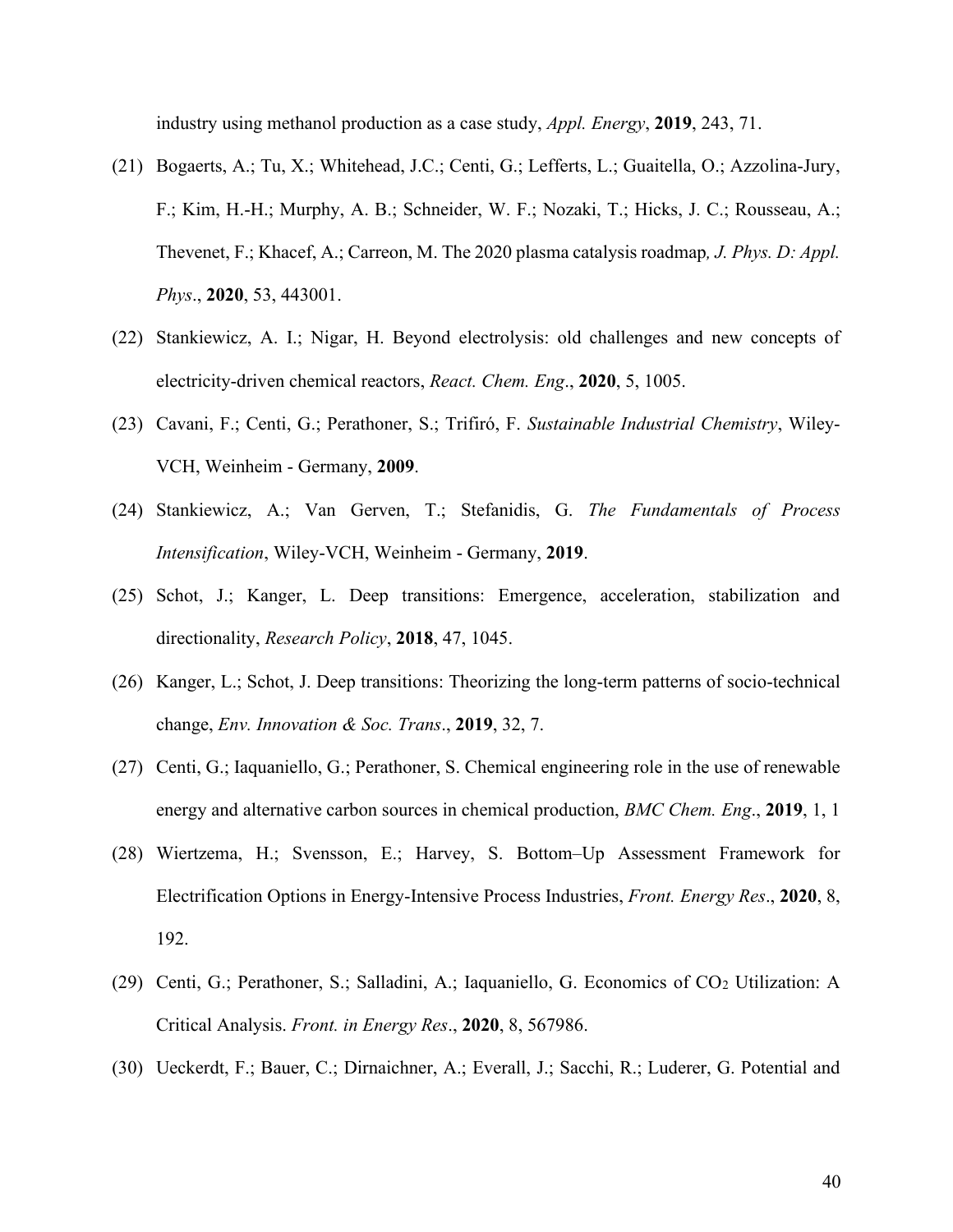risks of hydrogen-based e-fuels in climate change mitigation, *Nat. Climate Change*, **2021**, 11, 385.

- (31) Centi, G.; Perathoner, S. Nanocarbon for Energy Material Applications: N<sub>2</sub> Reduction Reaction, *Small*, **2021**, 17, 2007055.
- (32) Romano, V.; D'Angelo, G.; Perathoner, S.; Centi, G. Current density in solar fuel technologies, *Energy & Env. Sci*., **2021**, 14, 5760.
- (33) Arrigo, R.; Blume, R.; Streibel, V.; Genovese, C.; Roldan, A.; Schuster, M, E.; Ampelli, C.; Perathoner, S.; Velasco Vélez, J. J.; Hävecker, M.; Knop-Gericke, A.; Schlögl, R.; Centi, G. Dynamics at Polarized Carbon Dioxide–Iron Oxyhydroxide Interfaces Unveil the Origin of Multicarbon Product Formation, *ACS Catal*., **2021**, 12, 411.
- (34) Marepally, B. C.; Ampelli, C.; Genovese, C.; Saboo, T.; Perathoner, S.; Wisser, F. M.; Veyre, L.; Canivet, J.; Quadrelli, E. A.; Centi, G. Enhanced formation of >C1 products in the electroreduction of  $CO<sub>2</sub>$  by adding a carbon dioxide adsorption component to a gas diffusion layer‐type catalytic electrode, *ChemSusChem*, **2017**. 10, 4442.
- (35) Carvela, M.; Mena, I. F.; Raschitor, A.; Lobato, J.; Rodrigo, M. A. Towards the Electrochemical Retention of CO2: Is it Worth it? *ChemElectroChem*, **2021**, 8, 3947.
- (36) Ifkovits, Z. P.; Evans, J. M.; Meier, M.C.; Papadantonakis, K. M.; Lewis, N. S. Decoupled electrochemical water-splitting systems: a review and perspective, *Energy Env. Sci*., **2021**, 14, 4740.
- (37) Zhang, F.; Wang, Q. Redox-Mediated Water Splitting for Decoupled H2 Production, *ACS Mater. Lett*., **2021**, 3, 641.
- (38) Hauer, B. Embracing Nature's Catalysts: A Viewpoint on the Future of Biocatalysis, *ACS Catal*., **2020**, 10, 8418.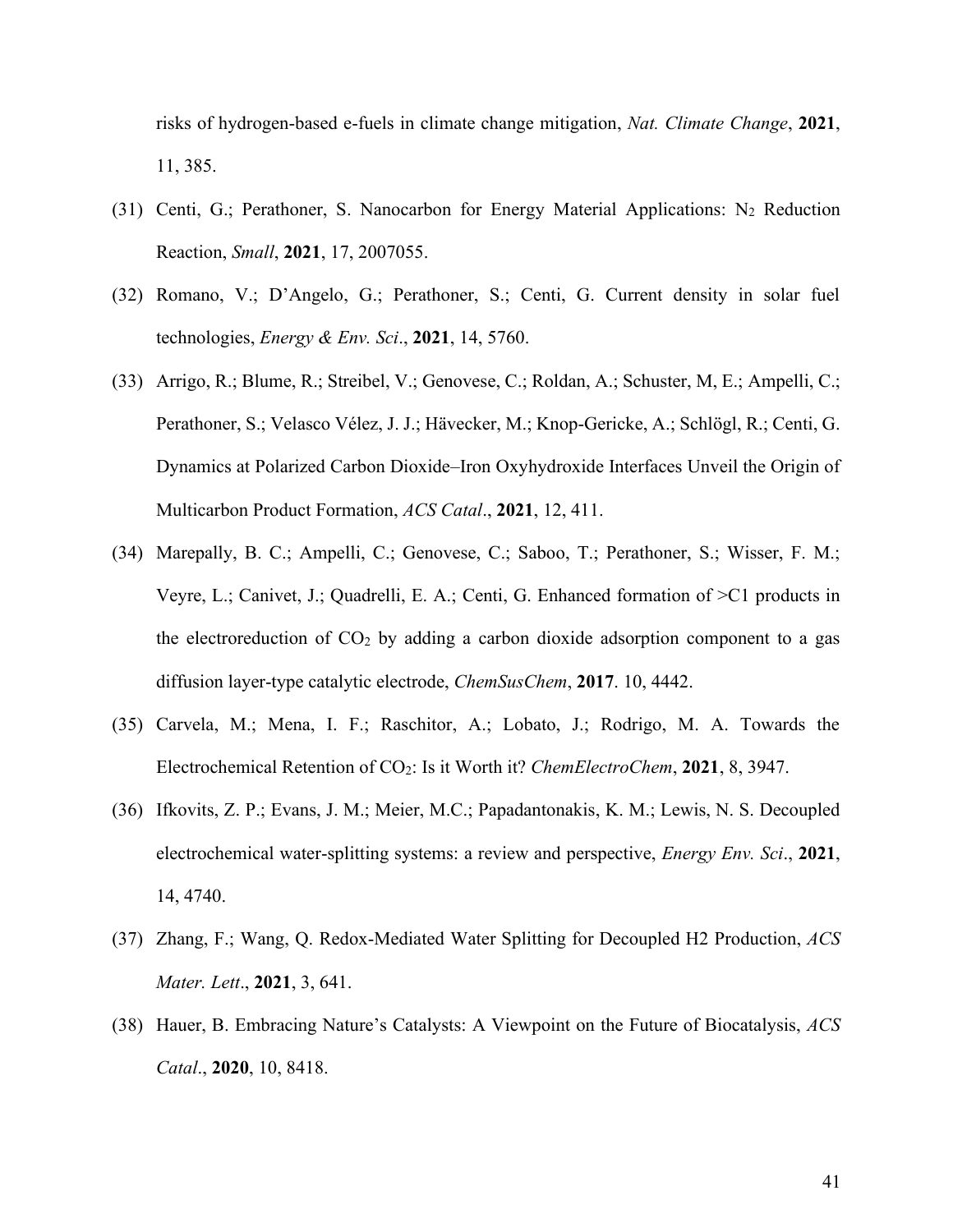- (39) Guajardo, N.; Domínguez de María, P. Production of Bulk Chemicals with Biocatalysis: Drivers and Challenges Reflected in Recent Industrial Granted Patents (2015-2020), *Molecules*, **2021**, 26, 736.
- (40) Woodley, J. M. Towards the sustainable production of bulk-chemicals using biotechnology, *New Biotechnol*., **2020**, 25, 59.
- (41) Lanzafame, P.; Abate, S.; Ampelli, C.; Genovese, C.; Passalacqua, R.; Centi, G. and Perathoner, S. Beyond solar fuels: renewable energy‐driven chemistry, *ChemSusChem*, **2017**, 10, 4409.
- (42) Lanzafame, P.; Centi, G. and Perathoner, S. Evolving scenarios for biorefineries and the impact on catalysis, *Catal. Today*, **2014**, 234, 2.
- (43) Cetinkaya, E.; Liu, N.; Simons, T. J.; Wallach, J. Petrochemicals 2030: Reinventing the way to win in a changing industry, McKinsey & Co. Feb. **2018**.
- (44) Dickson, D.; Yankovitz, D. and Hussain, A. Building resilience in petrochemicals, Deloitte Insights, Oct. **2020**.
- (45) Perathoner, S.; Gross, S.; Hensen, E. J. M.; Wessel, H.; Chraye, H.; Centi, G. Looking at the Future of Chemical Production through the European Roadmap on Science and Technology of Catalysis the EU Effort for a Long‐term Vision, *ChemCatChem*, **2017**, 9, 904.
- (46) International Energy Agency IEA, The Future of Petrochemicals, IEA, Paris **2018**.
- (47) International Energy Agency IEA, Global Energy Review 2021 Renewables, IEA, Paris **2021**.
- (48) International Renewable Energy Agency IRENA, Renewable energy statistics 2021, IRENA - Abu Dhabi, **2021**.
- (49) Lange, J.-P. Towards circular carbo-chemicals the metamorphosis of petrochemicals,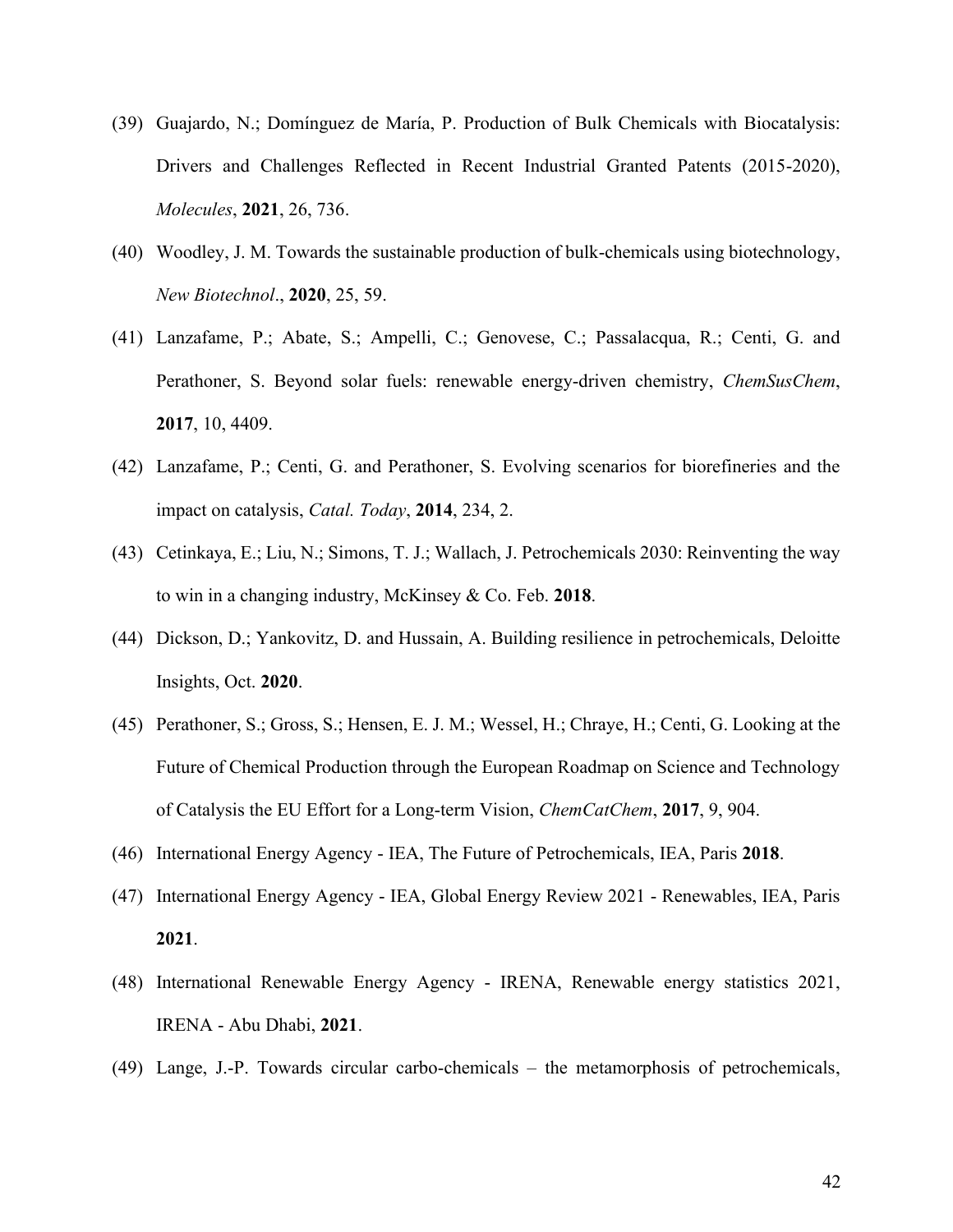*Energy Env. Sci*., **2021**, 14, 4358.

- (50) Detz, R., Technology Factsheet for Methanol Production, TNO (the Netherlands Organisation for applied scientific research), **2019**. Available on 28.12.2021 at https://refman.energytransitionmodel.com
- (51) Ayres, R. U.; Peiró, L.T.; Méndez, G. V. Exergy Efficiency in Industry: Where Do We Stand?, *Env. Sci. Technol*., **2011**, 45, 10634.
- (52) Levi, P. G.; Cullen, J. M. Mapping Global Flows of Chemicals: From Fossil Fuel Feedstocks to Chemical Products, *Env. Sci. Technol*., **2018**, 52, 4, 1725.
- (53) Genovese, C.; Ampelli, C.; Perathoner, S.; Centi, G. Mechanism of C–C bond formation in the electrocatalytic reduction of  $CO<sub>2</sub>$  to acetic acid. A challenging reaction to use renewable energy with chemistry, *Green Chem*., **2017**,19, 2406.
- (54) U.S. Department of Energy Exergy Analysis: A Powerful Tool for Identifying Process Inefficiencies in the U.S. Chemical Industry, **2004**.
- (55) Centi, G. Catalysis to Go Beyond the Use of Fossil Fuels: A Dream or an Effective Possibility? *The Catalyst Rev*., **2020**, 10, 6.
- (56) Saygin, D.; Gielen, D. Zero-Emission Pathway for the Global Chemical and Petrochemical Sector, *Energies*, **2021**, 14, 3772.
- (57) Shreve, D. Deep decarbonisation: the multi-trillion-dollar question, WoodMackenzie, **2019**. Accessible on 28.12.21 at https://www.woodmac.com/news/feature/deep-decarbonisationthe-multi-trillion-dollar-question/
- (58) Markandya, A.; Saygin, D.; Miketa, A.; Gielen, D.; Wagner, N. The True Cost of Fossil Fuels: Saving on the Externalities of Air Pollution and Climate Change, IRENA, Paris **2016**. Available on 28.12.21 at https://www.irena.org/-/media/files/irena/agency/publication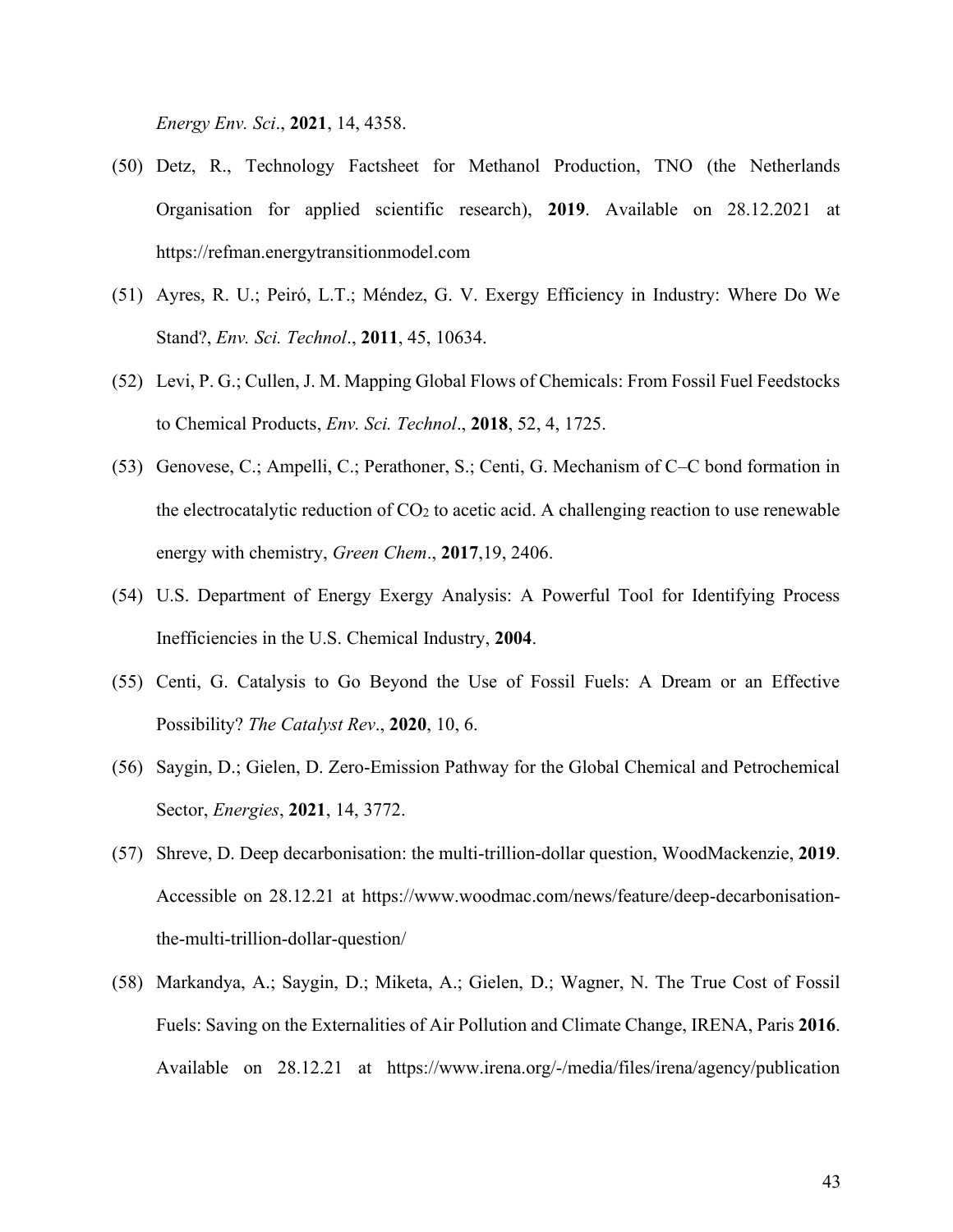/2016/irena remap externality brief 2016.pdf

- (59) Malik, D.; Simons, T. J.; Manchanda, P.; Wallach, J. The impact of COVID-19 on the global petrochemical industry, McKinsey & Co, Oct. **2020**.
- (60) Lier, S.; Grünewald, M. Net Present Value Analysis of Modular Chemical Production Plants, *Chem. Eng. Techn*., **2011**, 809.
- (61) Centi, G.; Perathoner, S. One-step  $H_2O_2$  and phenol syntheses: Examples of challenges for new sustainable selective oxidation processes*, Catal. Today*, **2009**, 143, 145.
- (62) Wang, N.; Ma, S.; Zuo, P.; Duan, J.; Hou, B. Recent Progress of Electrochemical Production of Hydrogen Peroxide by Two-Electron Oxygen Reduction Reaction, *Adv. Sci*., **2021**, 8, 2100076.
- (63) Perry, S. C.; Mavrikis, S.; Wang, L.; Ponce de Leon, C. Future perspectives for the advancement of electrochemical hydrogen peroxide production, *Current Opinion in Electrochem*., **2021**, 30, 100792.
- (64) Yang, B.; Zhang, S.; Gao, Y.; Huang, L.; Yang, C.; Hou, Y.; Zhang, J. Unique functionalities of carbon shells coating on  $\text{ZnFe}_2\text{O}_4$  for enhanced photocatalytic hydroxylation of benzene to phenol, *Appl. Catal., B: Env*., **2022**, 304, 120999.
- (65) ElMetwally, A. E.; Eshaq, G.; Yehia, F. Z.; Al-Sabagh, A. M.; Kegnaes, S. Iron Oxychloride as an Efficient Catalyst for Selective Hydroxylation of Benzene to Phenol, *ACS Catal*., **2018**, 8, 10668.
- (66) Makgwane, P. R.; Ray, Suprakas S. Development of high-performance nanostructured  $V_2O_5$ /SnO<sup>2</sup> catalyst for efficient benzene hydroxylation, *Appl. Catal., A: General*, **2015**, 492, 10.
- (67) Luo, Y.; Xiong, J.; Pang, C.; Li, G.; Hu, C. Direct Hydroxylation of Benzene to Phenol over TS-1 Catalysts. *Catalysts* **2018**, 8, 49.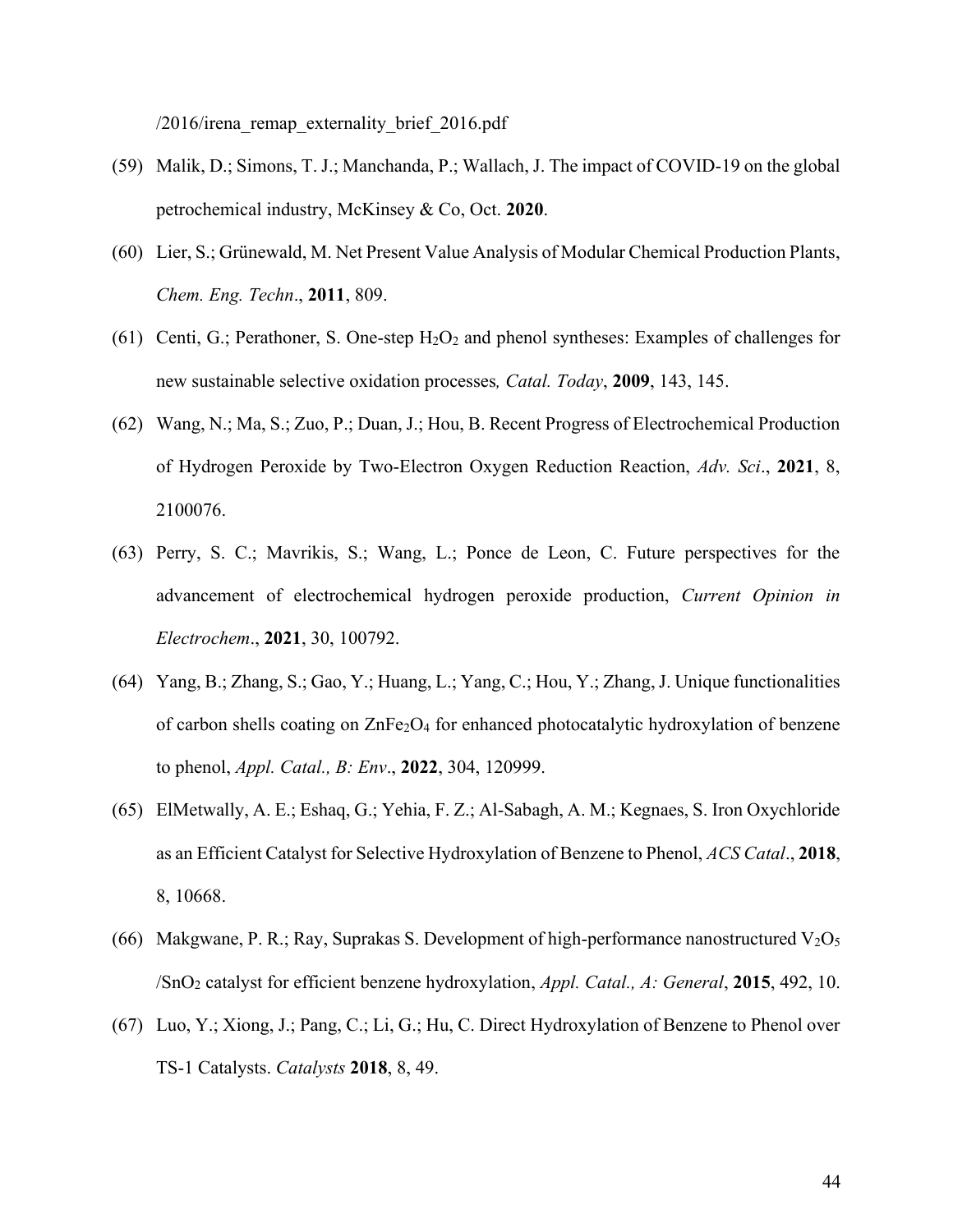- (68) Meng, Q.; Yan, J.; Wu, R.; Liu, H.; Sun, Y.; Wu, N.N.; Xiang, J.; Zheng, L.; Zhang, J.; Han, B. Sustainable production of benzene from lignin, *Nat. Comm*., **2021**, 12, 4534.
- (69) Tang, C.; Zheng, Y.; Jaroniec, M.; Qiao, S-Z. Electrocatalytic Refinery for Sustainable Production of Fuels and Chemicals, *Angew. Chemie Int. Ed*., **2021**, 60, 19572.
- (70) Jin, S.; Hao, Z.; Zhang, K.; Yan, Z.; Chen, J. Advances and Challenges for the Electrochemical Reduction of CO<sup>2</sup> to CO: From Fundamentals to Industrialization, *Angew. Chemie, Int. Ed*., **2021**, 60, 20627.
- (71) Al-Tamreh, S. A.; Ibrahim, M. H.; El-Naas, M. H.; Vaes, J.; Pant, D.; Benamor, A.; Amhamed, A. Electroreduction of Carbon Dioxide into Formate: A Comprehensive Review, *ChemElectroChem*, **2021**, 8, 3207.
- (72) Su, X.; Yang, X.-F.; Huang, Y.; Liu, B.; Zhang, T. Single-Atom Catalysis toward Efficient CO<sup>2</sup> Conversion to CO and Formate Products, *Acc. Chem. Res.,* **2019**, 52, 656.
- (73) Centi, G.; Quadrelli, E.A.; Perathoner, S. Catalysis for  $CO_2$  conversion: a key technology for rapid introduction of renewable energy in the value chain of chemical industries, *Energy & Env. Sci*., **2013**, 6, 1711.
- (74) Zhao, K.; Quan, X. Carbon-Based Materials for Electrochemical Reduction of  $CO<sub>2</sub>$  to  $C2+$ Oxygenates: Recent Progress and Remaining Challenges, *ACS Catal*., **2021**, 11, 2076-2097.
- (75) Gao, D.; Aran-Ais, R. M.; Jeon, H. S.; Roldan Cuenya, B. Rational catalyst and electrolyte design for CO<sup>2</sup> electroreduction towards multicarbon products, *Nat. Catal*., **2019**, 2, 198.
- (76) Chen, J.; Wang, T.; Li, Z.; Yang, B.; Zhang, Q.; Lei, L.; Feng, P.; Hou, Y. Recent progress and perspective of electrochemical  $CO<sub>2</sub>$  reduction towards C2-C5 products over nonprecious metal heterogeneous electrocatalysts, *Nano Res*., **2021**, 14, 3188.
- (77) Schmidt, O.; Gambhir, A.; Staffell, I.; Hawkes, A.; Nelson, J. and Few, S. Future cost and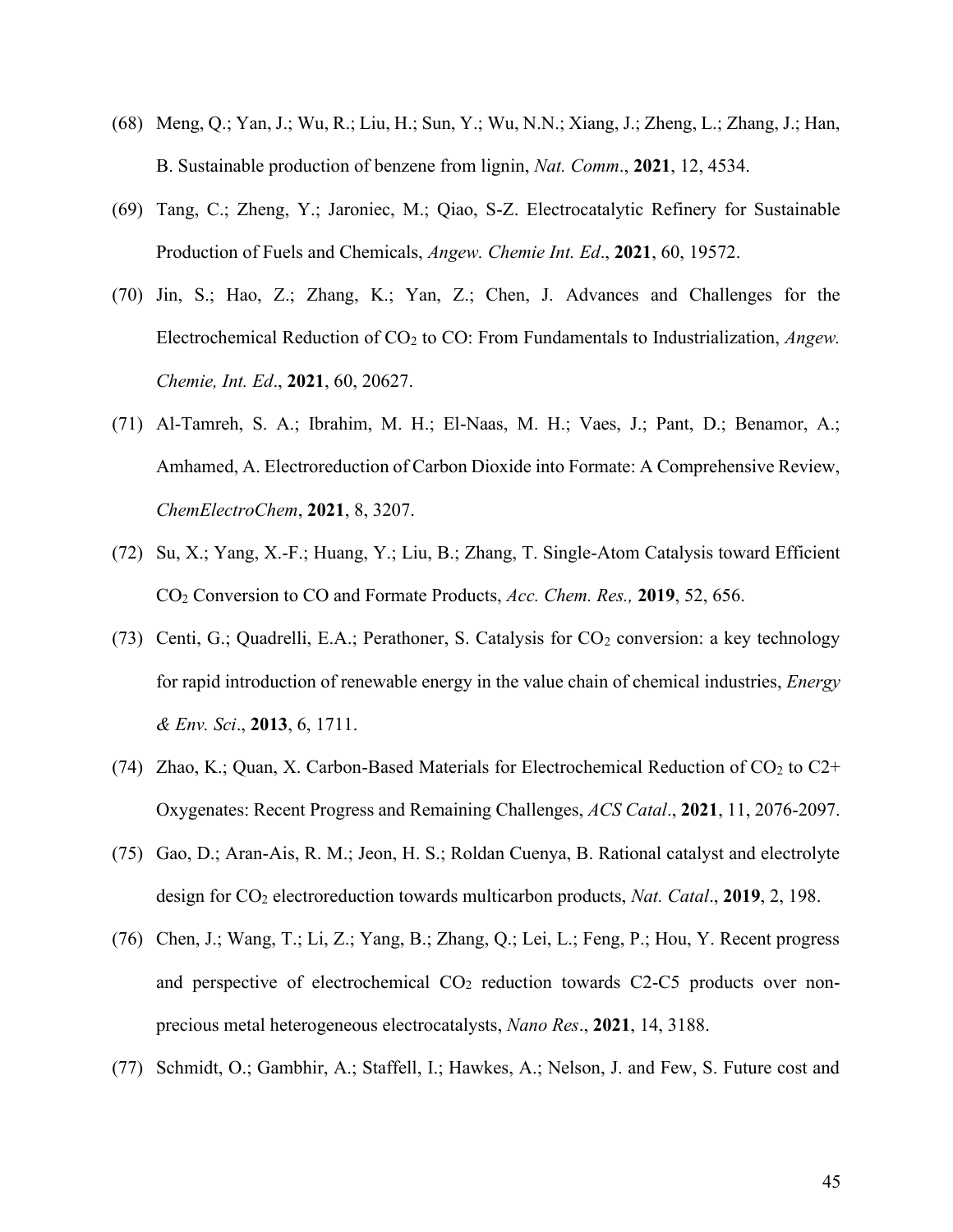performance of water electrolysis: An expert elicitation study, Int. J. Hydrogen Energy, 2017, 42, 30470-30492.

- (78) Centi, G.; Iaquaniello, G. and Perathoner, S. Can we afford to waste carbon dioxide? Carbon dioxide as a valuable source of carbon for the production of light olefins, *ChemSusChem*, **2011**, 4, 1265-1273.
- (79) Lin, T.; Gong, K.; Wang, C.; An, Y.; Wang, X.; Qi, X.; Li, S.; Lu, Y.; Zhong, L. and Sun Y. Fischer–Tropsch Synthesis to Olefins: Catalytic Performance and Structure Evolution of Co2C-Based Catalysts under a CO<sup>2</sup> Environment, *ACS Catal*.,**2019**, 9, 9554-9567.
- (80) Tian, P.; Wei, Y.; Ye, M. and Liu, Z. Methanol to Olefins (MTO): From Fundamentals to Commercialization, *ACS Catal*.,**2015**, 5, 1922-1938.
- (81) Wu, W.; Hu, H. and Ding, D. Low-temperature ethylene production for indirect electrification in chemical production, *Cell Rep. Phys. Sci*., **2021**, 2, 100405,
- (82) Delikonstantis, E.; Igos, E.; Theofanidis, S.-A.; Benetto, E.; Marin, G. B.; Van Geem, K. and Stefanidis, G. D. An assessment of electrified methanol production from an environmental perspective, *Green Chem*., **2021**, 23, 7243-7258.
- (83) Schuler, E.; Demetriou, M.; Shiju, N. R.; Gruter, G.-J. M. Towards Sustainable Oxalic Acid from CO<sup>2</sup> and Biomass, *ChemSusChem*, **2021**, 14, 3636.
- (84) Yang, Y.; Gao, H.; Feng, J.; Zeng, S.; Liu, L.; Liu, L.; Ren, B.; Li, T.; Zhang, S.; Zhang, X. Aromatic Ester-Functionalized Ionic Liquid for Highly Efficient CO<sub>2</sub> Electrochemical Reduction to Oxalic Acid, *ChemSusChem*, **2020**, 13, 4900.
- (85) Eguchi, H.; Kato, K.; Juhasz, G.; Yamauchi, M. Selectivity enhancement in the electrochemical reduction of oxalic acid over titanium dioxide nanoparticles achieved by shape and energy-state control, *Catal. Sci. & Techn*., **2021**, 11, 7592.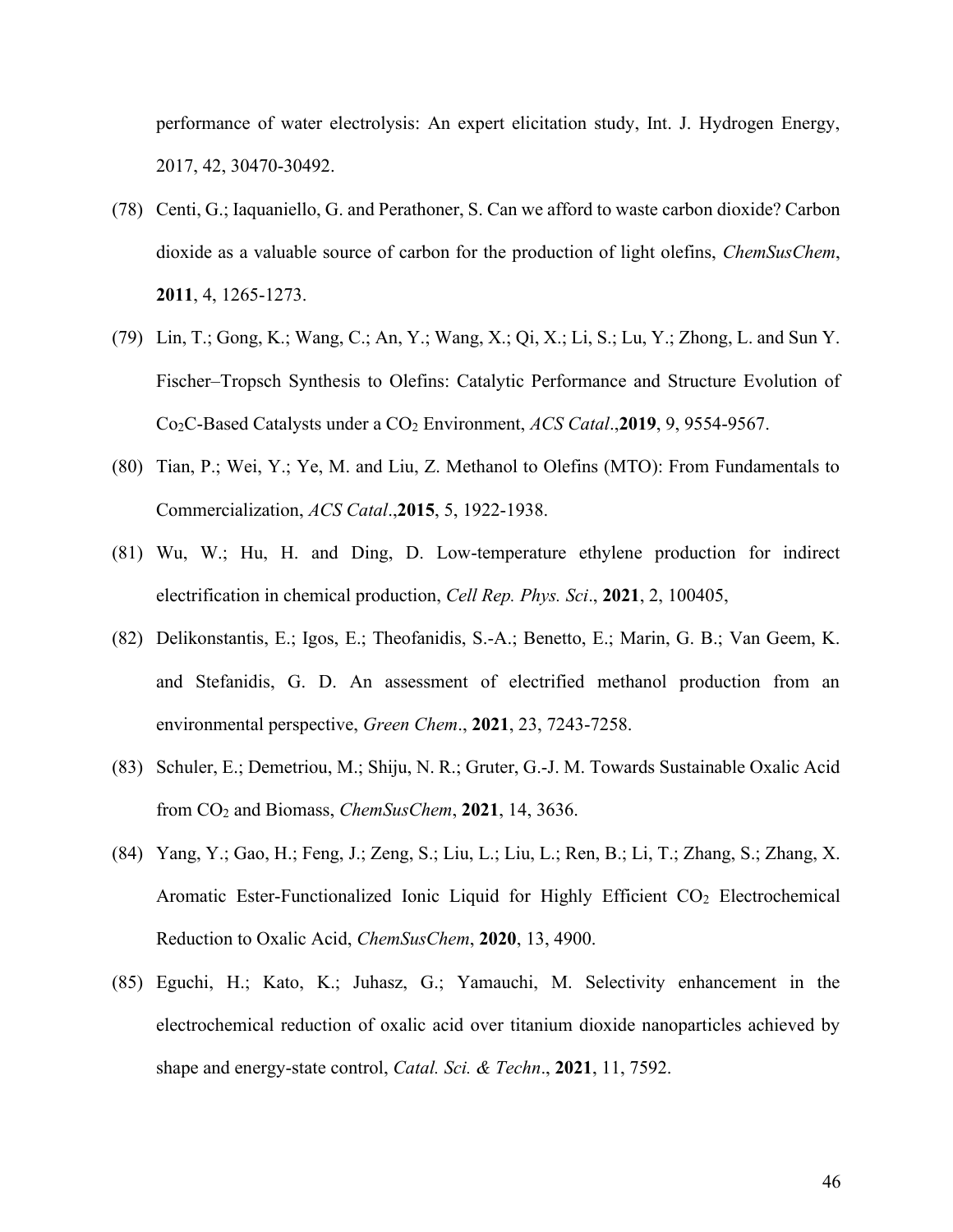- (86) Murcia Valderrama, M. A.; van Putten, R.-J.; Gruter, G.-J. M. The potential of oxalic and glycolic acid based polyesters (review). Towards CO<sup>2</sup> as a feedstock, *Europ. Polymer J.*, **2019**, 119, 445-468.
- (87) Abramo, F. P.; De Luca, F.; Passalacqua, R.; Centi, G.; Giorgianni, G.; Perathoner, S. and Abate, S. Electrocatalytic production of glycolic acid via oxalic acid reduction on titania debris supported on a TiO<sup>2</sup> nanotube array, *J. Energy Chem*., **2022**, 68, 669-678,
- (88) Garcia, A. C.; Sánchez-Martínez, C.; Bakker, I.; Goetheer, E. Sustainable Electrochemical Production of Tartaric Acid, *ACS Sustainable Chem. Eng*. **2020**, 8, 10454.
- (89) Guo, F.; Liu, B.; Liu, M.; Xia, Y.; Wang, T.; Hu, W.; Fyffe, P.; Tian, L.; Chen, X. Selective electrocatalytic  $CO_2$  reduction to acetate on polymeric Cu-L (L = pyridinic N and carbonyl group) complex core-shell microspheres, *Green Chem*., **2021**, 23, 5129.
- (90) Kuder J. E. Electrochemical production of vinyl acetate, *US Patent* 4,383,899, **1983**, assigned to Celanese Co.
- (91) Liu, H.; Li, W. Recent advances in paired electrolysis of biomass-derived compounds toward cogeneration of value-added chemicals and fuels, *Current Opinion in Electrochem*., **2021**, 30, 100795.
- (92) Kwon, Y.; Schouten, K. J. P.; van der Waal, J. C.; de Jong, E.; Koper, M. T. M. Electrocatalytic Conversion of Furanic Compounds, *ACS Catal*., 2016, 6, 6704.
- (93) Chadderdon, X. H.; Chadderdon, D. J.; Pfennig, T.; Shanks, B. H.; Li, W. Paired electrocatalytic hydrogenation and oxidation of 5-(hydroxymethyl)furfural for efficient production of biomass-derived monomers, *Green Chem*., **2019**, 21, 6210.
- (94) Zhang, P.; Sheng, X.; Chen, X.; Fang, Z.; Jiang, J.; Wang, M.; Li, F.; Fan, L.; Ren, Y.; Zhang, B.; Timmer, B. J. J.; Ahlquist, M. S. G.; Sun, L. Paired Electrocatalytic Oxygenation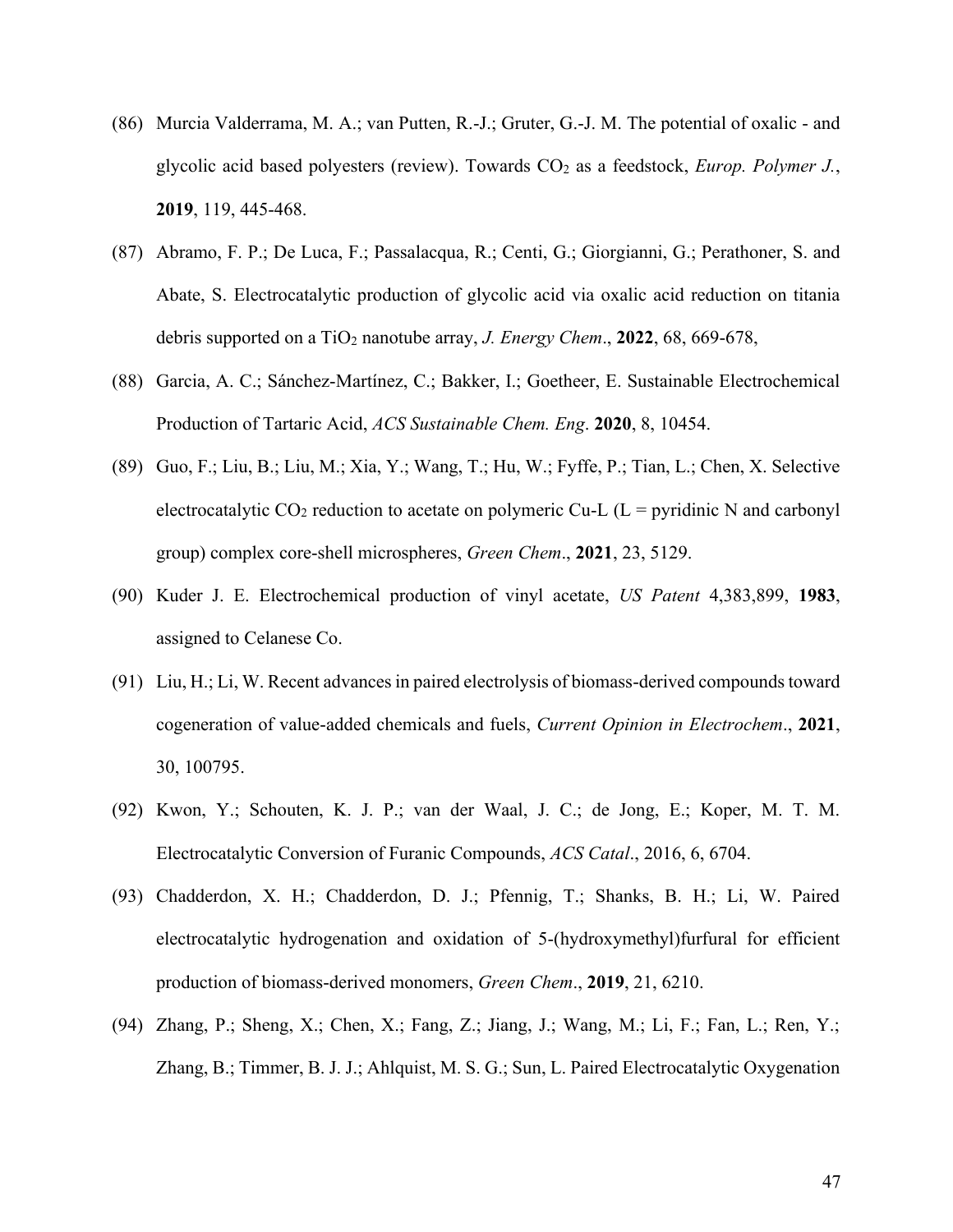and Hydrogenation of Organic Substrates with Water as the Oxygen and Hydrogen Source, *Angew. Chemie, Int. Ed*., **2019**, 58, 9155.

- (95) Centi, G.; Perathoner, S.; Winè, G.; Gangeri, M. Electrocatalytic conversion of  $CO<sub>2</sub>$  to long carbon-chain hydrocarbons, *Green Chem*., **2007**, 9, 671.
- (96) Dey, A.; Gunnoe, T. B.; Stamenkovic, V. R. Organic Electrosynthesis: When Is It Electrocatalysis? *ACS Catal*., **2020**, 10, 13156.
- (97) Shatskiy, A.; Lundberg, H.; Kaerkaes, M. D. Organic Electrosynthesis: Applications in Complex Molecule Synthesis, *ChemElectroChem*, **2019**, 6, 4067.
- (98) Harnisch, F.; Schroeder, U. Tapping Renewables: A New Dawn for Organic Electrosynthesis in Aqueous Reaction Media, *ChemElectroChem*, **2019**, 6, 4126.
- (99) Pletcher, D. Organic electrosynthesis A road to greater application. A mini review, *Electrochem. Comm*., **2018**, 88, 1.
- (100) Sharaf, O. Z.; Orhan, M. F. An overview of fuel cell technology: Fundamentals and applications, *Renewable & Sustainable Energy Rev*., **2014**, 32, 810-853.
- (101) Leow, W. R.; Lum, Y.; Ozden, A.; Wang, Y.; Nam, D.-H.; Chen, B.; Wicks, J.; Zhuang, T.- T.; Li, F.; Sinton, D.; Sargent E. H. Chloride-mediated selective electrosynthesis of ethylene and propylene oxides at high current density, *Science*, **2020**, 368, 1228.
- (102) Scott, K.; Odouza, C.; Hui, W. Pilot scale electrosynthesis of alkene oxides by direct and indirect oxidation in a sieve plate electrochemical reactor, *Chem. Eng. Sci.*, **1992**, 47, 2957- 62.
- (103) Wang, S.; Uwakwe, K.; Yu, L.; Ye, J.; Zhu, Y.; Hu, J.; Chen, R.; Zhang, Z.; Zhou, Z.; Li, J.; Xie, Z. and Deng, D. Highly efficient ethylene production via electrocatalytic hydrogenation of acetylene under mild conditions. *Nat. Commun*, **2021**, 12, 7072.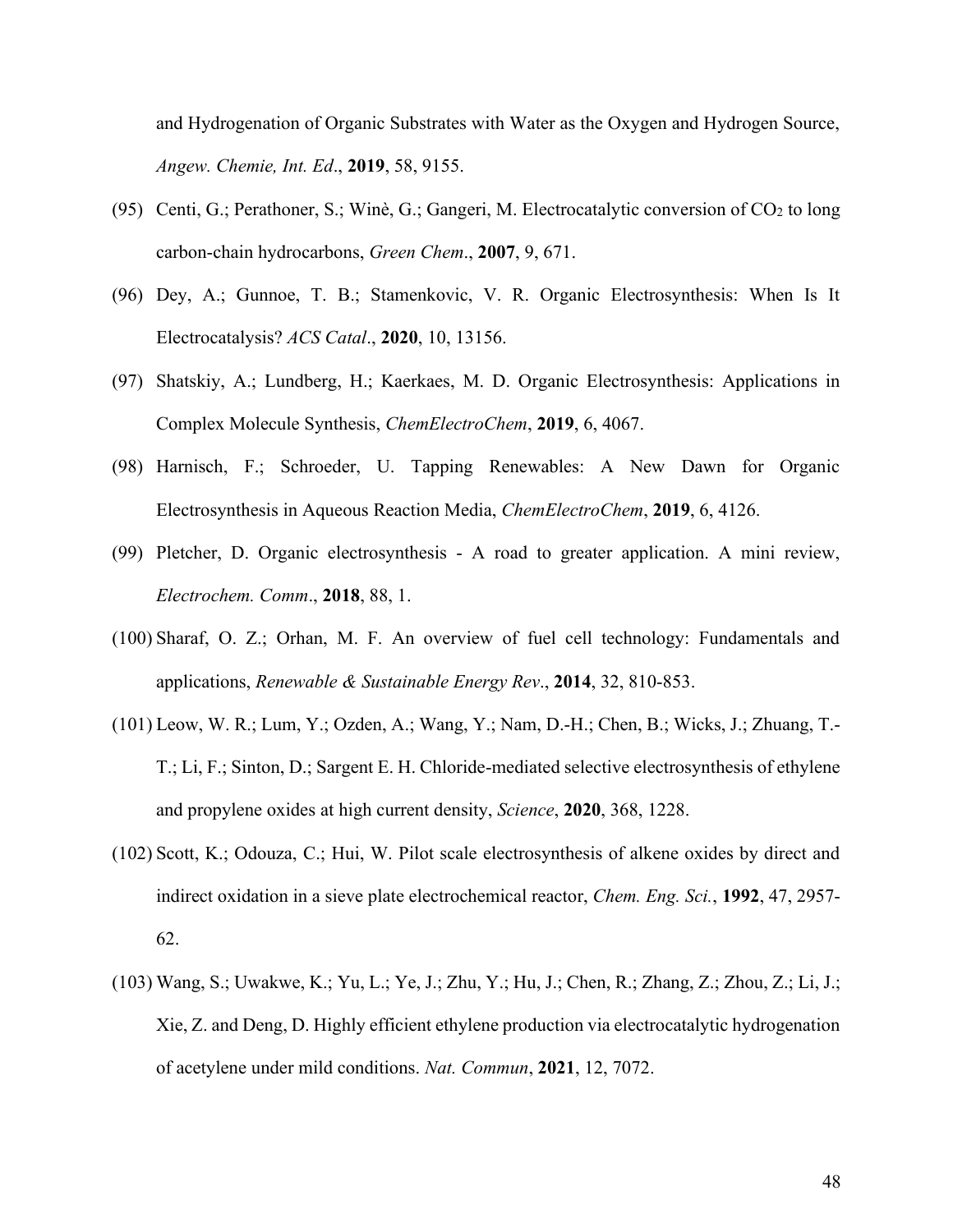- (104) Steinmann, S. N.; Michel, C.; Schwiedernoch, R.; Wu, M.; Sautet, P. Electro-carboxylation of butadiene and ethene over Pt and Ni catalysts, *J. Catal.,* **2016**, 343, 240.
- (105) Lanzafame, P.; Centi, G.; Perathoner, S. Catalysis for biomass and  $CO<sub>2</sub>$  use through solar energy: opening new scenarios for a sustainable and low-carbon chemical production, *Chem. Soc. Rev*., **2014**, 43, 7562.
- (106) Matthessen, R.; Fransaer, J.; Binnemans, K.; De Vos, D. E. Electrocarboxylation: towards sustainable and efficient synthesis of valuable carboxylic acids, *Beilstein J. Organic Chem*., **2014**, 10, 2484.
- (107) Zhao, S.-F.; Horne, M. D.; Bond, A. M.; Zhang, J. Electrocarboxylation in ionic liquids, *RSC Energy and Env. Series*, **2018**, 21, 160.
- (108) Kim, J. E.; Jang, J. H.; Lee, K. M.; Balamurugan, M.; Jo, Y. I.; Lee, M. Y.; Choi, S.; Im, S. W.; Nam, K. T. Electrochemical synthesis of glycine from oxalic acid and nitrate, *Angew, Chemie, Int. Ed*., **2021**, 60, 21943.
- (109) Perathoner, S. Electrocatalysis: The Link for Using Renewable Energy in Chemical and Energy Processes, *The Catalyst Rev*., **2021**, 4, 8 (Part 1) and 5,8 (Part 2).
- (110)Jung, E.; Shin, H.; Antink, W. H.; Sung, Y.-E.; Hyeon. T. Recent Advances in Electrochemical Oxygen Reduction to H2O2: Catalyst and Cell Design, *ACS Energy Lett*. **2020**, 5, 1881.
- (111) Fabbri, E. and Schmidt, T. J. Oxygen Evolution Reaction—The Enigma in Water Electrolysis, *ACS Catal*., **2018**, 8, 9765–9774.
- (112) Gao, J. and Liu, B. Progress of Electrochemical Hydrogen Peroxide Synthesis over Single Atom Catalysts, *ACS Mater. Lett*., **2020**, 2, 1008-1024.
- (113) Cao, P.; Quan, X.; Zhao, K.; Zhao, X.; Chen, S. and Yu, H. Durable and Selective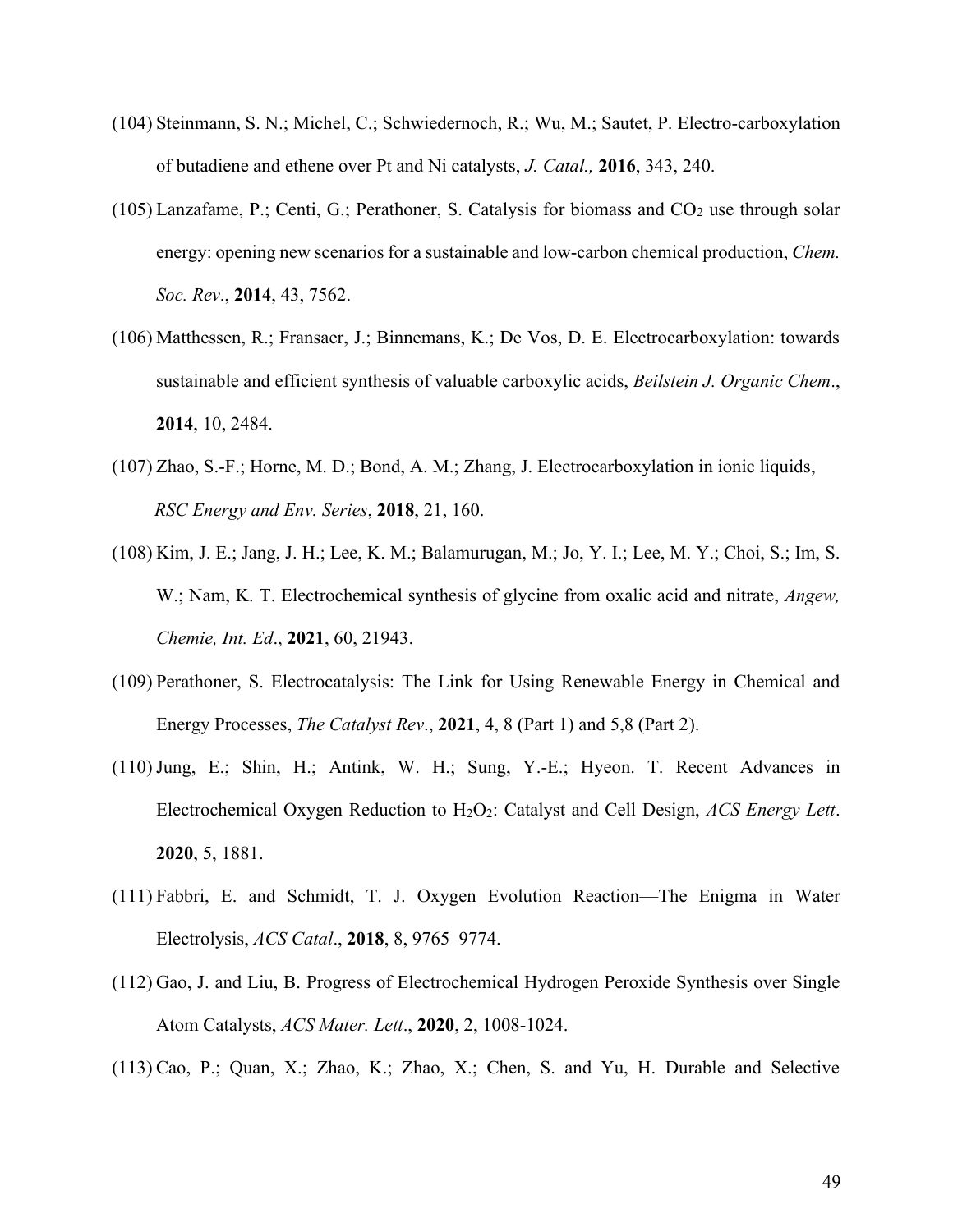Electrochemical  $H_2O_2$  Synthesis under a Large Current Enabled by the Cathode with Highly Hydrophobic Three-Phase Architecture, *ACS Catal*., **2021**, 11, 13797-13808.

- (114) Zhang, Q.; Zhou, M.; Ren, G.; Li, Y.; Li, Y. and Du, X. Highly efficient electrosynthesis of hydrogen peroxide on a superhydrophobic three-phase interface by natural air diffusion, *Nat. Comm*., **2020**, 11, 1731.
- (115) Li, H.; Quispe-Cardenas, E.; Yang, S.; Yin, L. and Yang, Y. Electrosynthesis of >20 g/L H2O<sup>2</sup> from Air, *ACS ES&T Eng*., **2022**, Article ASAP, DOI: 10.1021/acsestengg.1c00366
- (116) Wei, X.; Pu, M.; Jin, Y. and Wessling, M. Efficient Electrocatalytic N2 Reduction on Three-Phase Interface Coupled in a Three-Compartment Flow Reactor for the Ambient NH3 Synthesis, *ACS Appl. Mater. Interfaces* **2021**, 13, 21411–21425.
- (117) Chang, Q.; Zhang, P.; Mostaghimi, A.H.B.; Zhao, X.; Denny, S. R.; Lee, J. H.; Gao, H.; Zhang, Y.; Xin, H. L.; Siahrostami, S.; Chen, J. G. and Chen, Z. Promoting  $H_2O_2$  production via 2-electron oxygen reduction by coordinating partially oxidized Pd with defect carbon, *Nat Commun*., **2020**, 11, 2178.
- (118) Perry, S. C.; Mavrikis, S.; Wang, L. and Ponce de Leon, C. Future perspectives for the advancement of electrochemical hydrogen peroxide production, *Current Opinion in Electrochem.,* **2021**, 30, 100792.
- (119) Mavrikis, S.; Perry, S. C.; Leung, P. K.; Wang, L. and Ponce de Leon, C. Recent Advances in Electrochemical Water Oxidation to Produce Hydrogen Peroxide: A Mechanistic Perspective, *ACS Sustainable Chem. & Eng*., **2021**, 9, 76-91.
- (120) Zhang, X.; Xia, Y.; Xia, C. and Wang, H. Insights into Practical-Scale Electrochemical  $H_2O_2$ Synthesis, *Trends in Chem*., **2020**, 2, 942-953.
- (121) Perry, S. C.; Pangotra, D.; Vieira, L.; Csepei, L.-I.; Sieber, V.; Wang, L.; Ponce de Leon, C.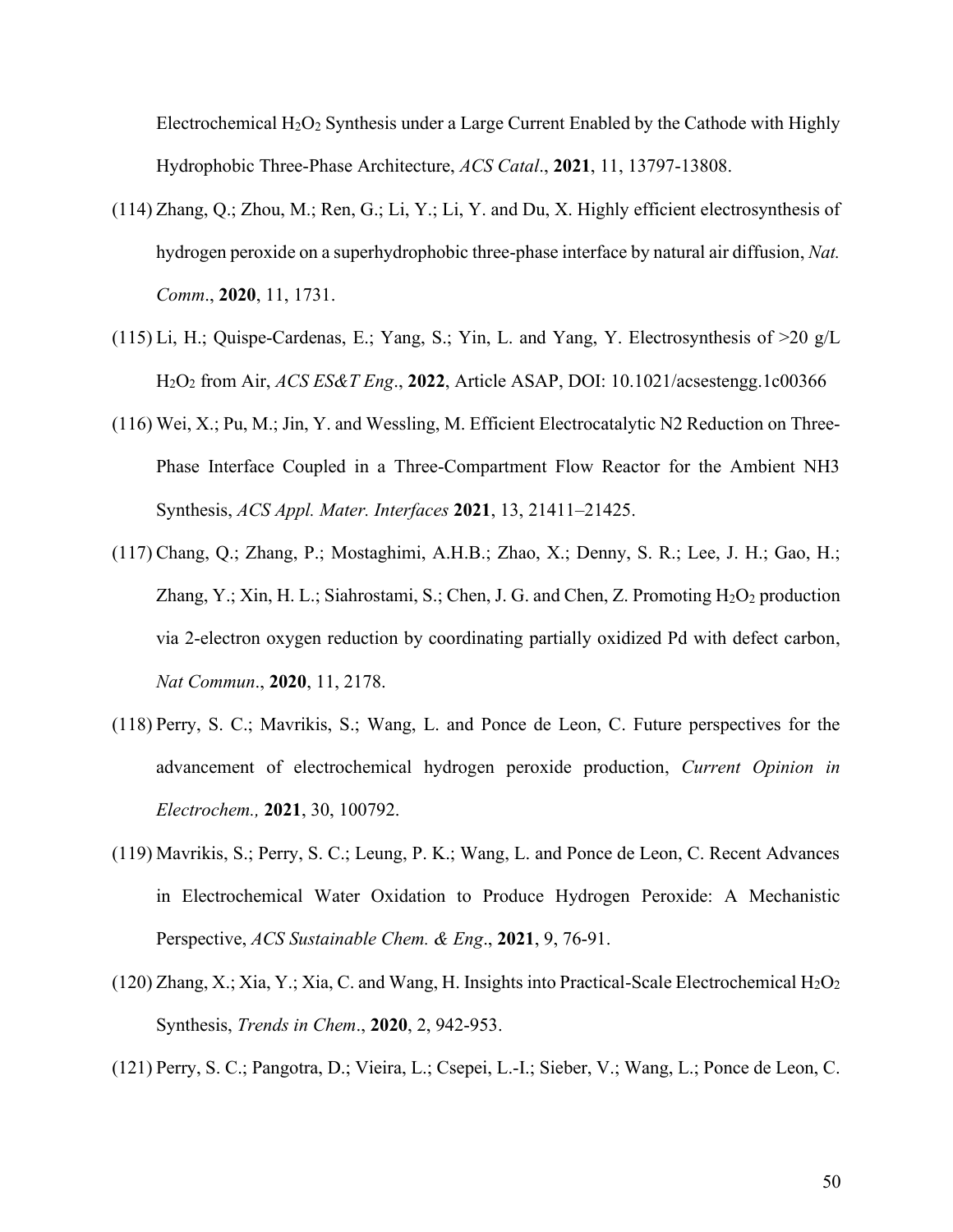and Walsh, F.C. Electrochemical synthesis of hydrogen peroxide from water and oxygen, *Nat. Rev. Chem*., **2019**, 3, 442-458.

- (122) Bu, Y.; Wang, Y.; Han, G.-F.; Zhao, Y.; Ge, X.; Li, F.; Zhang, Z.; Zhong, Q. and Baek, J.- B. Carbon-Based Electrocatalysts for Efficient Hydrogen Peroxide Production, *Adv. Mater*., **2021**, 33, 2103266.
- (123) Guo, S.; Asset, T.; Atanassov, P. Catalytic Hybrid Electrocatalytic/Biocatalytic Cascades for Carbon Dioxide Reduction and Valorization, *ACS Catal*., **2021**, 11, 5172.
- (124) Rabaey, K.; Rozendal, R. A. Microbial electrosynthesis revisiting the electrical route for microbial production, *Nat. Rev. Microbiol*., **2010**, 8, 706.
- (125) Claassens, N. J.; Sousa, D. Z.; dos Santos, V. A. P. M.; de Vos, W. M.; van der Oost, J. Harnessing the power of microbial autotrophy, *Nat. Rev. Microbiol*., **2016**, 14, 692.
- (126) Francke, R.; Little, R. D. Redox Catalysis in Organic Electrosynthesis: Basic Principles and Recent Developments. *Chem. Soc. Rev*., **2014**, 2492.
- (127) Nutting, J. E.; Rafiee, M.; Stahl, S. S. Tetramethylpiperidine N-Oxyl (TEMPO), Phthalimide N-Oxyl (PINO), and Related N-Oxyl Species: Electrochemical Properties and Their Use in Electrocatalytic Reactions, *Chem. Rev*., **2018**, 118, 4834.
- (128) Ciriminna, R.; Pagliaro, M. Industrial Oxidations with Organocatalyst TEMPO and Its Derivatives, *Organic Process Res. & Dev*. **2010**, 14, 245.
- (129) Rouwenhorst, K. H. R., Jardali, F.; Bogaerts, A.; Lefferts, L. From the Birkeland–Eyde process towards energy-efficient plasma-based NOx synthesis: a techno-economic analysis, *Energy Env. Sci*. **2021**, 14, 2520.
- (130) Xu, N.; Coco, C. A.; Wang, Y.; Su, T.; Wang, Y.; Peng, L.; Zhang, Y.; Liu, Y.; Qiao, J.; Zhou, X.-D. Electro-conversion of methane to alcohols on "capsule-like" binary metal oxide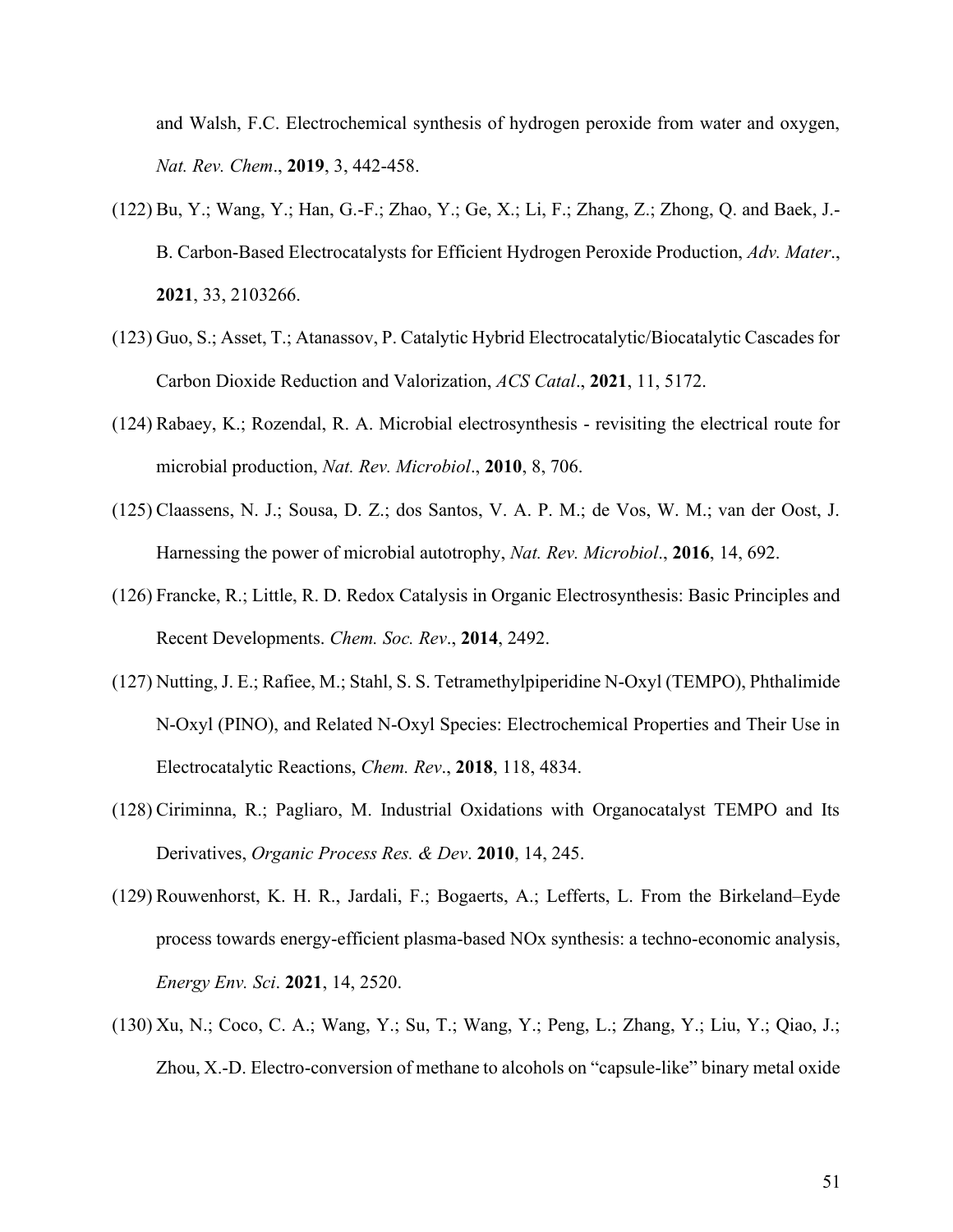catalysts, *Appl. Catal. B: Env*., **2021**, 282, 119572.

- (131) Meng, X.; Cui, X.; Rajan, N. P.; Yu, L.; Deng, D.; Bao, X. Direct Methane Conversion under Mild Condition by Thermo-, Electro-, or Photocatalysis, *Chem*, **2019**, 5, 2296.
- $(132)$  Liu, Y.; Qiu, H.; Li, J.; Guo, L.; Ager J. W. Tandem Electrocatalytic  $CO<sub>2</sub>$  Reduction with Efficient Intermediate Conversion over Pyramid-Textured Cu–Ag Catalysts, *ACS Appl. Mater. & Interfaces*, **2021** 13, 40513.
- (133) Marken, F.; Cresswell, A. J.; Bull, S. D. Recent Advances in Paired Electrosynthesis, *Chem. Rec*. **2021**, 21, 2585.
- (134) Qing, G.; Ghazfar, R.; Jackowski, S. T.; Habibzadeh, F.; Ashtiani, M. M.; Chen, C.-P.; Smith, M. R.; Hamann T W. Recent Advances and Challenges of Electrocatalytic  $N_2$ Reduction to Ammonia, *Chem. Rev*., **2020**, 120, 5437.
- $(135)$  Shi, L.; Yin, Y.; Wang, S.; Sun, H. Rational Catalyst Design for N<sub>2</sub> Reduction under Ambient Conditions: Strategies toward Enhanced Conversion Efficiency, *ACS Catal*., **2020**, 10, 6870.
- (136) Mallamace, D.; Papanikolaou, G.; Perathoner, S.; Centi, G.; Lanzafame, P. Comparing molecular mechanisms in solar NH<sub>3</sub> production and relations with CO<sub>2</sub> reduction, *Int. J. Molec. Sci*., **2021**, 22, 139.
- (137) Du, L.; Shao, Y.; Sun, J.; Yin, G.; Du, C.; Wang, Y. Electrocatalytic valorisation of biomass derived chemicals, *Catal. Sci. Technol*., **2018**, 8, 3216.
- (138) Garlyyev, B.; Fichtner, J.; Piqué, O.; Schneider, O.; Bandarenka, A. S.; Calle-Vallejo, F. Revealing the nature of active sites in electrocatalysis, *Chem. Sci*., **2019**, 10, 8060.
- (139) Masa, J.; Andronescu, C.; Schuhmann, W. Electrocatalysis as the Nexus for Sustainable Renewable Energy: The Gordian Knot of Activity, Stability, and Selectivity, *Angew. Chem.*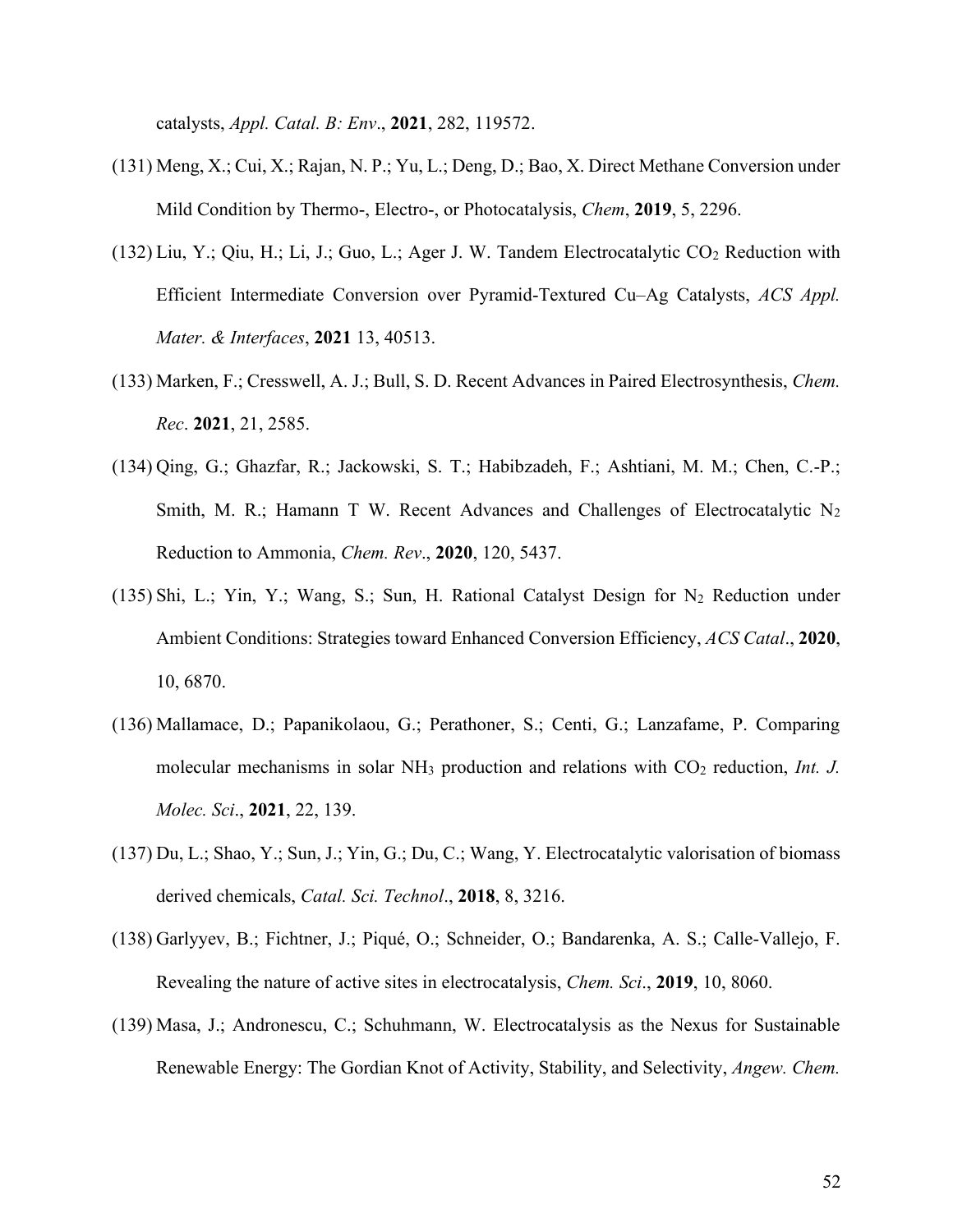*Int. Ed*., **2020**, 59, 15298.

- (140) Cardoso, D. S. P.; Šljukić, B.; Santos, D. M. F.; Sequeira, C. A. C. Organic Electrosynthesis: From Laboratorial Practice to Industrial Applications, *Org. Process Res. Dev*. **2017**, 21, 1213.
- (141) van Ommen, J. R.; Nijenhuis, J.; Padding, J. T. Structured millichannel multiphase reactors, *Computer Aided Chem. Eng*., **2019**, 46, 1789.
- (142) Genovese, C.; Schuster, M. E.; Gibson, E. K.; Gianolio, D.; Posligua, V.; Grau-Crespo, R.; Cibin, G.; Wells, P, P.; Garai, D.; Solokha, V.; Calderon, S, K.; Velasco-Velez, J, J.; Ampelli, C.; Perathoner, S.; Held, G.; Centi, G.; Arrigo, R. Operando spectroscopy study of the carbon dioxide electro-reduction by iron species on nitrogen-doped carbon, *Nat. Comm*. **2018**, 9, 1.
- (143) Ampelli, C.; Genovese, C.; Marepally, B. C.; Papanikolaou, G.; Perathoner, S.; Centi. G. Electrocatalytic conversion of  $CO<sub>2</sub>$  to produce solar fuels in electrolyte or electrolyte-less configurations of PEC cells, *Faraday Discuss*., **2015**,183, 125.
- (144) Ampelli, C.; Centi, G.; Passalacqua, R.; Perathoner, S. Electrolyte-less design of PEC cells for solar fuels: Prospects and open issues in the development of cells and related catalytic electrodes, *Catal. Today*, **2016**, 259, 246.
- (145) Wang, Y.; Zou, Y.; Tao, L.; Wang, Y.; Huang, G.; Du, S.; Wang, S. Rational design of threephase interfaces for electrocatalysis, *Nano Res*., **2019**, 12, 2055.
- (146) Melchionna, M.; Fornasiero, P.; Prato, M.; Bonchio, M. Electrocatalytic  $CO_2$  reduction: role of the cross-talk at nano-carbon interfaces, *Energy Env. Sci*., **2021**, 14, 5816.
- (147) Li, J.; Chen, G.; Zhu, Y.; Liang, Z.; Pei, A.; Wu, C.-L.; Wang, H.; Lee, H. R.; Liu, K.; Chu, S.; Cui, Y. Efficient electrocatalytic CO<sup>2</sup> reduction on a three-phase interface, *Nat. Catal*.,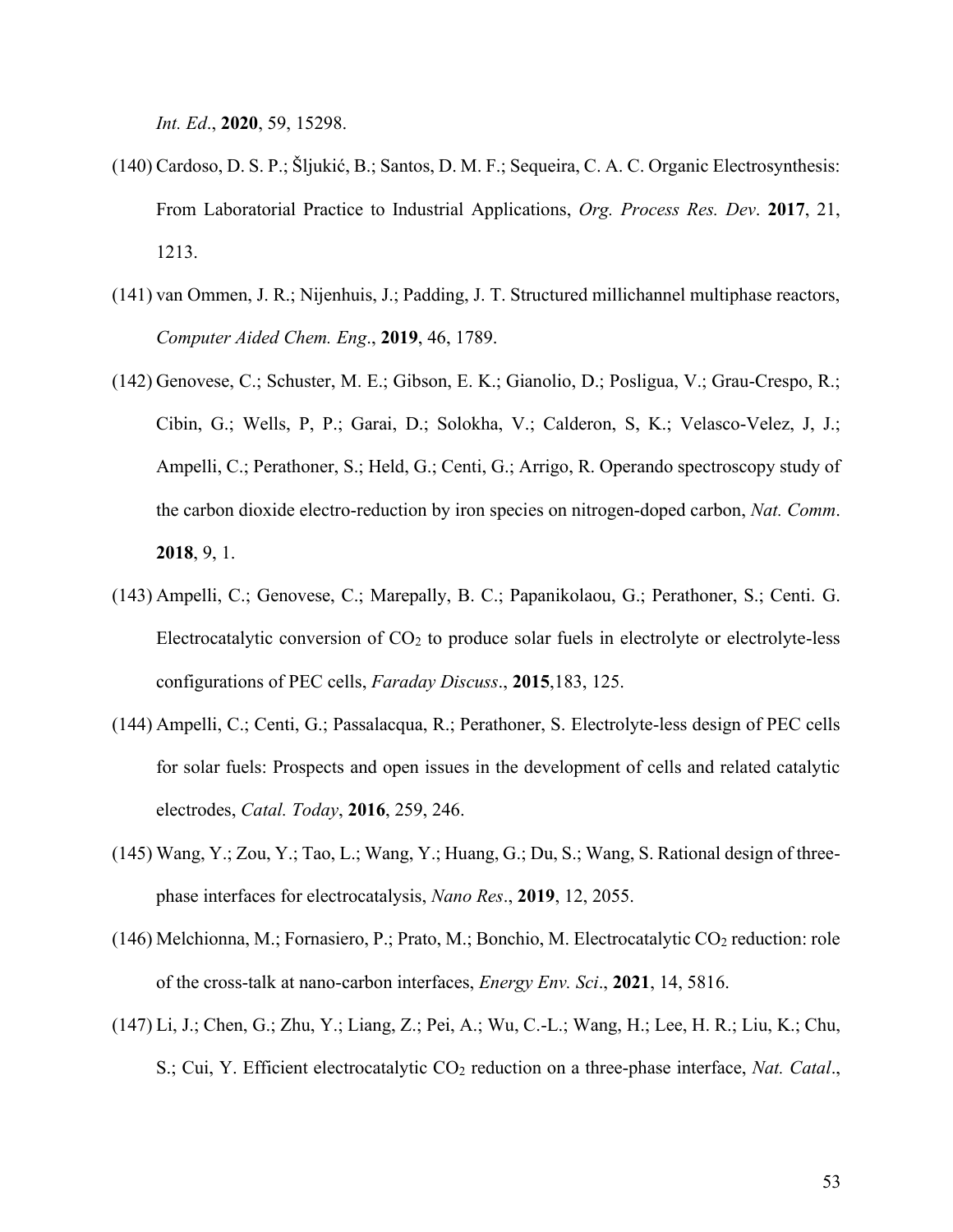**2018**, 1, 592.

- (148) Guo, X.; Gu, J.; Lin, S.; Zhang, S.; Chen, Z.; Huang, S. Tackling the Activity and Selectivity Challenges of Electrocatalysts toward the Nitrogen Reduction Reaction via Atomically Dispersed Biatom Catalysts, *J. Amer. Chem. Soc*., **2020**, 142, 5709.
- (149) Singh, A. R.; Rohr, B. A.; Schwalbe, J. A.; Cargnello, M.; Chan, K.; Jaramillo, T. F.; Chorkendorff, I.; Nørskov, J. K. Electrochemical Ammonia Synthesis—The Selectivity Challenge. *ACS Catal*., **2017**, 7, 706.
- (150) Chen, G.-F., Ren, S. Y., Zhang, L. L., Cheng, H., Luo, Y. R., Zhu, K. H., Ding, L.-X., Wang, H. H. Advances in Electrocatalytic  $N_2$  Reduction—Strategies to Tackle the Selectivity Challenge. *Small Methods* **2019**, 3, 1800337.
- (151) Abate S.; Centi G.; Lanzafame P; Perathoner S. The energy-chemistry nexus: A vision of the future from sustainability perspective, *J. Energy Chem*., **2015**, 24, 535-547
- (152) Centi, G.; Čejka, J. Needs and gaps for catalysis in addressing transitions in chemistry and energy from a sustainability perspective, *ChemSusChem*, **2019**, 12, 621.
- (153) Čejka, J.; Nachtigall, P.; Centi, G. New catalytic materials for energy and chemistry in transition, *Chem. Soc. Rev*., **2018**, 47, 8066.
- (154) González-Garay, A.; Mac Dowell, N.; Shah, N. A carbon neutral chemical industry powered by the sun*, Discov Chem Eng*, **2021**, 1, 2.
- (155) Van Geem, K.M.; Weckhuyse, B.M. Towards an e-chemistree: materials for electrification of the chemical industry. *MRS Bull*., **2021**, 46, 1.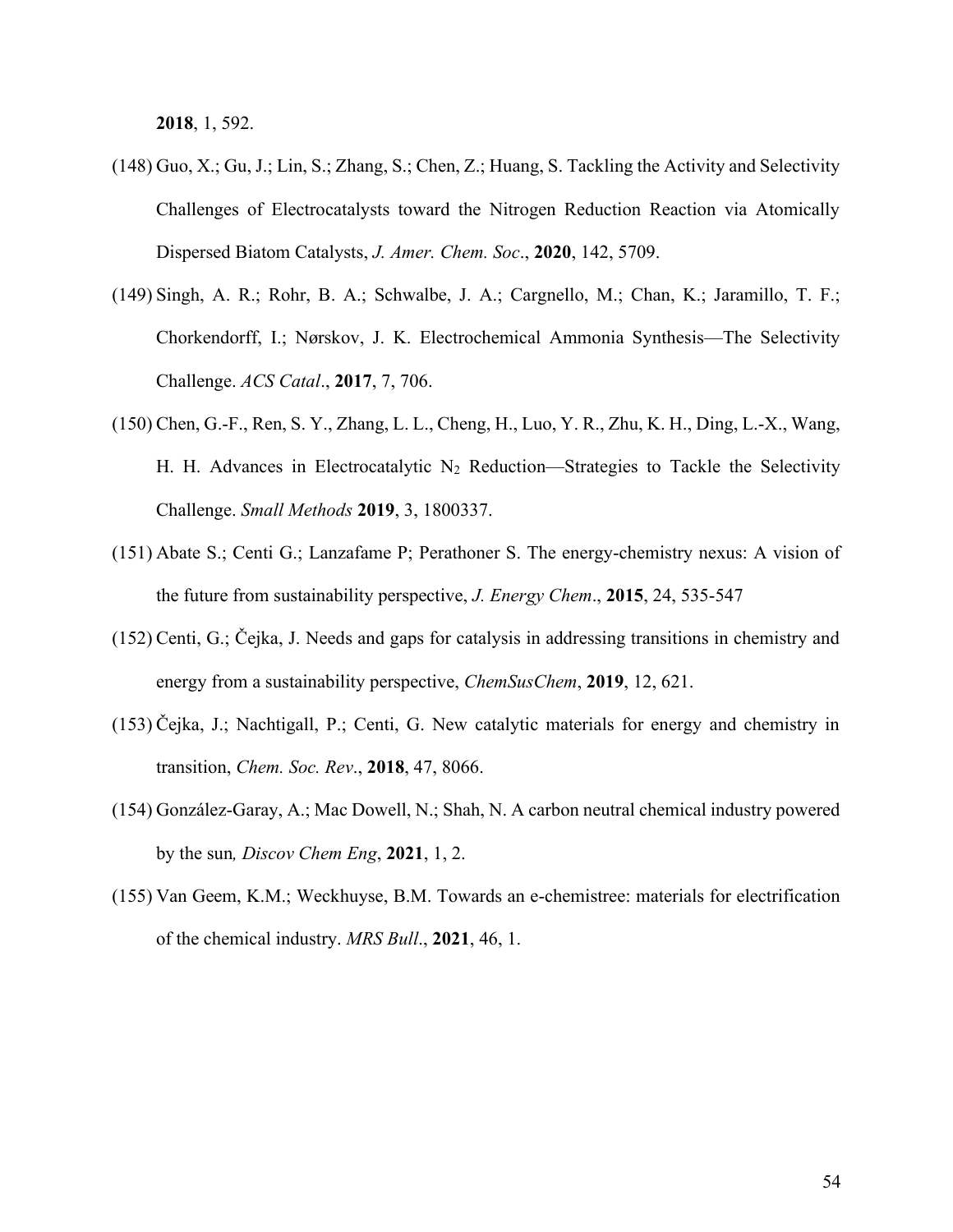# FIGURES



**Figure 1.** Grassmann-type diagram of indicative comparison of exergy in the multistep process to produce acetic acid via the conventional process starting from fossil fuels and the direct electrocatalytic route of CO<sub>2</sub> conversion to acetic acid with in-situ water electrolysis. Adapted with permission from Centi.<sup>55</sup>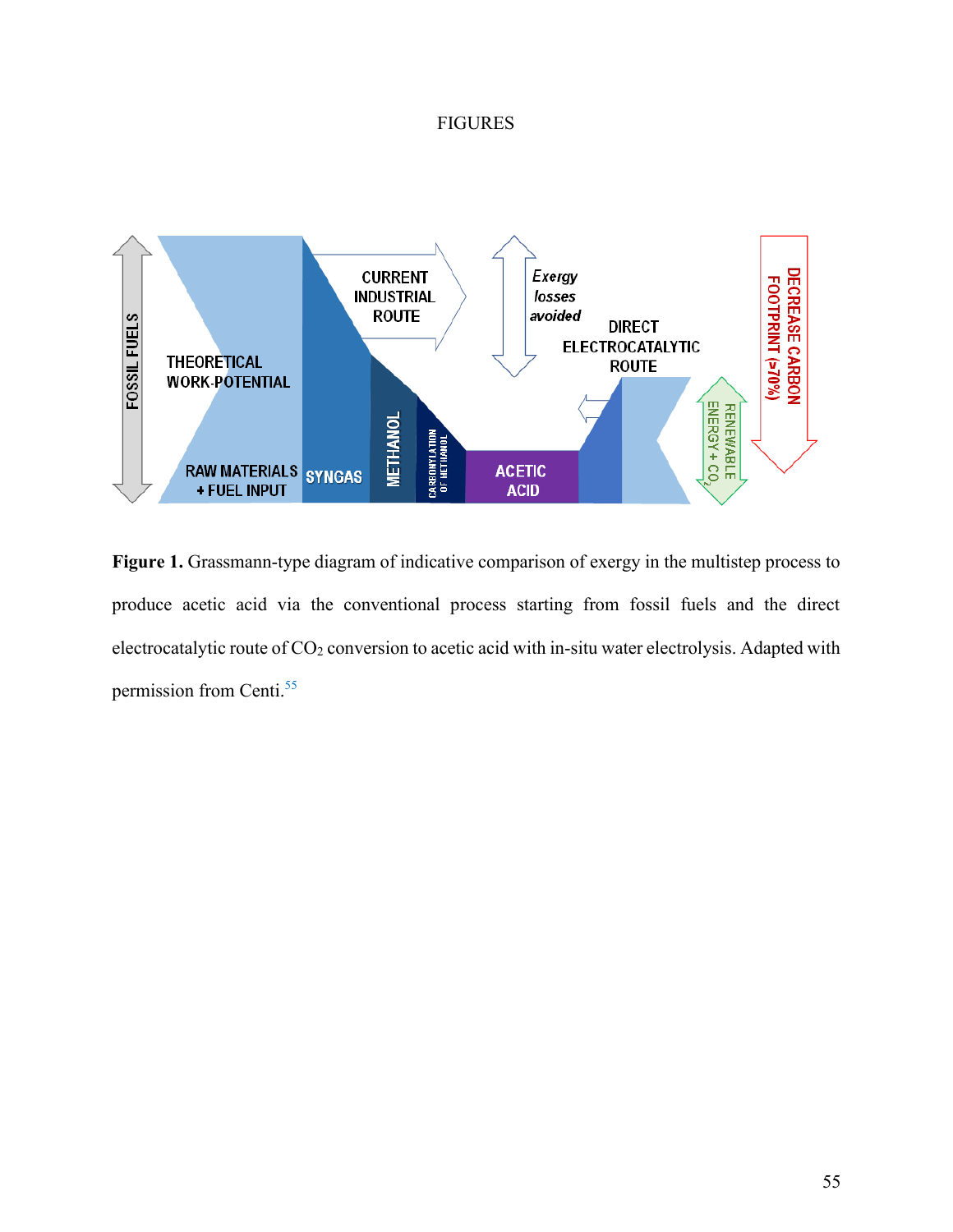

**Figure 2.** A new framework of electrocatalytically based reactions to develop a new *e*-chemistry alternative to that based on fossil fuels (petrochemistry). Adapted with permission from Perathoner<sup>109</sup> as full re-elaboration of the original concept presented by Tang et al.<sup>69</sup>